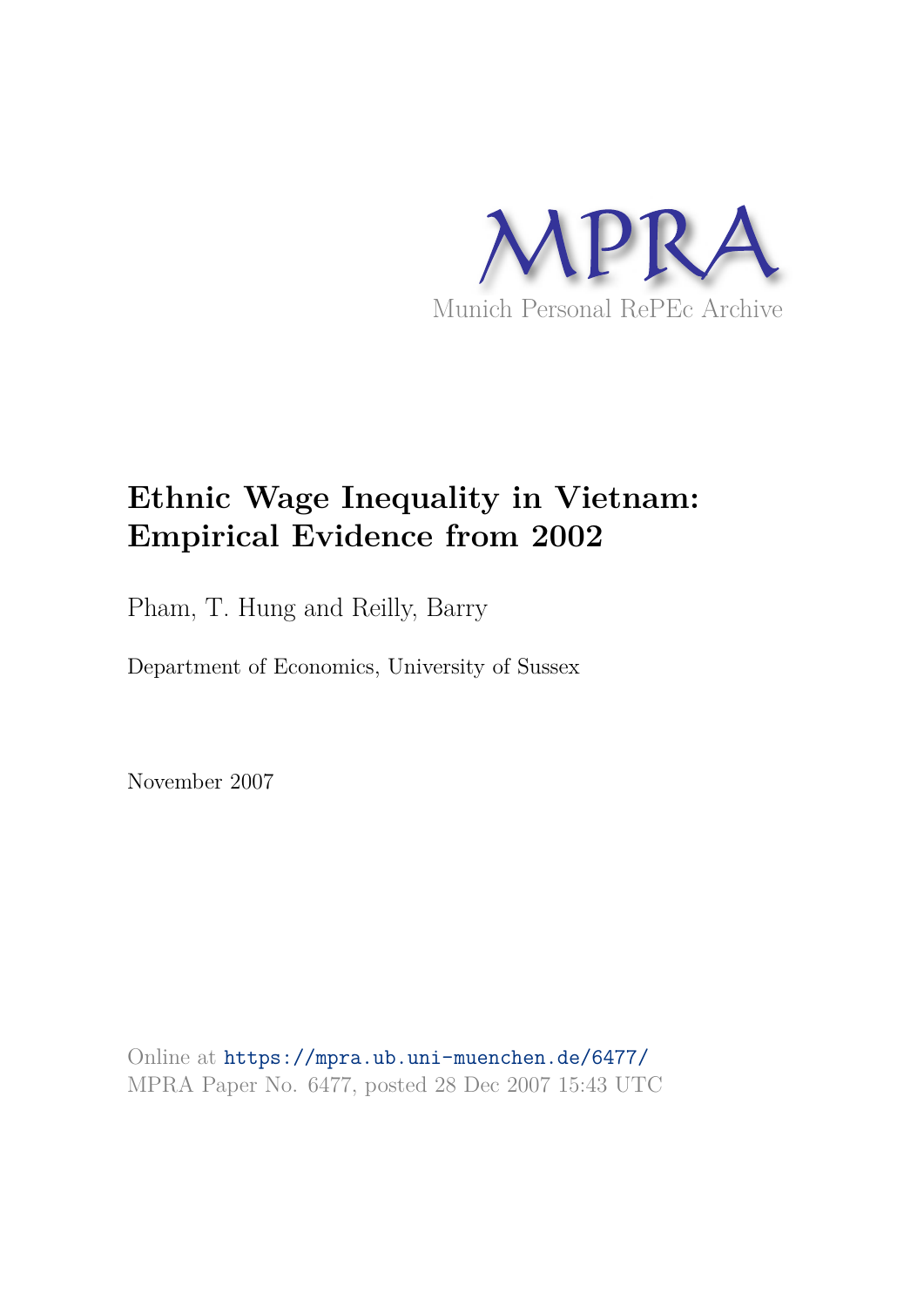# **Ethnic Wage Inequality in Vietnam: Empirical Evidence from 2002**

### **HUNG T. PHAM and BARRY REILLY**

*Department of Economics University of Sussex, Brighton, United Kingdom* 

# *Abstract*

**Purpose** – This paper complements earlier studies on ethnic minority underdevelopment in Vietnam by empirically examining the ethnic wage gap in the Vietnamese labour market, using data from a large-scale household survey conducted in 2002.

**Methodology** – The paper uses the 'index number' decomposition method suggested by Oaxaca (1973) to decompose the ethnic wage gap into treatment and endowment effects at both the mean and at selected quantiles of the conditional wage distribution.

**Findings** – The results confirm the existence of an ethnic wage gap in the labour market, through this gap is found to be substantially narrower than the ethnic gap observed using household living standard measures for Vietnam. Decomposition results reveal that the ethnic wage gap is largely attributable to differentials in the returns to endowments, a finding invariant to whether the mean or selected quantiles of the conditional wage distribution is examined.

**Limitations** – In the absence of superior alternatives, the paper uses an *ad hoc* procedure to correct for selectivity into wage employment for the quantile regression models. In addition, due to data constraints in regard to earnings, the paper does not examine the ethnic wage gap for the self-employed.

**Originality** – This paper is the first to analyse the ethnic wage gap in the Vietnam labour market and one of the few to examine ethnic pay differentials at selected points of the conditional wage distribution using quantile regression analysis.

**Keywords** Wage inequality, ethnic minority, quantile regression, Vietnam

**Paper type** Research paper

**November, 2007** 

**Address for correspondence**: Department of Economics, University of Sussex, Brighton, BN1 9SN, UK. Tel: +44 (0)1273 606755 (Ext 2209); Fax: +44 (0)1273 673563. Email: t.pham@sussex.ac.uk or hungpt@neu.edu.vn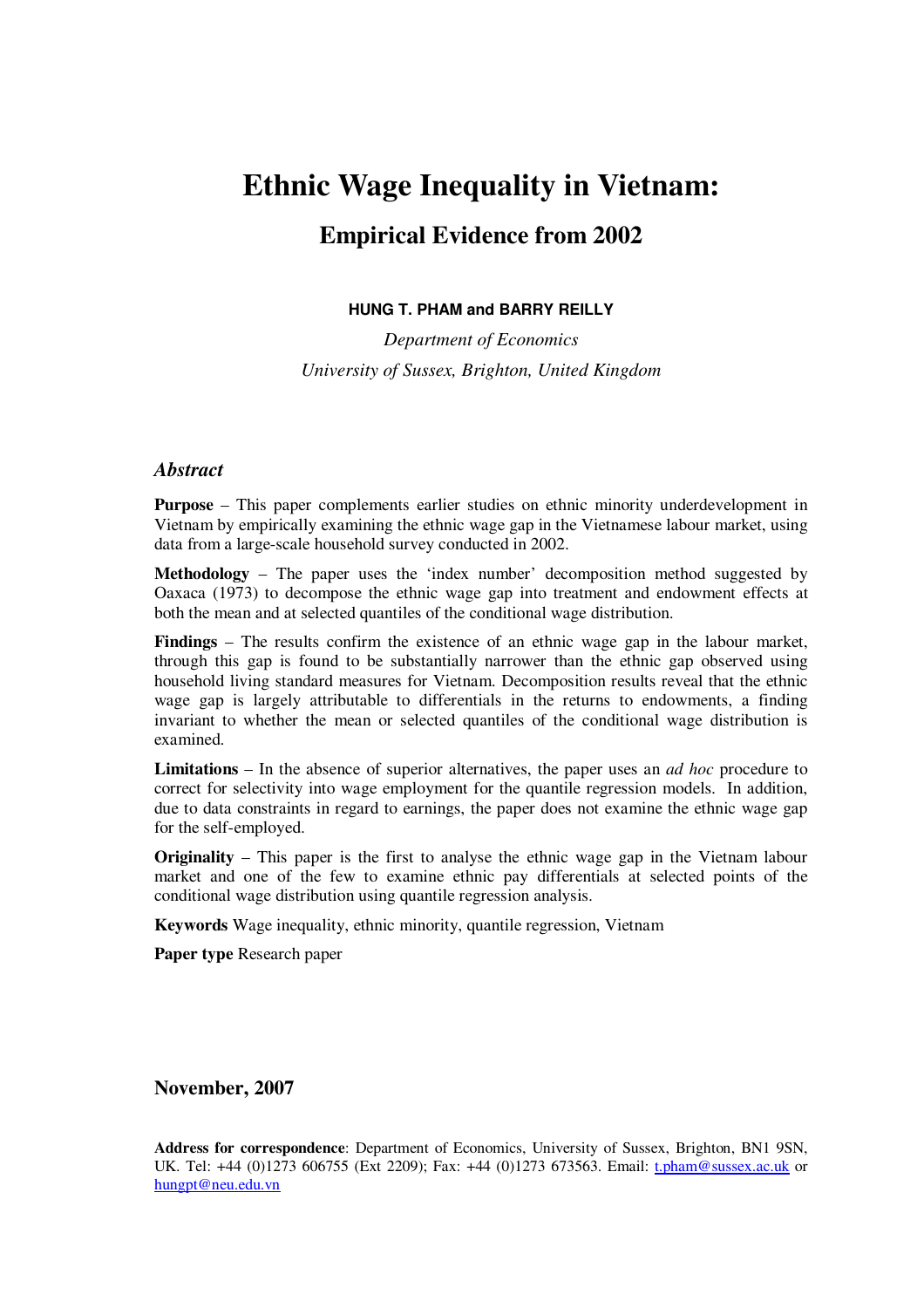# *1. Introduction*

Vietnam is a multi-ethnic country comprising about 54 ethnic groups. The largest group is the Kinh, which accounts for nearly 84 percent of the total population. The other 53 ethnic minorities range from some populous groups of around one million (such as the Tay, Thai, Muong, Khmer) to some smaller groups with populations measured in their hundreds (see Dang *et al.* 2000). The country as a whole has registered impressive progress in terms of overall poverty reduction over the past two decades. However, poverty is still widespread within the ethnic minority groups. Between 1993 and 2004, the national poverty headcount fell by nearly two-thirds (from 58 percent to 19.5 percent), while ethnic minority poverty decreased by less than one-third (from 86.4 percent to 60.7 percent). Furthermore, the gap in living standards between, on the one hand, the Kinh majority and Hoa (the Chinese), and on the other, the remaining ethnic minorities has grown over time (Baulch *et al.*, 2004). More worryingly, recent evidence demonstrates that hunger among ethnic minorities remains widespread, even when located in those parts of the country enjoying rapid economic growth (Swinkels and Turk, 2006).

Previous studies on ethnic under-development in Vietnam have attempted to investigate this gap through examining differences in endowment (i.e., characteristics) and treatment (i.e., returns to characteristics) effects between the majority (Kinh and Chinese) and the other ethnic minority groups using household welfare measures. The differences in both components are found to favour the Kinh and Chinese (Van de Walle and Gunewardana, 2001; Baulch *et al.*, 2004). Though the poor endowment of the ethnic minority groups can be linked to the fact that most ethnic minorities reside in remote and mountainous areas, this explains only part of the gap. Baulch *et al.* (2004) report that "[…] even if ethnic minority households had the same endowments as the Kinh and Hoa (Kinh majority and the Chinese), this would close no more than a third of the gap in their living standards" (p. 274). This suggests that the ethnic minorities secure considerably lower returns to their characteristics than the majority.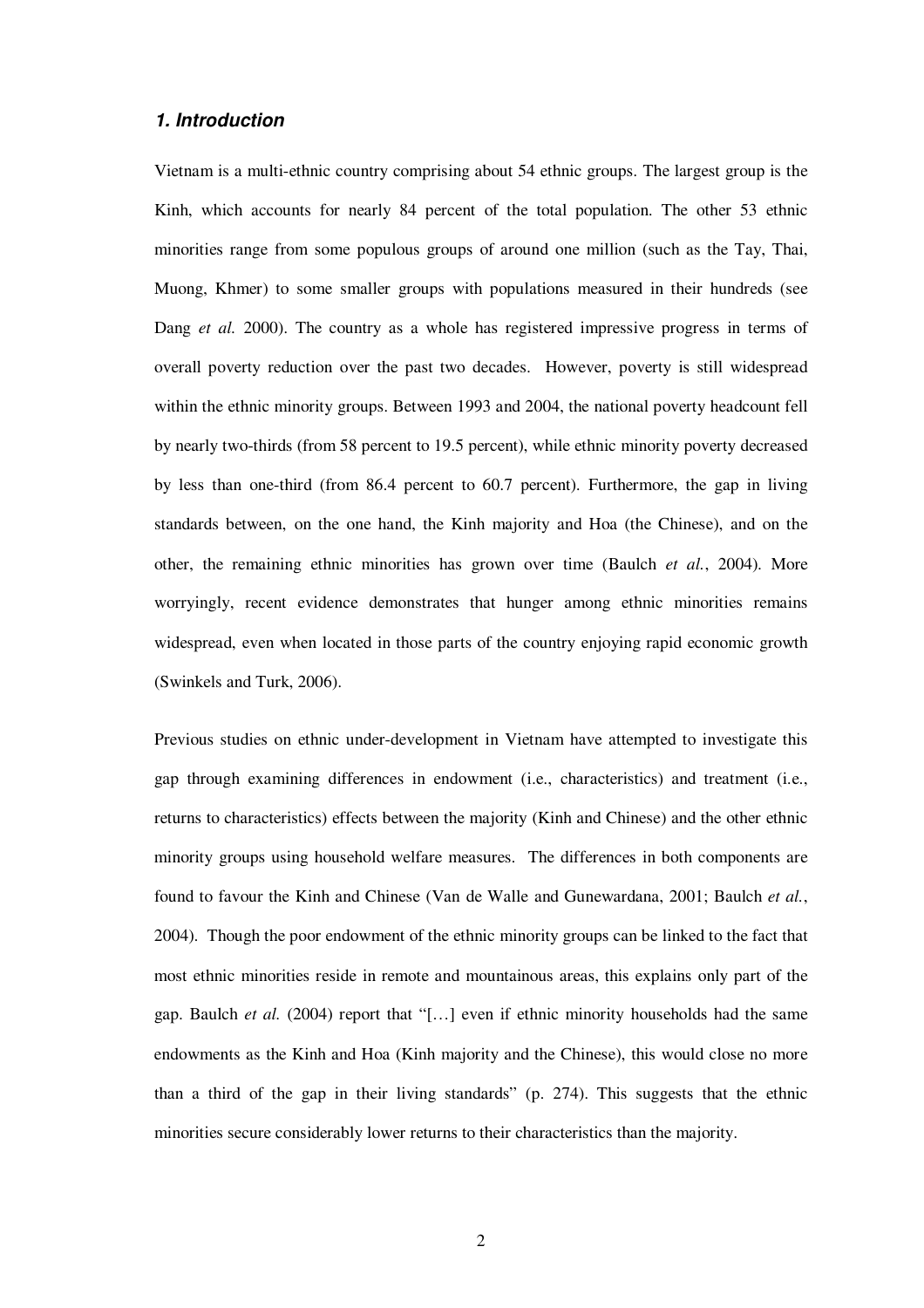Instead of investigating the gap in living standards between the majority and minority at the household-level, the current paper adds to a modest literature on ethnic disadvantage in Vietnam by empirically examining the nature and extent of ethnic labour market wage differentials at the level of the individual. We believe this emphasis is apposite given that those in wage employment in the Vietnamese labour market accounted for about 28 percent of total employment in 2002. In addition, the waged labour market is likely to become a more important institution as Vietnamese economic development proceeds.

Our primary research theme will be investigated using both mean and quantile regression analysis. In contrast to the mean regression approach, which sheds important light on the magnitude of the ethnic wage gap at the average, the use of quantile regression techniques provides insights on how the ethnic wage gap varies across the conditional wage distribution.

The structure of this paper is now outlined. The next section provides some background to the ethnic wage gap and describes the data used in this study. It is followed by a description of the empirical methodology employed to decompose the ethnic wage gap at the mean and selected quantiles of the conditional wage distribution. The empirical results from this decomposition are discussed in section four. Conclusions and some policy implications are provided in the final section of the paper.

# *2. Background and Data*

#### *2.1 Data*

This paper draws on data from the Vietnam Household Living Standards Survey 2002 (hereafter VHLSS 2002), the third in the series of living standard measurement surveys undertaken for Vietnam to date. This survey series is conducted by the General Statistic Office (GSO) of Vietnam, under the technical guidance of the World Bank, with funding from the United Nations Development Program (UNDP) and the Swedish International Development Agency (Sida). The overall approach adopted in these surveys is compliant with the framework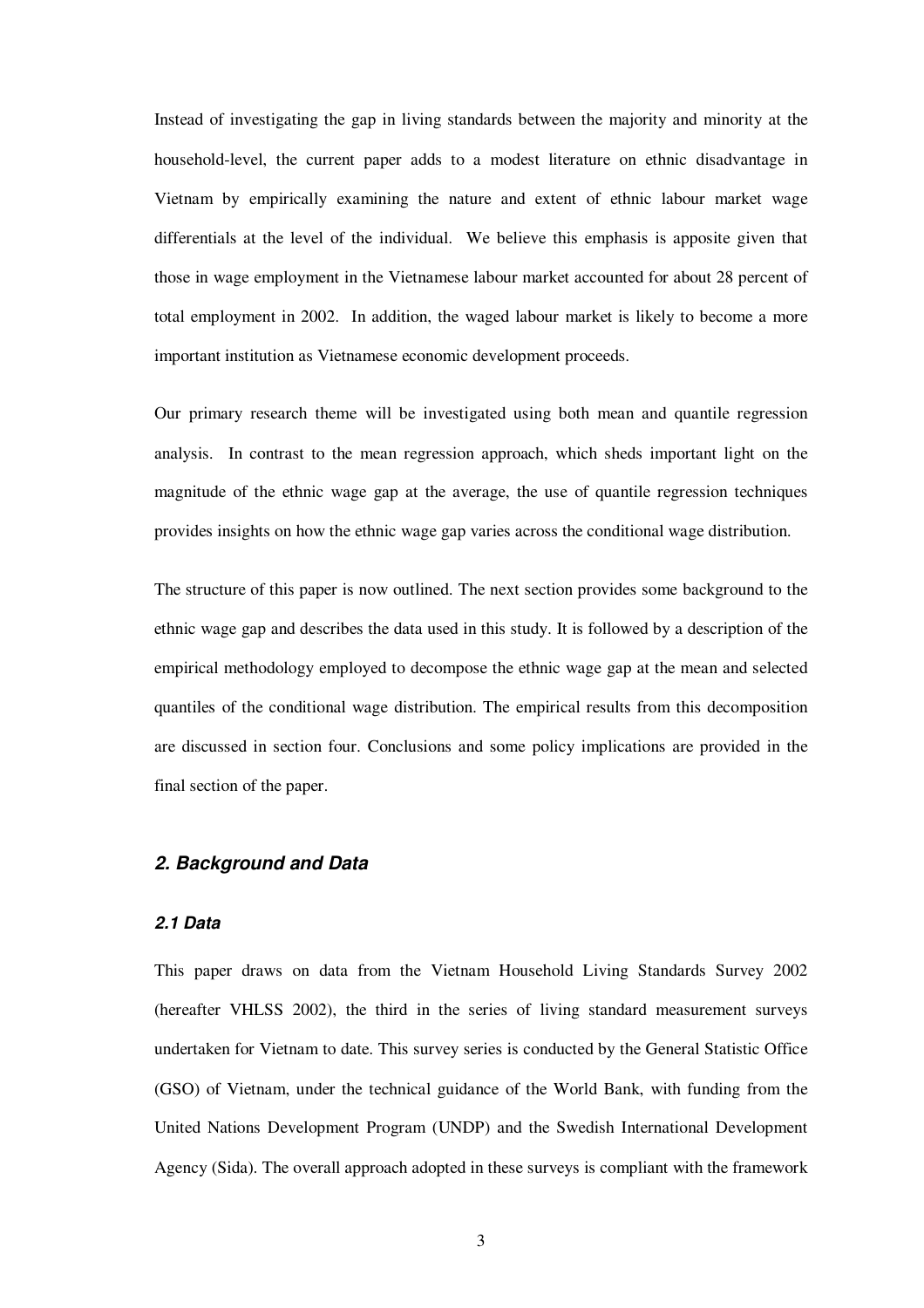used in the World Bank's Living Standard Measurement Surveys. These surveys are widely recognized as of high quality and nationally representative.

The first two surveys, which are commonly referred to as the VLSS 1992/93 and VLSS 1997/98, were undertaken using samples of 4,800 and 6,000 households respectively (see World Bank, 2000 and 2001 for more details). Although these surveys have been widely used to explore the impact of the Vietnamese reform process of *Doi moi*, they possess the drawback of having relatively small sample sizes. This was a primary motive for the introduction of the second phase of household surveys in 2002 designed to cover the period 2002 – 2010. The first survey of this second phase, the VHLSS 2002, collected information from a sample of 30,000 households. However, this relatively large sample size combined with less technical support from donors than was the case for the two earlier surveys represented a technical challenge for the GSO resulting in problems with the administration and commune coverage of the survey [1]. Given the large administrative costs incurred and the potential for non-sampling errors in the implementation of VHLSS 2002, the sample size used in the subsequent survey in 2004 was restricted to about 9,000 households (see Phung and Nguyen, 2006 for more details).

In spite of some potential limitations in terms of its coverage, the VHLSS 2002 is selected for this study primarily because it contains a relatively large sample size. In the other surveys conducted, the ethnic minority wage workers comprise relatively small sub-samples (i.e., 239 in the VLSS 1992/93, 289 in the VLSS 1997/98, and 349 in the VHLSS 2004). However, a sub-sample of 968 ethnic minority wage earners out of a total sample of 16,170 is available for the VHLSS 2002. This provides a feasible sub-sample of wage employees for a meaningful analysis of the ethnic wage gap [2]. The sample size is also important given our focus on investigating, *inter alia*, wage gaps at selected quantiles of the conditional wage distribution. Aside from information on various aspects of household well-being and a detailed array of household-level characteristics, the survey also provides detailed individual-level labour market information including data on earnings, hours worked, educational attainment, age, employment sector, and location.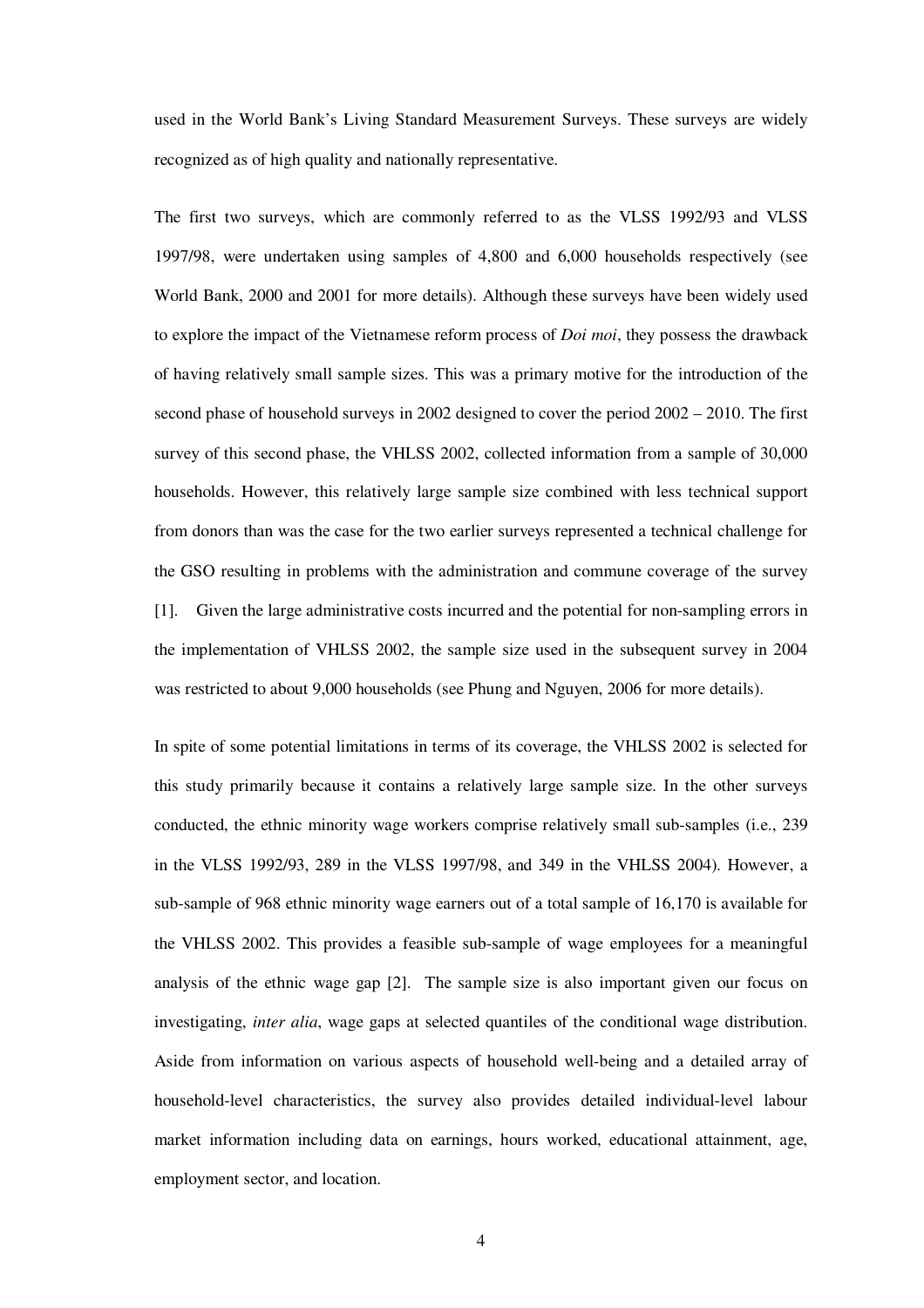# *2.2 Overview of the Ethnic Wage Gap in Vietnam*

The nature and scale of ethnic minority wage employment in Vietnam remains partly linked to the government's erstwhile manpower allocation policy, which was a characteristic feature of the central planning regime. Under this system jobs were allocated by the government and wages were fixed by the authorities. Graduates with secondary and tertiary education were assigned jobs in the public sector (Moock *et al.*, 1998). This policy was widely used as part of a concerted effort to promote the socio-economic development of ethnic minority groups. As a result, graduates from the majority ethnic group were allocated to the remote and mountainous areas, while ethnic minority graduates were placed in different organizations in urban areas, where the majority predominantly resides. In addition, the government also formulated a separate policy for educating ethnic minority graduates at public colleges and universities. Through the tertiary education system, which is mainly dependent on the State budget, the Ministry of Education and Training (MoET) allocates a target number for ethnic minority students. The ethnic minority students under this arrangement are fully funded and subject to a separate university entrance examination, which is regarded as easier than the national university entrance examination (MoET, 2006). Though the number of these graduates is relatively small, comprising about 8,000 ethnic minority students from a total of more than 1.3 million Vietnamese university students in the 2005/6 academic year, they were obligated to return to their home provinces after graduation to take jobs in wage employment in certain remote and mountainous regions.

The government, in recognition of the importance of improving the living standards of the ethnic minorities and reducing the household income gap between different ethnic groups, also introduced a number of supportive policies and programs. The Comprehensive Poverty Reduction and Growth Strategy (CPRGS), which was approved by the Prime Minister of Vietnam in 2002, outlined a number of objectives designed to promote the provision of basic infrastructure and social services for ethnic minorities (e.g., in education and healthcare). In conjunction with this general strategy, there have also been national programs that specifically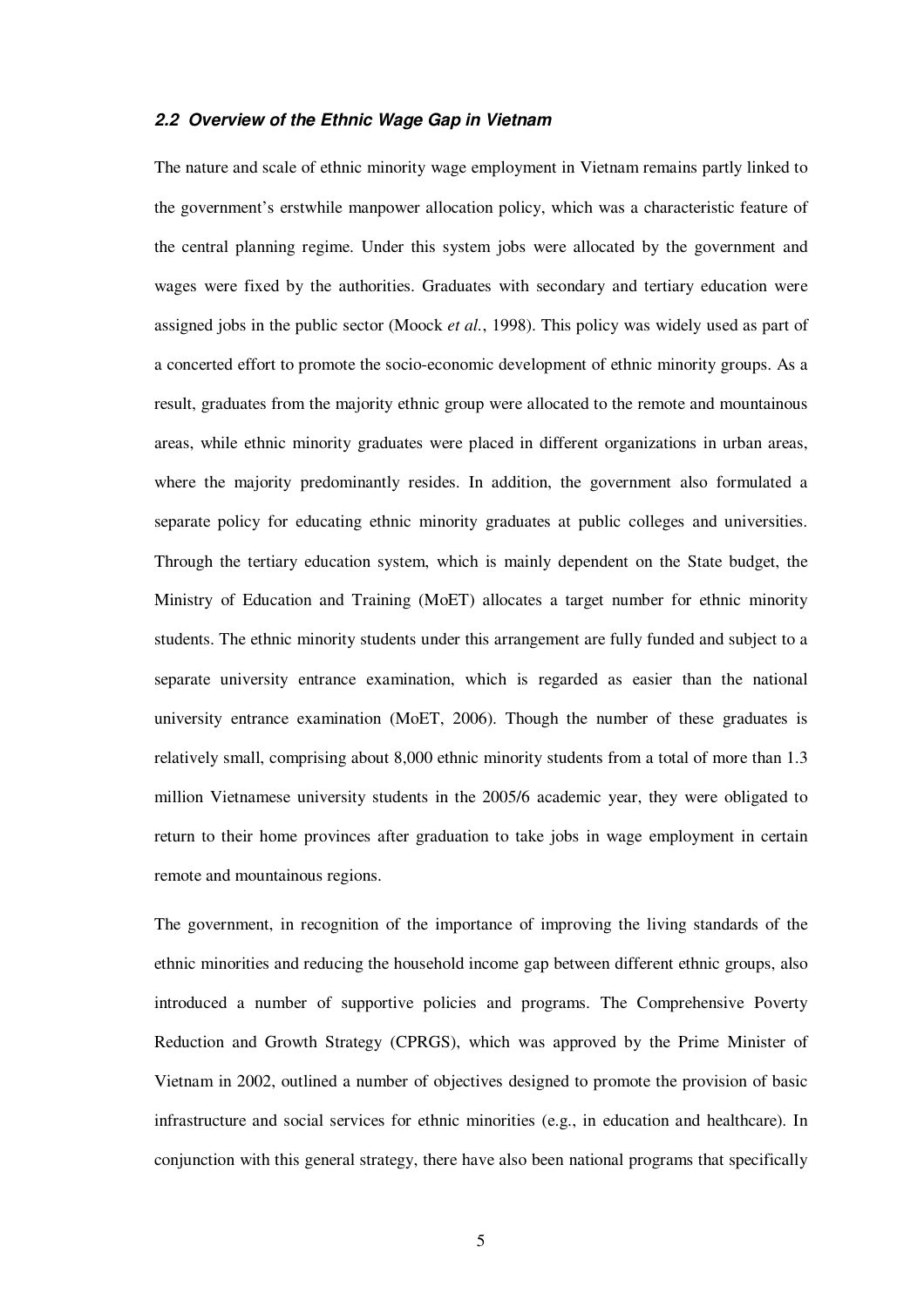target ethnic minorities and the poorest households, which are overwhelmingly rural based and focused on ethnic minority groups. Most notably, Program 135 was launched in 1998 (see MOLISA and UNDP, 2004) and facilitated the development of infrastructure in villages and communes (e.g., in terms of the construction and maintenance of roads, small irrigation dams, clean water systems, schools, health centers and other infrastructure projects) in the mountainous and remote areas of Vietnam. The Program covered 1715 communes with a population of around 1.1 million households comprising more than six million people.

The National Program on Hunger Eradication and Poverty Reduction (HEPR) also provided another tool for reducing the gap between the disadvantaged and more advantaged regions (SRV, 2001). It has recently provided credits, support services for poor households, and capacity building for local authorities not covered under Program 135. Although the effectiveness of these programs in achieving their targets is subject to some criticism (Baulch *et al.* 2004), the recent evaluation by MOLISA and UNDP (2004) suggests success in terms of improving the healthcare and educational services for the poor in general and the ethnic minorities in particular.

Despite the above array of government policies to assist ethnic minorities, the proportion of ethnic groups represented in total wage employment remains modest in Vietnam. Though accounting for nearly 14 percent of the total population in 2002, the ethnic minority groups comprised only six percent of total wage employment and 12 percent of the total labour force (authors' calculations based on the VHLSS 2002). The incidence of wage employment within the ethnic minorities is substantially lower than the Kinh and Chinese, henceforth known as the majority [3]. On average, only 15 percent of the ethnic minority labour force is wage-employed while the corresponding figure for the majority is nearly twice that rate. At the household level, 14 percent of ethnic minority households have wage earner(s) among their household members, while 41 percent of majority households receive wage incomes from the employment of their household members.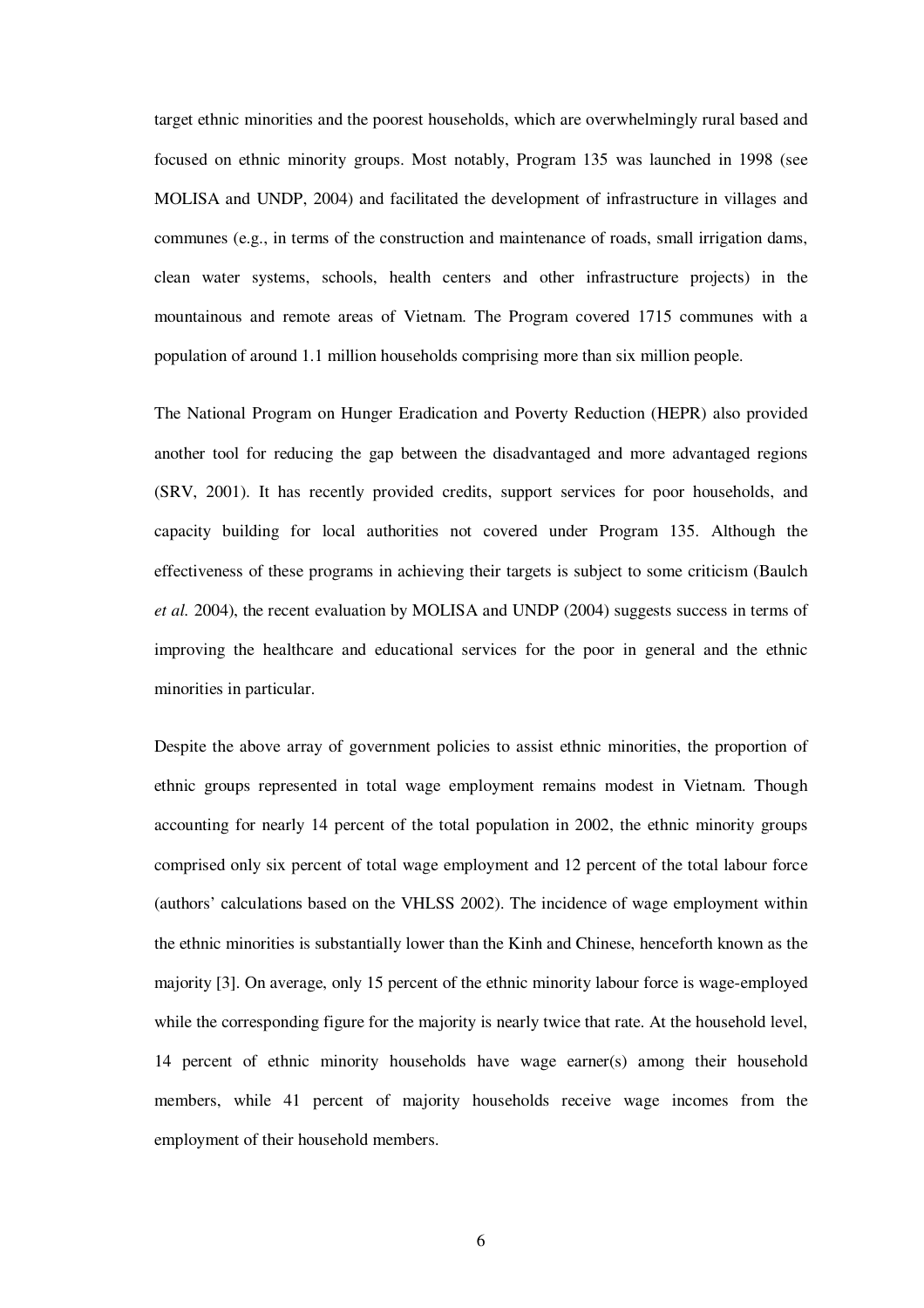Table 1, using data from the VHLSS 2002, reveals that the household welfare gap between the majority and the minority is much smaller if ethnic minority household members are employed in the wage employment sector. More interestingly, the educational levels of the ethnic minority wage workers are considerably closer to their majority counterparts (except in the proportion of workers who have graduated from universities/colleges). Although the overall majority/minority gap in living standards remains high as suggested in earlier studies (see above), this gap narrows substantially for those who are in the wage employment sector. This can be taken to suggest tentatively that the ethnic minority wage earners have perhaps become more assimilated (or '*Vietnamized*' in the language of some ethnologists (see Dang *et al.*, 2000; Baulch *et al.*, 2004)) within the majority group compared to non-wage earners from the same ethnic groups.

[Take in Table 1]

Despite apparent evidence of similarities between the Kinh/Chinese and the ethnic minority wage earners, table 2 reveals an ethnic wage gap across a number of different dimensions. The raw data on the hourly wage rate reveals a statistically significant minority/majority wage gap of about 11 percent. Though the raw earnings differentials vary across sectors of employment, education groups, and location (i.e., urban or rural settlement areas), the data consistently reveal an earnings gap between the majority and minority groups. This is re-affirmed by the kernel density plots of the wages depicted in Figure 1.

[Take in Table 2 and Figure 1]

# *3. Econometric Methodology*

### *3.1 Decomposition Methodologies*

Following the seminal work of Mincer (1974), it is conventional to specify log wages as a function of a set of wage determining characteristics with the most austere form including only controls for human capital. The specification is then augmented to capture other variables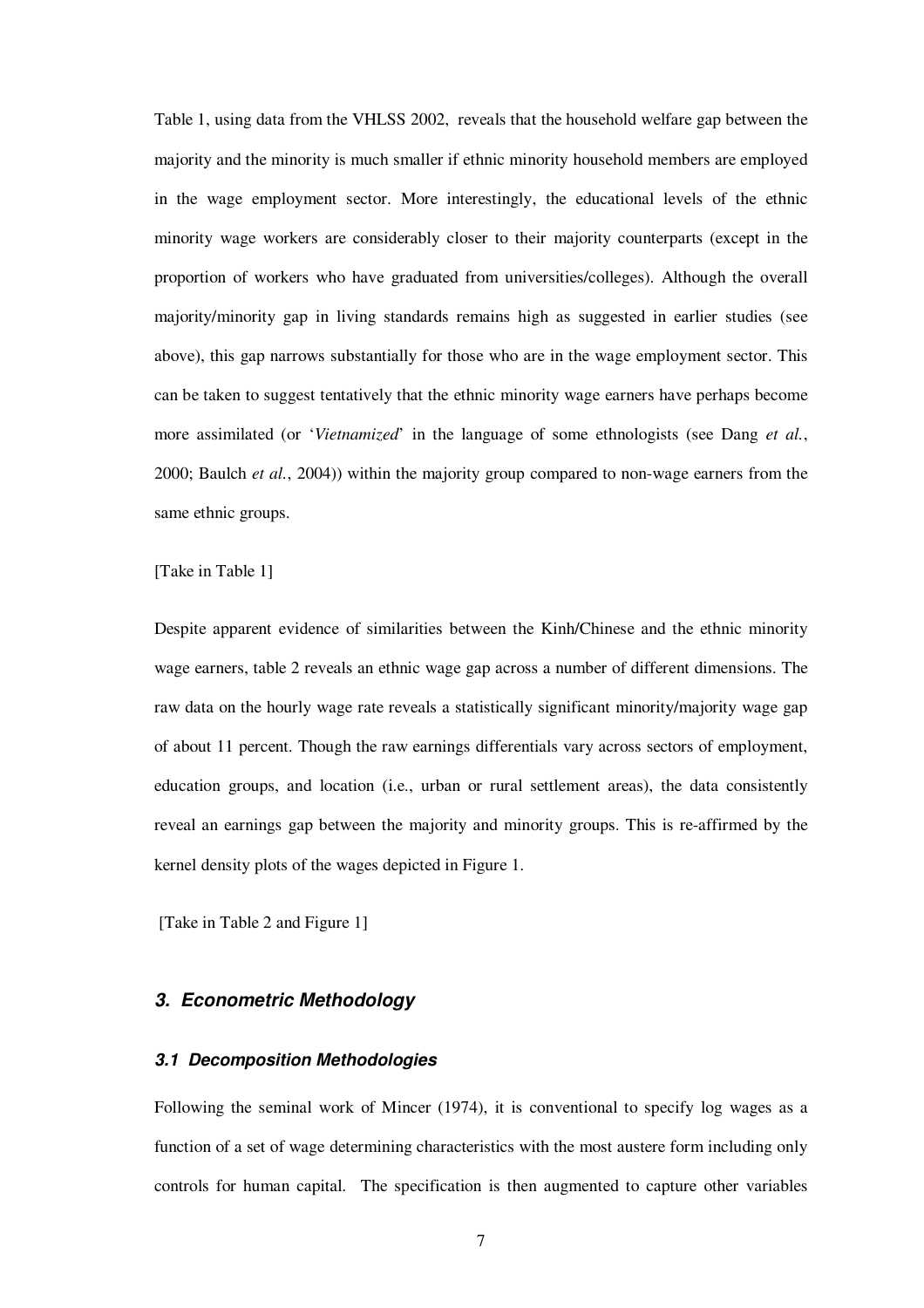viewed as important in the wage determination process. In the context of the ethnic wage gap, the ethnic-specific labour market earnings equations for an  $i<sup>th</sup>$  individual are specified as follows:

$$
\boldsymbol{w}_m = \boldsymbol{x}_m' \boldsymbol{\beta}_m + \boldsymbol{\mu}_m \tag{1}
$$

$$
w_e = x_e^{\dagger} \beta_e + \mu_e \tag{2}
$$

where  $x_i$  is a  $(k \times n)$  matrix of human capital and other characteristics (e.g., education, labour force experience, employment sector *etc*.) and *j* is the ethnic group subscript;  $\beta$  is a  $(k \times 1)$ vector of unknown parameters capturing the effect of various covariates on the natural log wage ( $w$ );  $\mu$  is a ( $n \times I$ ) vector of random error terms; and *m* and *e* denote the majority and minority groups respectively.

Applying the conventional Oaxaca (1973) decomposition, the estimated mean ethnic difference in log wages is generally expressed as:

$$
\overline{w}_m - \overline{w}_e = (\overline{x}_m - \overline{x}_e)^\prime \hat{\beta}_m + \overline{x}_e^\prime (\hat{\beta}_m - \hat{\beta}_e)
$$
\n(3)

where the 'bar' denotes mean values and the 'hat' denotes coefficient estimates. This allows the overall average differential in wages between the two ethnic groups to be decomposed into a part attributable to differences in characteristics (known as the 'explained' or 'endowment' effect) and a part attributable to differences in the estimated returns to characteristics between majority and minority workers (known as the 'unexplained', 'treatment' or 'residual' effect). The final part of expression (3) is sometimes taken to capture the effect of unequal treatment within the labour market.

The use of an 'index number' approach is subject to the conventional 'index number' problem. Expression (3) could therefore be re-expressed in terms of average majority characteristics and yield numerically different values for the component parts compared to (3) above [4]. The reformulation yields:

$$
\overline{w}_m - \overline{w}_e = (\overline{x}_m - \overline{x}_e)^\prime \hat{\beta}_e + \overline{x}_m^\prime (\hat{\beta}_m - \hat{\beta}_e)
$$
(4)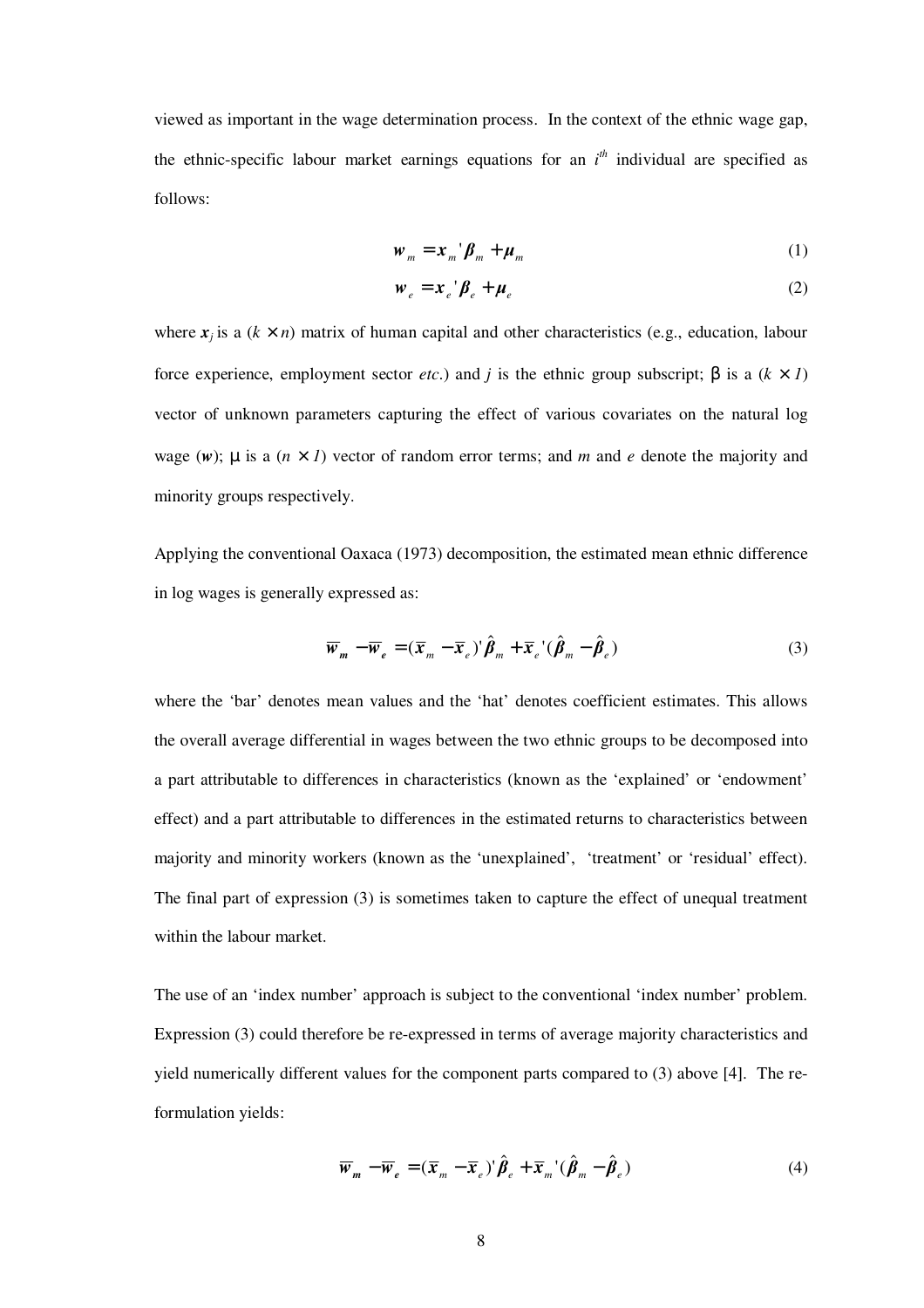The foregoing decompositions associated with (3) and (4) are traditionally cast within the mean regression framework. An exclusive focus on the mean, however, may provide an incomplete account of the ethnic pay gap. The estimation of a set of conditional quantile functions allows for a more detailed portrait of the relationship between the conditional wage distribution and selected covariates than that provided by mean regression analysis. In contrast to the OLS approach, the quantile regression procedure is less sensitive to outliers and provides a more robust estimator in the face of departures from normality (Koenker, 2005; Koenker and Basset, 1978). In addition, Deaton (1997, pp.80-85) notes that quantile regression models may also possess better properties than OLS in the presence of heteroscedasticity. Using this methodology, the log wage equation may be estimated conditional on a given specification for various percentiles of the residuals (e.g.,  $10^{th}$ ,  $25^{th}$ ,  $50^{th}$   $75^{th}$  or  $90^{th}$  (see Chamberlain, 1994)).

In the current case, the quantile regression for the majority and minority sub-samples can be defined as:

$$
\boldsymbol{w}_m = \boldsymbol{x}_m' \boldsymbol{\beta}_{\theta m} + \boldsymbol{\mu}_{\theta m} \tag{5}
$$

$$
w_e = x_e^{\dagger} \beta_{\theta e} + \mu_{\theta e} \tag{6}
$$

If  $Q_{\theta}$  (·) is taken to denote the conditional  $\theta^{th}$  quantile operator, then  $Q_{\theta}$  ( $w_j | x_j = x_j | \beta_{\theta j}$ , where  $\beta_{\theta}$  is the unknown parameter vector for the  $\theta^{\prime h}$  quantile with  $\theta$  representing the selected quantile of interest (i.e., 0.1, 0.25, 0.5, 0.75 and 0.9 in the current application) ;  $\mu_{\theta i}$  denotes the error term, the distribution of which is left unspecified but for which  $Q_{\theta}(\mu_{\theta j}|\mathbf{x}_j) = 0$  is assumed; and *j* is the subscript for the ethnic group.

From equations (5) and (6) the conditional  $\theta^{th}$  quantile of the distribution of wages for the two groups are then expressed as:

$$
Q_{\theta}(\boldsymbol{w}_m) = E(\boldsymbol{x}_m | \boldsymbol{w}_m = Q_{\theta}(\boldsymbol{w}_m))^{\mathrm{T}} \hat{\boldsymbol{\beta}}_{\theta m} + E(\mu_{\theta m} | \boldsymbol{w}_m = Q_{\theta}(\boldsymbol{w}_m))
$$
(7)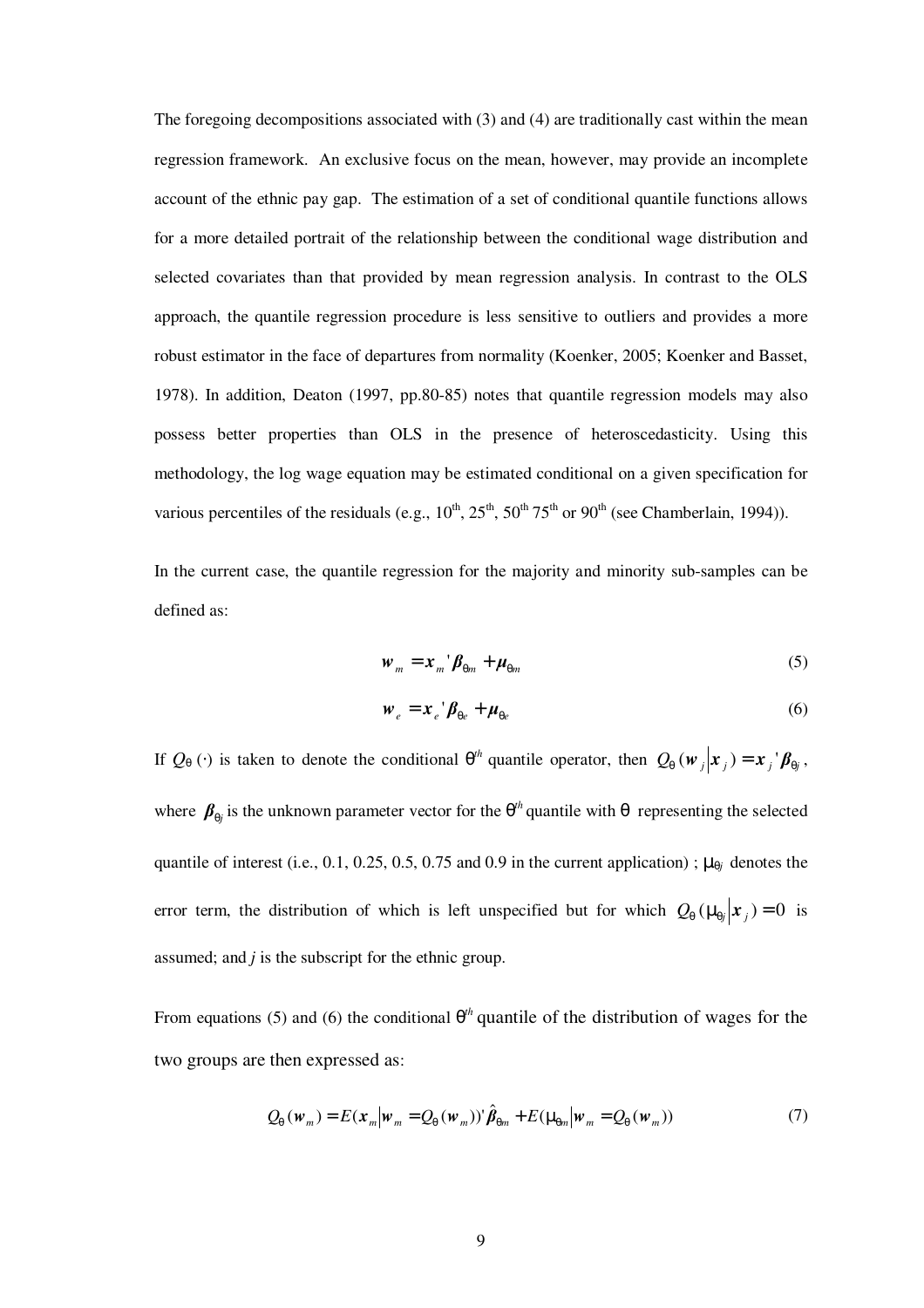$$
Q_{\theta}(\boldsymbol{w}_e) = E(\boldsymbol{x}_e | \boldsymbol{w}_e = Q_{\theta}(\boldsymbol{w}_e))' \hat{\boldsymbol{\beta}}_{\theta e} + E(\mu_{\theta e} | \boldsymbol{w}_e = Q_{\theta}(\boldsymbol{w}_e))
$$
(8)

where the 'hats' now denote quantile regression estimates and  $E(\cdot)$  denotes the expectations operator. In the expressions (7) and (8), the characteristics are evaluated conditionally at the unconditional quantile log wage value and not unconditionally as in the case of the mean regression. The terms  $E(\mu_{\theta j}|\mathbf{w}_j = Q_{\theta}(\mathbf{w}_j))$  are thus non-zero. From (7) and (8), the ethnic pay gap at the  $\theta^{th}$  quantile is defined as  $\Delta_{\theta}$  and this can be decomposed into three parts:

$$
\Delta_{\theta} = \Delta \Omega_{\theta}^{\dagger} \hat{\beta}_{\theta m} + \Omega_{\theta e}^{\dagger} \Delta \hat{\beta}_{\theta} + \Delta R_{\theta}
$$
\n(9)

where  $\Delta \hat{\beta}_\theta = (\hat{\beta}_{\theta m} - \hat{\beta}_{\theta e})$  and  $\Delta \Omega_\theta = \Omega_{\theta m} - \Omega_{\theta e}$ with  $\Omega_{0m} = E(x_m | w_m = Q_0(w_m))$  and  $\Omega_{0e} = E(x_e | w_e = Q_0(w_e))$ and  $\Delta R_{\theta} = [E(\mu_{\theta m} | \mathbf{w}_m = Q_{\theta}(\mathbf{w}_m)) - E(\mu_{\theta e} | \mathbf{w}_e = Q_{\theta}(\mathbf{w}_e))]$ 

The term  $\Delta R_{\theta}$  is best interpreted as a difference in unobservables between the two ethnic groups. Given the 'index number' approach noted earlier, the ethnic pay gap can also be decomposed as:

$$
\Delta_{\theta} = \Delta \Omega_{\theta}^{\dagger} \hat{\beta}_{\theta e} + \Omega_{\theta m}^{\dagger} \Delta \hat{\beta}_{\theta} + \Delta R_{\theta}
$$
\n(10)

Using mean characteristics in the computation of (9) and (10) may provide unrepresentative realizations for the characteristics at points other than the conditional mean wage to which they relate. Therefore, it is necessary to use realizations of the characteristics that more accurately reflect the relevant points on the conditional wage distribution. In order to address this issue, we use an approach originally suggested by Machado and Mata (2005) to derive the realizations for the relevant characteristics at different quantiles of the conditional wage distribution. The procedure involves drawing 100 observations at random and with replacement from each of the majority and minority sub-samples. Each observation once ranked comprises a percentile point on the wage distribution. The full set of characteristics for the observation at the  $\theta^{th}$  wage quantile is then retrieved. This process is then replicated 200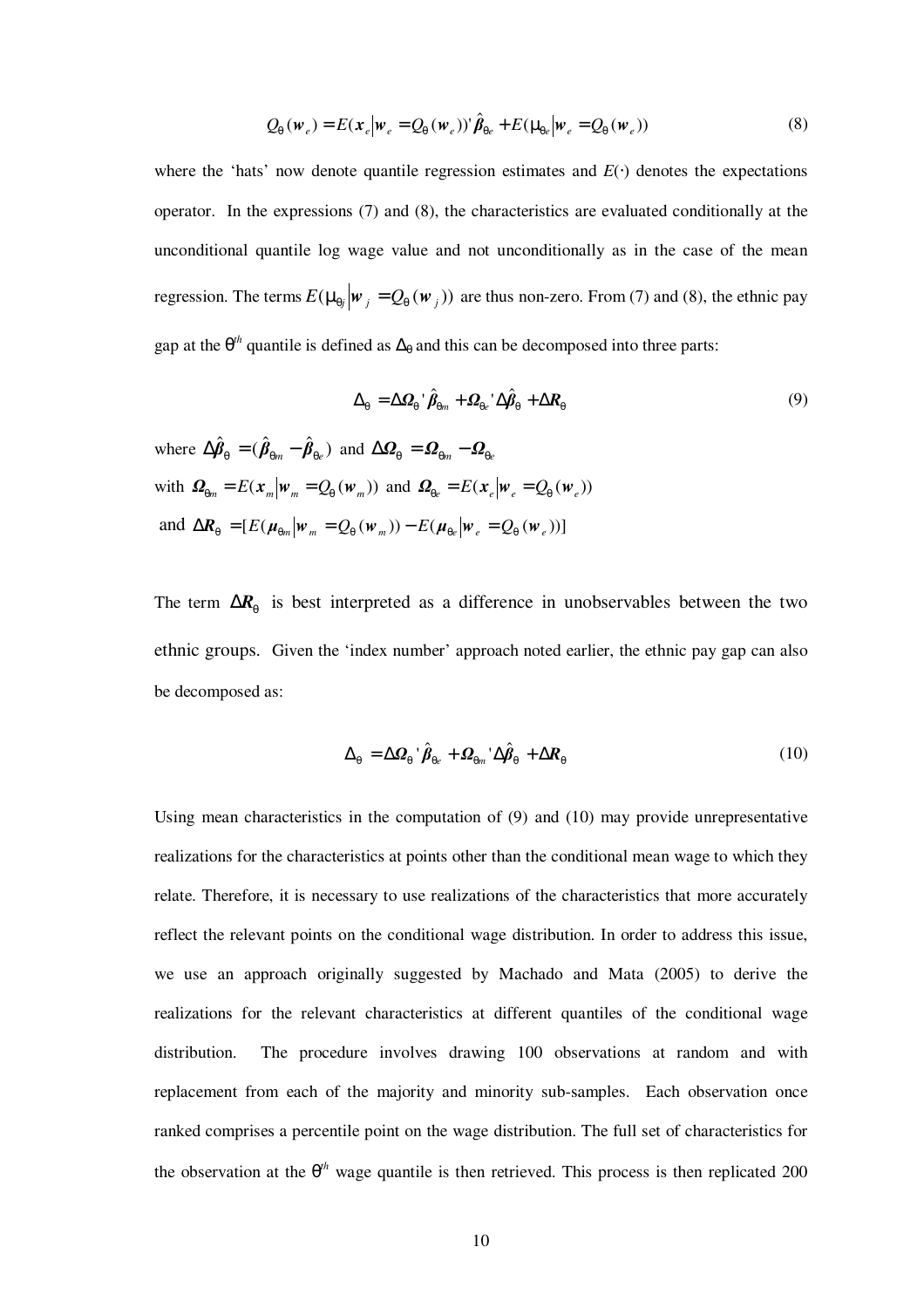times to obtain 200 observations at the selected  $\theta^{th}$  quantile. The mean characteristics of these observations at each quantile are then used to construct the realizations for  $\Omega_{\theta_m}$  and  $\Omega_{\theta_e}$  used in equations  $(9)$  and  $(10)$  [5].

#### *3.2 Selection Bias Issues*

There is a potential selection issue governing the analysis of the ethnic pay gap in this study. Either through a process of self-selection by individuals or sample selection by employers, the engagement of individuals in wage employment activity may not be interpretable as the outcome of a random process. Heckman (1979) and Lee (1983) provide well-known solutions to this problem.

The mean wage decomposition in the presence of selectivity correction favoured by many authors is expressed as [6]:

$$
\overline{w}_m - \overline{w}_e = (\overline{x}_m - \overline{x}_e)^\prime \hat{\beta}_m + \overline{x}_e^\prime (\hat{\beta}_m - \hat{\beta}_e) + (\hat{\tau}_m \overline{\lambda}_m - \hat{\tau}_e \overline{\lambda}_e) \tag{11}
$$

where the definitions outlined for (3) above apply but with  $\hat{\tau}_j$  representing the OLS estimate of the *j* selection parameter for each ethnic group, and  $\lambda_j$  is the corresponding sample averaged selection variable for the *j*<sup>th</sup> ethnic group obtained from either a probit model's estimates (if there are two work choices or outcomes as *per* Heckman, 1979) or a multinomial logit model's estimates (if there are more than two work choices or outcomes as *per* Lee, 1983). Given the 'index number' problem, the ethnic pay gap can also be re-expressed as follows:

$$
\overline{w}_m - \overline{w}_e = (\overline{x}_m - \overline{x}_e)^\dagger \hat{\beta}_e + \overline{x}_m^\dagger (\hat{\beta}_m - \hat{\beta}_e) + (\hat{\tau}_m \overline{\lambda}_m - \hat{\tau}_e \overline{\lambda}_e)
$$
(12)

There is currently little consensus regarding the most appropriate treatment for selectivity bias in quantile regression models. Buchinsky (1999) uses the work of Newey (1999) to approximate the selection term through use of a higher order series expansion. The power series is based on the inverse Mills ratio or transformations of it. This approach has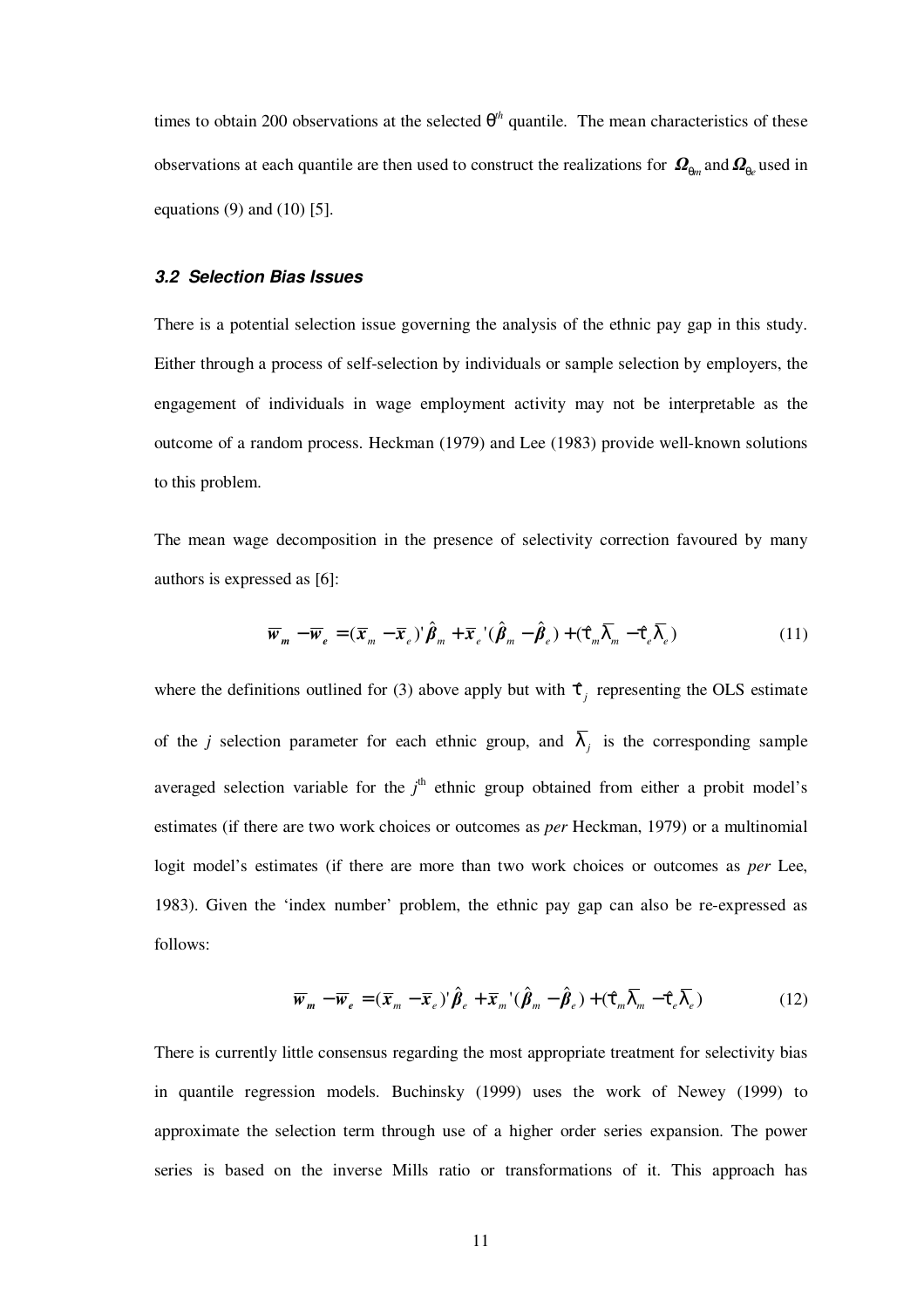implications, however, for the identification of the wage regression intercept term given its conflation with the constant term associated with the higher order series providing the proxy for the selection effect. However, if the choice outcomes are multiple rather than binary, as in the current application (see below), the appropriate correction is less straightforward. Given a lack of consensus and the potential intercept identification problem associated with the introduction of higher order selection terms into quantile regression models, we simply insert a conventionally computed selection correction term into the quantile regression models. This could be taken to provide a reasonably good approximation for the selection effect in the quantile regression model and was, for example, used by Arcand and D'Hombres (2004) in their analysis of ethnic differences in labour market earnings in Brazil. We take the view that it is better to introduce an albeit imperfect proxy for the selection effect in this application rather than ignoring the problem completely. However, as a robustness check, we do explore the implication for our results if the selection terms are excluded from the specifications.

The ethnic pay gap at the  $\theta^{th}$  quantile is thus now decomposed into four parts:

$$
\Delta_{\theta} = \Delta \Omega_{\theta}^{\dagger} \hat{\beta}_{\theta m} + \Omega_{\theta e}^{\dagger} \Delta \hat{\beta}_{\theta} + \Delta R_{\theta} + \Delta \tau_{\theta}
$$
\n(13)

with definitions as in (9) above, and where the fourth component represents the difference in the selection effect defined as  $\Delta \tau_{\theta} = [\hat{\tau}_{\theta m} E(\lambda_m | \mathbf{w}_m = Q_{\theta}(\mathbf{w}_m)) - \hat{\tau}_{\theta e} E(\lambda_e | \mathbf{w}_e = Q_{\theta}(\mathbf{w}_e))]$ . The ethnic pay gap can also be decomposed as:

$$
\Delta_{\theta} = \Delta \Omega_{\theta} \dot{\hat{\beta}}_{\theta e} + \Omega_{\theta m} \Delta \hat{\beta}_{\theta} + \Delta R_{\theta} + \Delta \tau_{\theta}
$$
 (14)

In order to address the problem of selectivity bias in this paper we exploit the approach developed by Lee (1983). The procedure is two-step and, in our application, exploits estimates from a three-category multinomial logit model (MNL) for the majority and minority subsamples to construct the set of relevant selection correction terms. The three employment outcomes used in our case are (i) farming, (ii) wage employment, and (iii) self-employment in non-farm activities.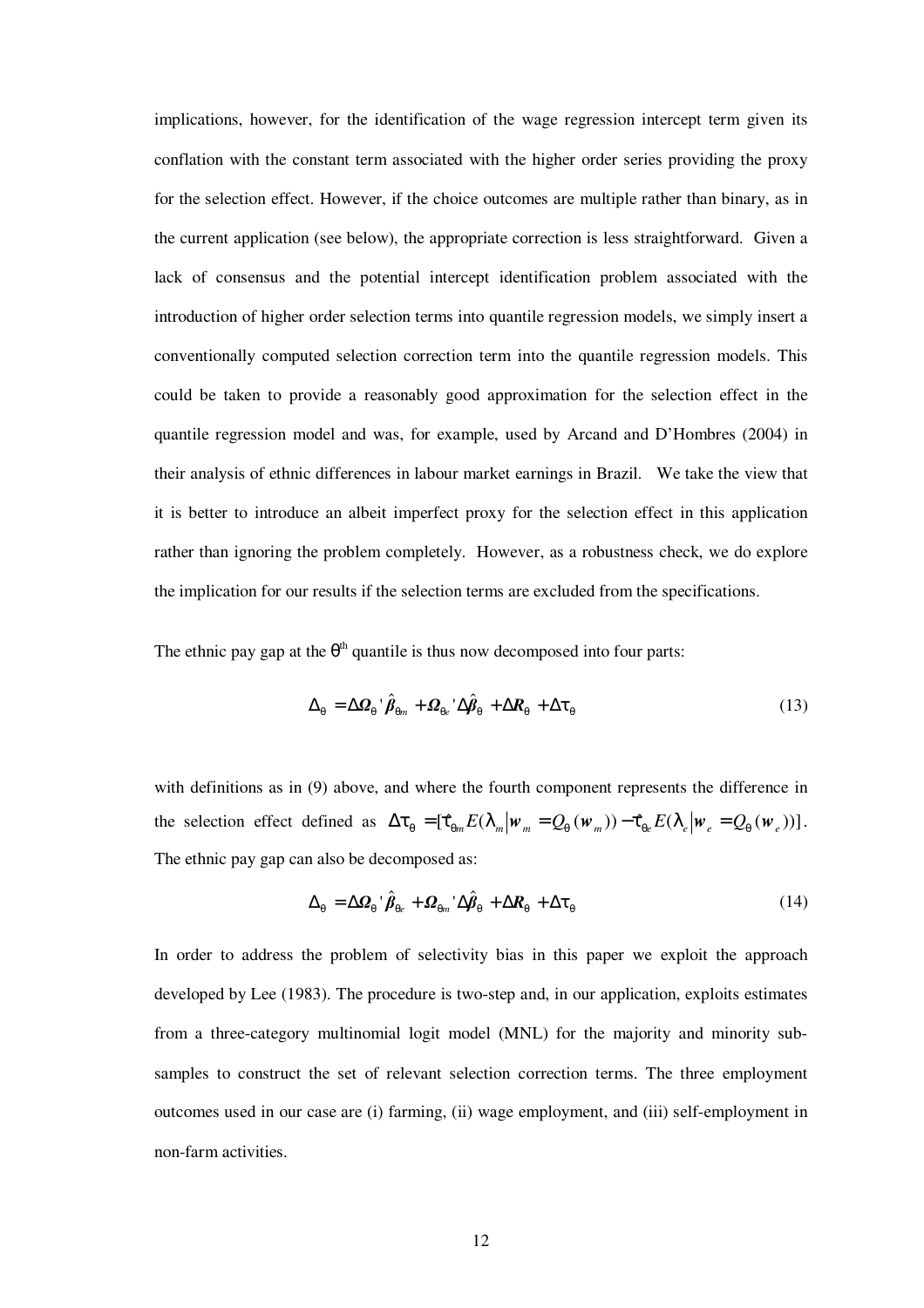# *4. Empirical Analysis*

The sample data used comprise all those in wage employment from both gender groups aged between 18 and 60 years and covers employees across a range of enterprise types (e.g., public, SOE, private *etc*.). The wage rate used is an hourly measure relating to the individual's primary or main job and includes basic rates and other payments in terms of bonuses, allowances, subsidies both in cash and in kind. This definition of the wage has been widely used in other labour market studies for Vietnam such as Liu (2004), Gallup (2004), and Pham and Reilly (2007). In contrast to the standard Mincerian specification, the current study uses a set of educational dummies to capture human capital effects. In order to allow for variation in the returns to these human capital measures across urban and rural settlement types, a set of variables interacting urban residence with the educational controls were also included in the regression models estimated [7]. In addition, as there is insufficient information in the VHLSS 2002 to compute actual labour force experience, the age of an individual rather than a potential labour force measure is used to proxy for labour market experience [8]. The age variable is parameterised in the wage specification through a set of age dummies. The other characteristics included in the wage regression models comprise controls for gender, marital status, sector of employment defined according to ownership type, a health status measure based on whether the individual recently had medical treatment [9], a control for the quarter in which the interview occurred to capture any seasonal effects that may impact on the wage determination process, and a set of regional controls. A brief description of these variables (and their corresponding summary statistics) is provided in table A1 of the Appendix.

A set of household-level variables were used to identify the selection effects in the wage equations. These include the number of children and the dependency ratio within the household, the educational attainment and occupation of the head of household, and whether the household had access to non-labour income sources. The MNL estimates for the threecategory employment model are neither reported nor discussed here in order to conserve space [10].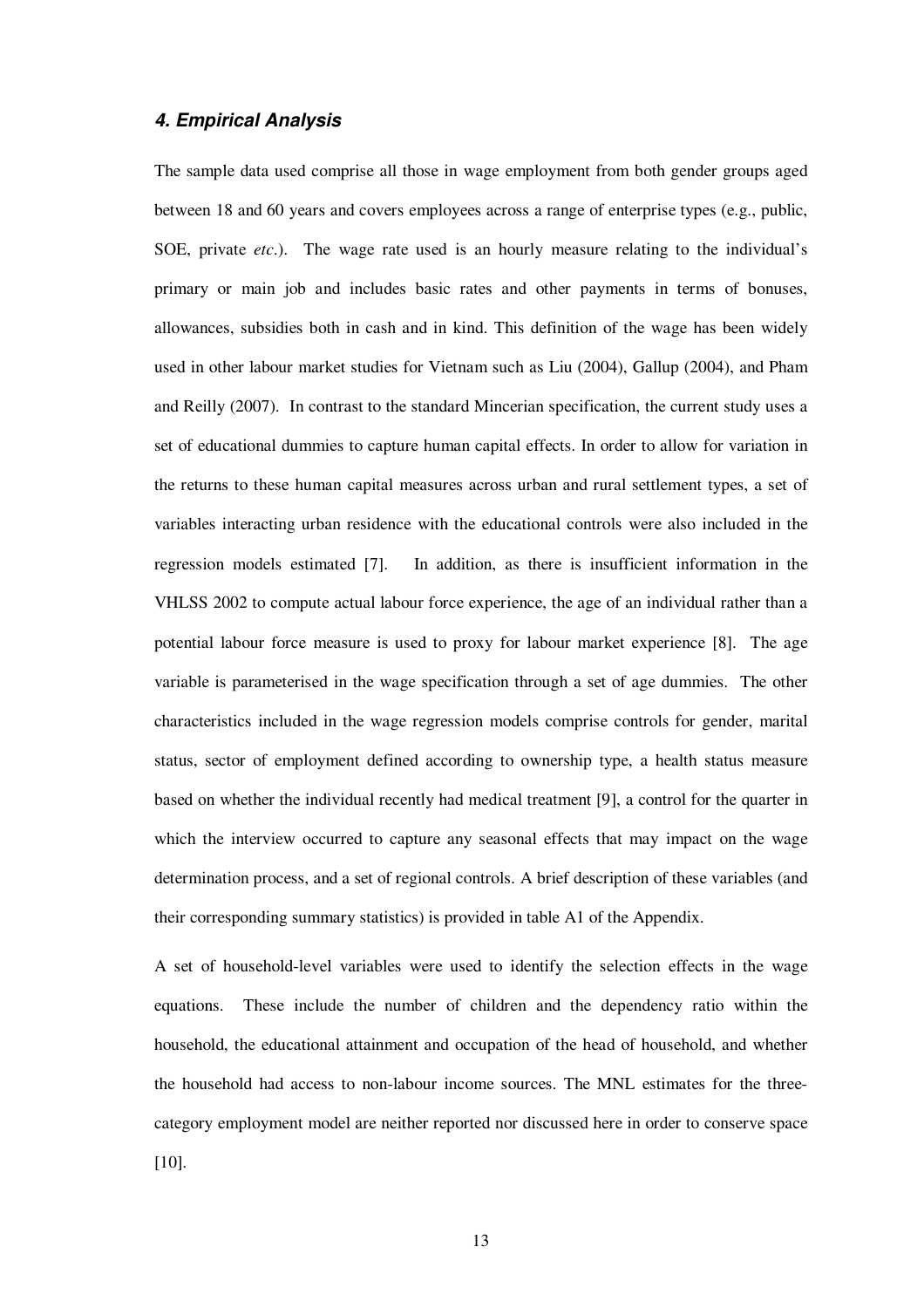Table 3 reports the estimates for the pooled regression model where ethnicity enters as an intercept shift and provides an estimate of the *ceteris paribus* 'mark-up' for the majority wage workers over their ethnic minority counterparts. The table reveals that an ethnic majority worker earns over 11 percent more in hourly wages relative to an ethnic minority worker, considerably more modest than the ethnic differentials computed for Vietnam using household welfare measures [11]. The estimates from the quantile regression model at the median are comparable to the mean regression results perhaps suggesting that outliers do not represent a significant problem in this application. The results from the quantile regression models reveal a narrowing *ceteris paribus* ethnic pay gap with movement up the conditional wage distribution. Around the bottom decile of the conditional wage distribution, the 'mark-up' is nearly 21 percent compared to only four percent at the top decile. These findings at the extremes of the conditional wage distribution could tentatively be argued as being consistent with the notion of 'sticky floors' at the bottom end of the conditional wage distribution, where ethnic minority workers are crowded into low-paying jobs, and indicating an absence of a 'glass-ceiling' for ethnic minority workers at the top end of the distribution [12]. However, these twin inferences, in the absence of additional supporting evidence, are best interpreted as suggestive rather than compelling.

## [Take in Table 3]

Attention now turns to the decomposition of the ethnic wage gap into treatment and endowment effects. The coefficient estimates for the separate ethnic wage equations are reported in tables A2 and A3 of the Appendix but are not the subject of separate discussion here. The null hypothesis of common parameters across the two ethnic groups is decisively rejected on the basis of appropriately computed Wald tests in all relevant cases (see table 3 and the corresponding table notes). The separation of the data points across the ethnic groups used here is thus empirically justified.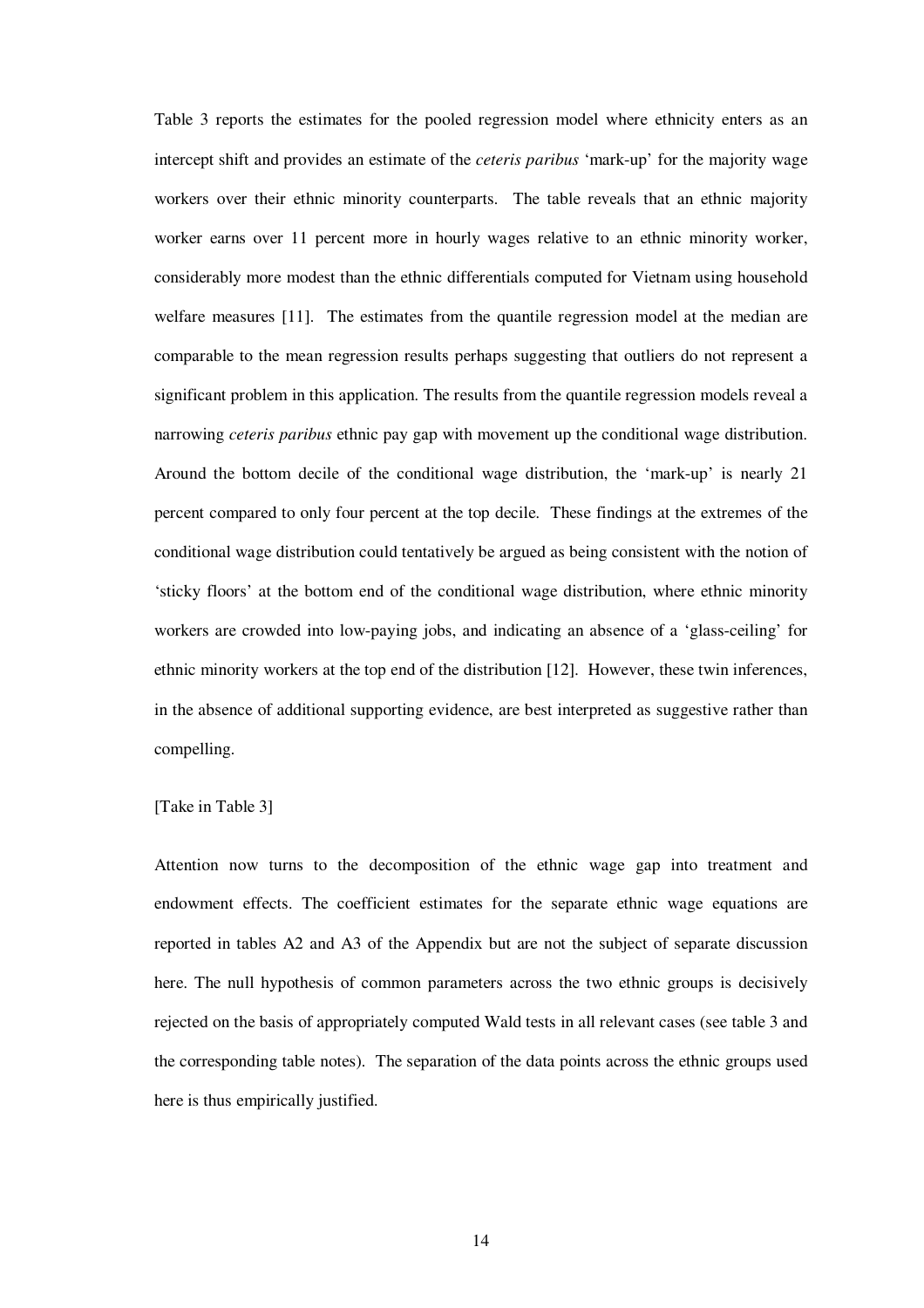It is worth noting that the estimated selection effects in the mean regressions for both the majority and minority groups are both well determined statistically (see tables A2 and A3). Given the construction of the Lee (1983) selection term, the estimated negative effect suggests intuitively plausible positive selection into wage employment for both groups (see Gyorko and Tracy, 1988; Reilly, 1991). The average selection effects for the majority and minority workers are computed at 0.22 and 0.23 respectively (i.e., the estimated selection coefficients (from tables A2 and A3) multiplied by the sample average selection value (from table A1)). This suggests that an average individual from either one of the two ethnic groups that selects into wage employment earns  $[e^{0.22} - 1] \times 100 \approx 25\%$  more in hourly wages than someone drawn at random from the relevant ethnic population group with comparable observable characteristics. This could be interpretable as a labour market premium to unobservables, which appears broadly comparable in magnitude across the two groups.

The decomposition results for the mean regressions are reported in table 4. As selection effects are present in all reported regression models, we decompose the ethnic wage gap using expressions (11) to (14). As the estimates appear insensitive to the set of characteristics used to compute the pay gaps, interpretation will focus on the decomposition estimates based on equations (11) and (13) only.

The point estimates for all the treatment and endowment effects are found to be precisely determined at a conventional level of statistical significance. In raw terms the average gap in log hourly wages between the majority and minority ethnic groups is dimensionally comparable to *ceteris paribus* estimates based on the pooled OLS regression model (see table 3). On average, majority workers earn nearly 11 percent more than their minority counterparts. However, the estimates based on the mean regression models reveal that about one-third of this differential is accounted for by differentials in the average characteristics between the two groups (i.e., the endowment effect). The treatment effect accounts for just under two-thirds of the earnings differential, with the remaining negligible amount attributable to selection effects. This suggests that most of the ethnic wage gap is due to differentials in returns to a given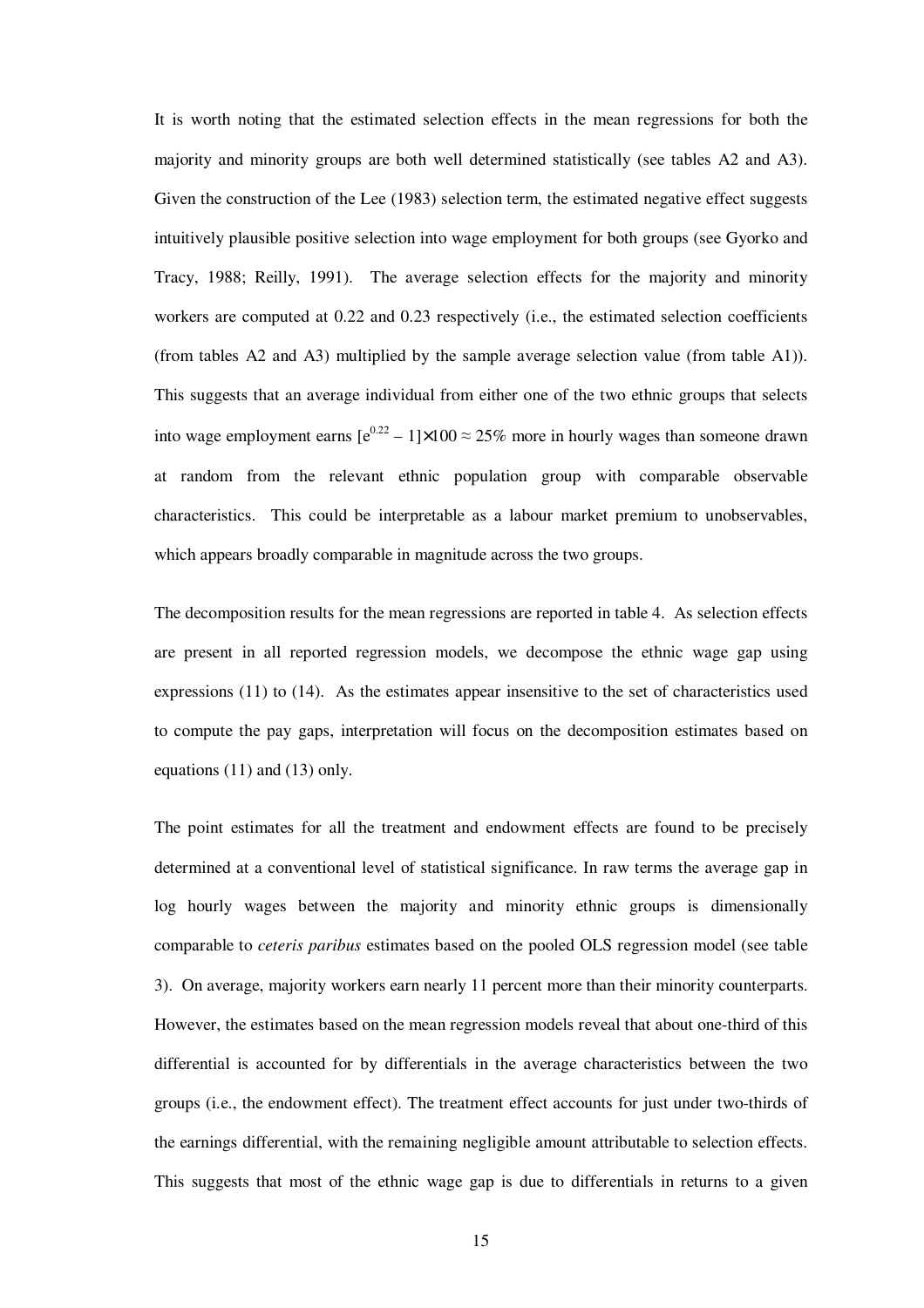'basket' of characteristics. This could be interpreted as representing unequal treatment in favour of the wage employed majority group with the average 'mark-up' of the order of about seven percent.

In order to investigate the robustness of the findings for the mean regression models, the wage specifications for both majority and minority groups are augmented by a set of district effects [13]. The motivation for this is driven by the fact that ethnic minorities in Vietnam tend to be geographically differentiated. A failure to control for a finely disaggregated degree of regional heterogeneity may bias, among other things, the estimated treatment effects. The inclusion of these controls is thus designed to attenuate any potential bias in regard to this source of heterogeneity. Although the estimated effects for the treatment components reported in table 4 are subject to a very mild contraction with the introduction of the district effects, the magnitude of the change is modest.

# [Take in Table 4]

The decomposition of the pay gap between the two ethnic groups based on the quantile regression models is now reported in table 5 [14]. The raw earnings differentials are widest at the bottom decile of the conditional wage distribution, decline with movement up this distribution, and are narrowest around the top decile. The computed treatment effects are more modest in magnitude than those suggested by the pooled regression models reported in table 3. However, the suggestive narrative offered above in regard to a 'sticky-floor' at the bottom end of the distribution (where the 'mark-up' is about 13%) and the apparent absence of a 'glassceiling' at the top end (where the 'mark-up' is about 1.6%) remains intact.

The portion of the ethnic wage gap that is accounted for by differences in endowments monotonically increases with movement up the conditional wage distribution. At the  $10<sup>th</sup>$ percentile, the endowment effect comprises just nine percent of the raw earnings differential, while the corresponding figure at the  $90<sup>th</sup>$  percentile is close to one-half. Despite this increasing endowment effect, the ethnic wage differentials are still largely attributable to differentials in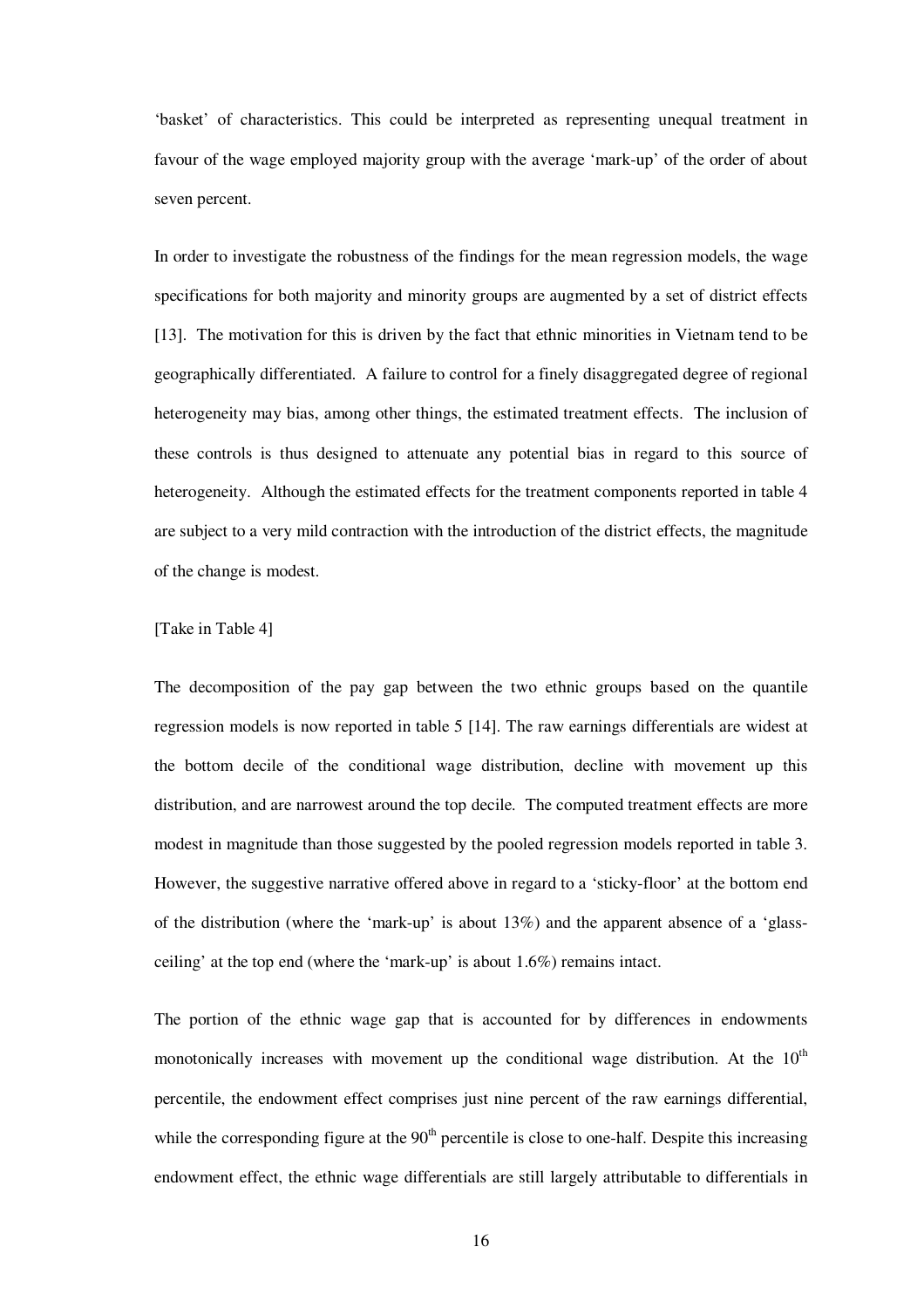the prices the Vietnam labour market uses to value these characteristics for the different ethnic groups. The minority workers tend to have lower estimated returns to their endowments across the selected points of the conditional wage distribution examined here [15], [16].

#### [Take in Table 5]

The amalgamation of the ethnic minority groups into one homogeneous category for the purposes of analysis disguises potential variation in the magnitude of ethnic pay disparity between groups within this conflated category. The treatment effects, and their corresponding sampling variances, can be computed for each individual in the ethnic minority sub-sample. Thus, as a final illustrative exercise, we investigate for the presence of variation in the treatment effects across a number of broadly defined ethnic minority sub-groups. Given the constraints associated with using adequately sized cells, the groups we use comprise five in total. The groupings we use are intended to be functional and are based on discussions with Vietnamese anthropologists and local NGOs. The ethnic categories comprise the (i) Khmer and Cham; (ii) Tay, Thai, Muong, Nung; (iii) Other Northern minorities; (iv) Central Highland minorities; (v) an 'other' or miscellaneous category comprising the remaining smaller ethnic groups, which are mostly located in the North and South Central Coasts. For each ethnic minority individual we can compute their treatment effect based on what they would earn if they belonged to the majority group and what they earn given their minority group affiliation broadly defined. A standard error can also be computed for each individual's estimated treatment effect and this can be used to undertake a simple weighted least squares (WLS) regression of the treatment effects on a set of four ethnic minority dummies using only the data for the minority sub-sample [17]. The Khmer and Cham group provide the base category in the estimation of this regression model. Table 6 reveals a degree of variation in the treatment effects across ethnic groups but suggests that only about one-quarter of the total variation in the treatment effects are actually explained by these controls. In particular, the treatment effects for the Tay, Thai, Muong and Nung are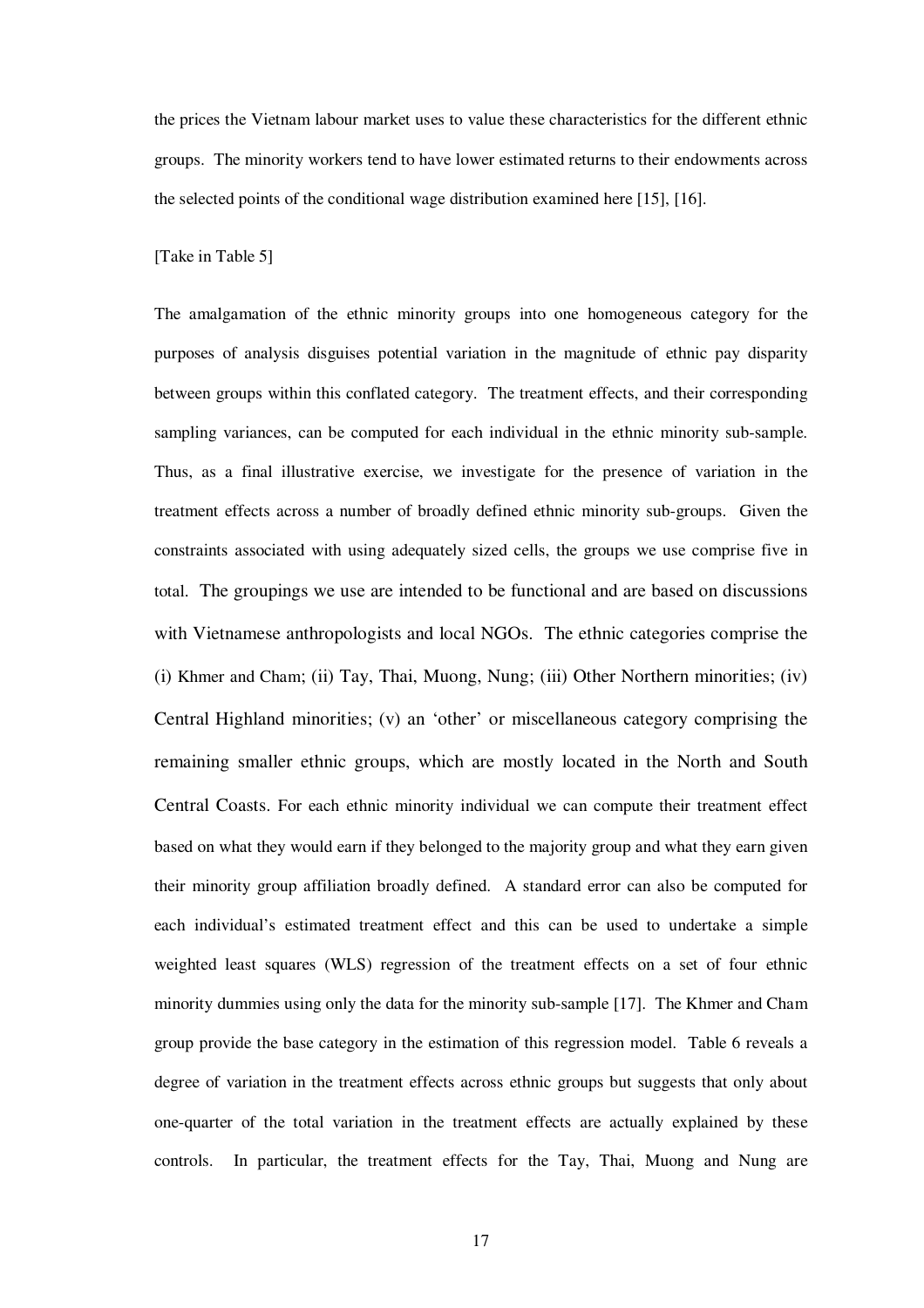statistically smaller than the base group at the mean and at all selected points of the conditional wage distribution. Thus, this group could be taken to experience the smallest ethnic wage disadvantage relative to the Kinh-Hoa. The largest treatment effects, and thus the largest degree of labour market ethnic disadvantage, are reserved for those wage employed individuals that belong to the Central Highland minorities.

[Take in Table 6]

# *5. Conclusions*

The portrait that emerges from the above analysis suggests evidence of wage inequality between the majority and minority groups in Vietnam [18]. The degree of ethnic minority wage disadvantage is considerably more modest than the ethnic gap in livings standards reported for Vietnam in 2002 (see footnote 11). At first glance, this finding appears to conflict with the widening gap in the living standards between the Kinh (and Chinese) and other ethnic minority groups reported in the literature (Winrock International, 1996; Poverty Task Force (PTF), 2002; Baulch *et al.* 2004). However, the labour market earnings differential is based on a sample-selected sub-group of the ethnic minority that appears to perform reasonably well within a Vietnamese labour market historically dominated by the Kinh majority. For the ethnic minorities in this selective sub-population, the data demonstrate that their living standards, and other observable characteristics associated with well-being (e.g., their education levels), are almost indistinguishable from those of the majority.

Despite evidence of a relatively good labour market performance, our analysis reveals that, on average, the ethnic minority group secures lower returns in the labour market for their endowments than the majority group. The raw wage premium for the majority is of the order of 11 percent but only one third of this is ascribed to differences in the average characteristics between the majority and minority groups. The remaining portion is largely attributable to differentials in returns to endowments given negligible differences in selection effects between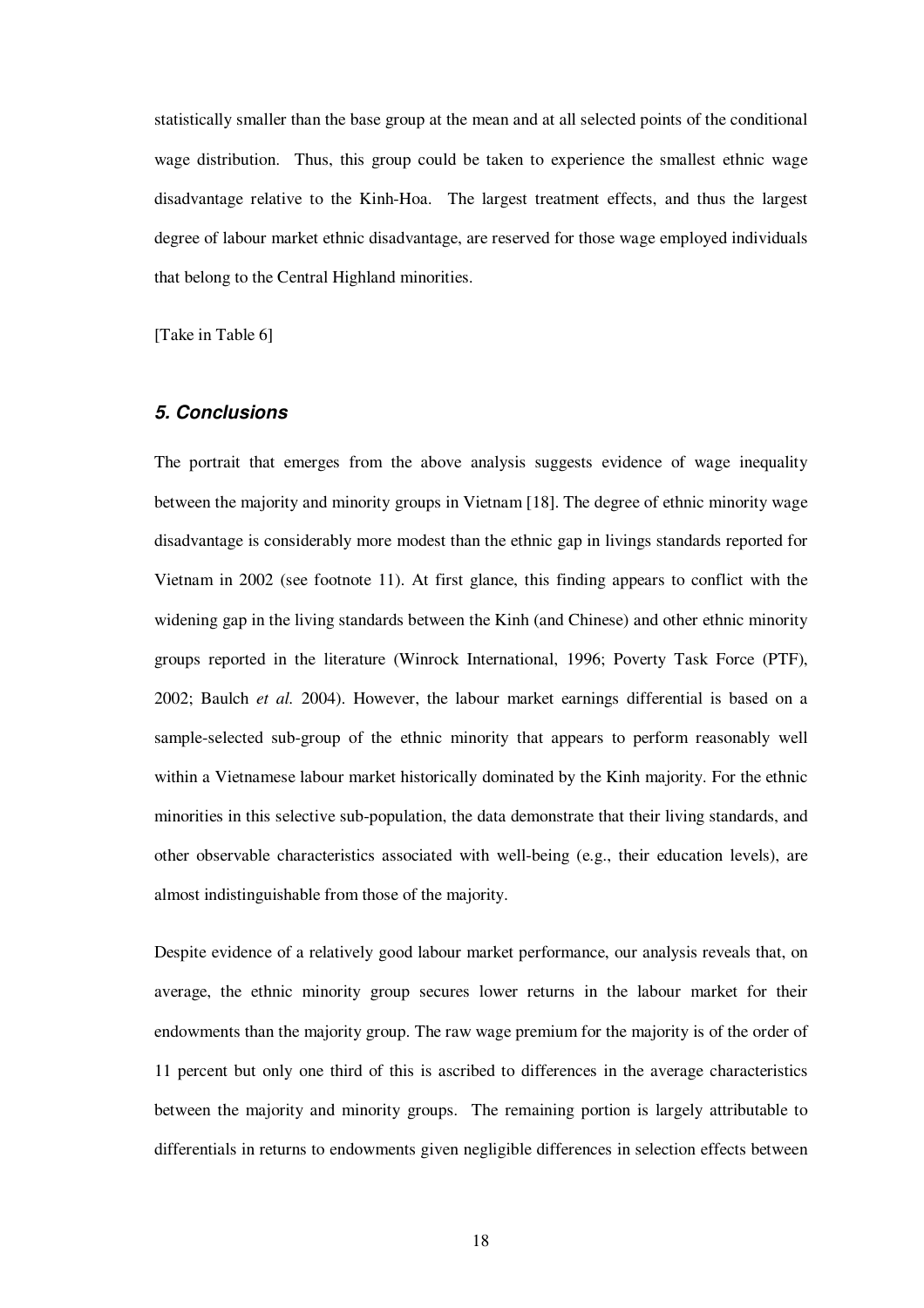the two groups. In addition, although the ethnic 'mark-up' was found to be relatively high among those at the bottom end of the conditional wage distribution, it declined monotonically with movement up the distribution and little evidence of a 'glass-ceiling' effect for the ethnic minority was detected at the top end of the wage distribution.

The narrow gap in wages between the majority and minority groups could be taken to suggest that economic progress through the labour market may offer a way out of poverty. However, we need to temper this inference with some caution. Firstly, our econometric estimates suggest that the narrow average pay gap may be attributable to the fact that the ethnic minority workers currently in wage employment, on average, possess unobservables that predispose them to secure favourable rewards in the labour market. And even with these favourable unobservables, the ethnic minority group earns less, on average, than the majority due to lower labour market returns to their characteristics. The inevitable expansion of wage employment in Vietnam in response to economic growth is likely to encourage the participation of those with poorer levels of unobservables and, if these are drawn disproportionately from ethnic minority groups, the ethnic pay gap is likely to widen. Secondly, the existence of a large treatment effect at the bottom end of the conditional wage distribution suggests that ethnic minorities in the lower paid jobs are most at risk of unequal treatment. There is no guarantee with the future anticipated expansion of wage employment that this effect will not encroach further up the conditional wage distribution.

The issue of ethnic wage inequality has not been highlighted in Vietnam's most recently announced economic strategy or national programs. Given our findings, and an increasingly important putative role for the wage employment sector in the future, we believe that an emphasis on labour market ethnic wage inequality should be a core theme highlighted within Vietnam's national program for ethnic development.

Finally, it should be noted that this study limited itself to the ethnic earnings gap of the wage employed, which in 2002 accounted for roughly 28 percent of total employment in Vietnam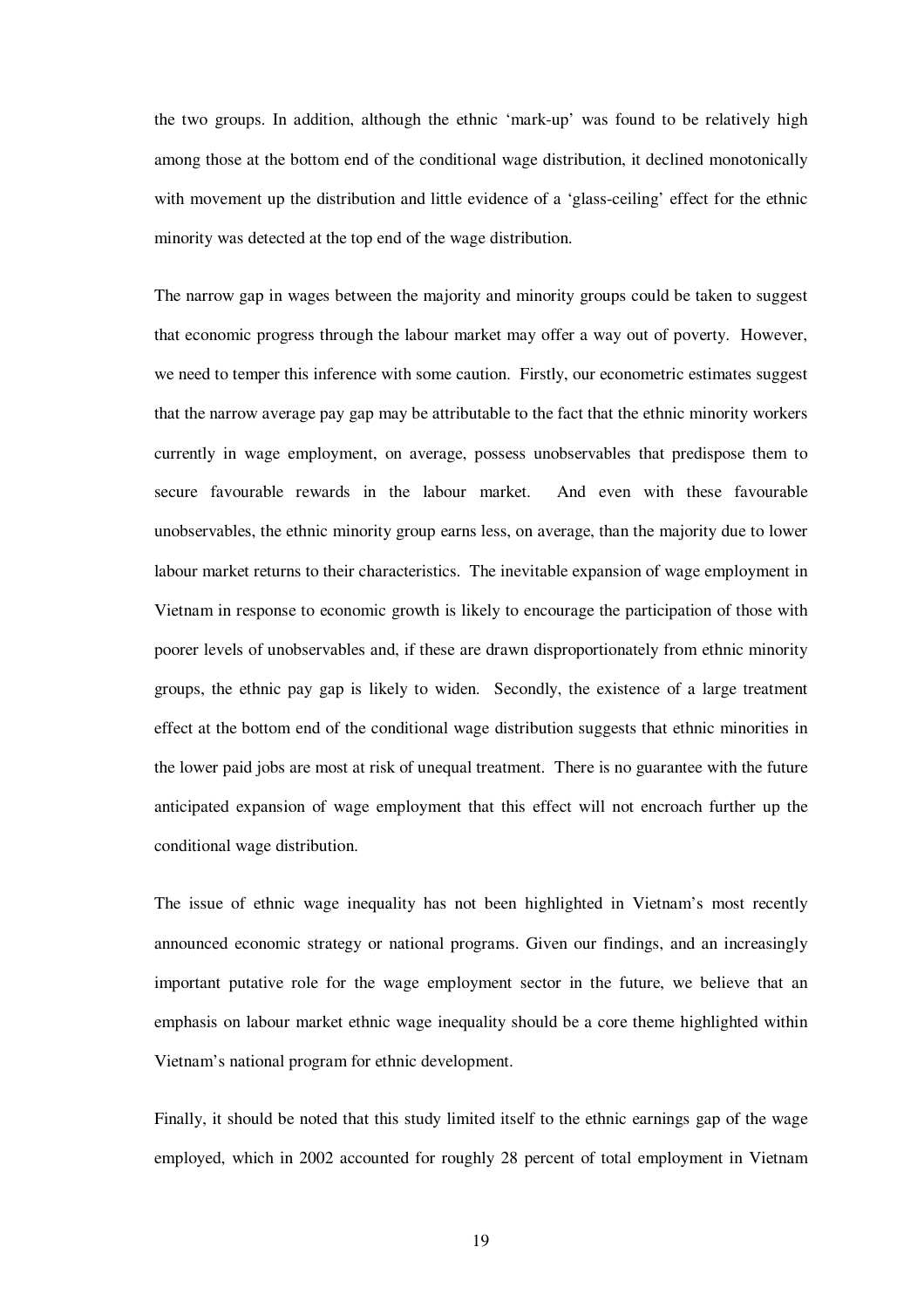(see table 2). The remaining employment category includes the self-employed operating in either agriculture or non-farm activities. The self-employed group is largely beyond the influence of official labour market regulations (ADB, 2004; Brassard, 2004), so the magnitude of the ethnic wage gap for this employment category could be wider than that reported here. However, investigating the ethnic earnings differential for the self-employed is constrained by the data currently available but is an issue that warrants consideration as part of an agenda for future research.

#### **Acknowledgment**

This paper has benefited from the constructive comments provided on an earlier draft by two anonymous referees of this journal. The authors gratefully acknowledge these comments but the usual disclaimer applies. The General Statistics Office of Vietnam is also thanked for permitting access to the data used in the analysis reported in this paper.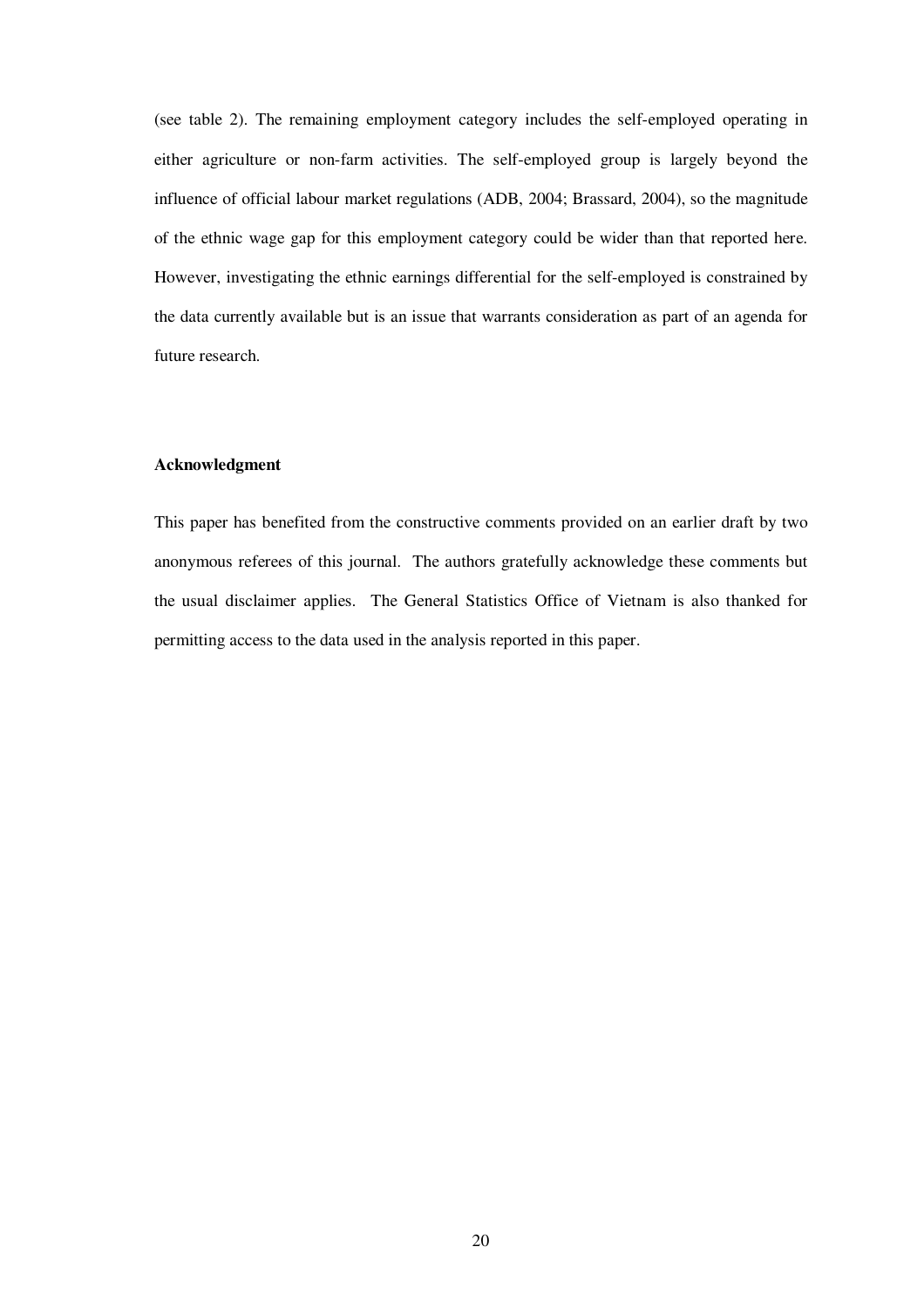# *Notes*

- 1. It is not clear how, if at all, the non-sampling errors associated with the VHLSS 2002 impact on the data for the wage employment sector used here. However, it is worth noting that the ethnic representation within this survey compares favourably with the earlier and the later surveys that were not subject to non-sampling error problems.
- 2. The ethnic status of the individual is determined by the ethnic status of the head of household within which the individual is located.
- 3. In common with other studies on ethnic underdevelopment in Vietnam, the Chinese ethnic group, which ranks  $6<sup>th</sup>$  in terms of population size in Vietnam, is merged with the Kinh majority group for the purposes of our analysis. The Chinese households are generally well-off in Vietnam (see Van de Walle and Gunewardana, 2001). As the objective of this study is to examine the plight of disadvantaged ethnic groups in the waged labour market, the Chinese group is conflated with the Kinh to define the majority, while all other ethnic groups are taken to represent the minority.
- 4. This is commonly referred to as the 'index number' approach given its similarity to the calculation of index numbers in the field of statistics. It is well known from undergraduate statistics that an index number computed using the Laspeyres formula does not yield a numerical value that is identical to an index number computed using the Paasche formula. This conflict is the essence of the 'index number' problem reported here.
- 5. The emphasis on decomposing ethnic wage differences using quantile regression models is in the spirit of work undertaken for Brazil on racial pay gaps by Arias, Yamada and Tejerina (2004) and Arcand and D'Hombres (2004).
- 6. See Neuman and Oaxaca (2004) for a more extensive discussion of issues related to 'index number' decompositions and selectivity correction.
- 7. We also explored using both mean and quantile regression models whether the estimated returns for other variables varied across the urban/rural divide for both the majority and minority groups. Wald tests revealed no evidence of differential returns using either subsamples for variables other than the human capital measures. In addition, we also investigated whether estimated returns varied between the north and the south of the country but again found no evidence for this. The test results for both these exercises are available from the corresponding author on request.
- 8. Other studies on Vietnam have computed potential labour force experience by using the individual's age minus estimated years in schooling minus the school enrolment age. In addition to the potential measurement error embodied in any 'years-in-schooling' variable, this approach might also introduce an additional error if it fails to take into account discrepancies in the enrolment ages and years of school repetition, which is quite common in the more remote areas of Vietnam.
- 9. It could be argued that the health status measure and wages are endogenously determined rendering suspect its inclusion as an exogenous variable. The fact that the health status measure pre-dates the current wage used suggests the assumption of exogeneity could be viewed as relatively innocuous. However, the absence of good instruments to test explicitly this exogeneity proposition suggests some interpretational caution should perhaps be exercised in respect of this variable's estimates.
- 10. The Multinomial logit (MNL) model passes the test for the independence from irrelevant alternatives (IIA) proposition for both ethnic groups using the Small-Hsiao (1987) test in all but one case, thus broadly satisfying a necessary condition for the use of the Lee (1983) procedure in our application. The test results are available from the corresponding author on request.
- 11. Using data for the full sample of households from the same VHLSS 2002, the *ceteris paribus* gap in living standards between the majority and the minority, as measured by per capita household expenditure, is nearly 26 percent. This *ceteris paribus* gap is obtained from the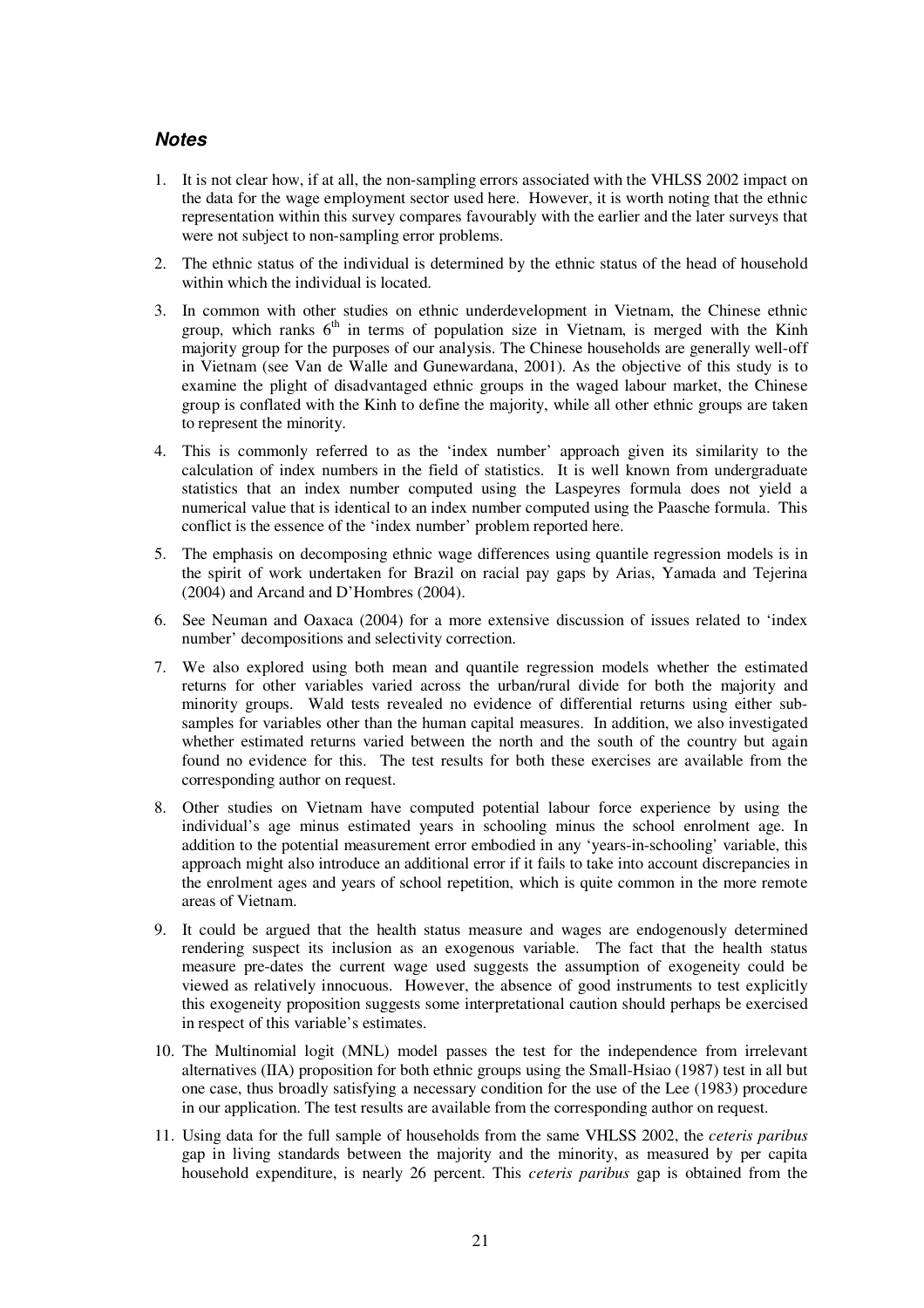ethnic dummy estimate in an OLS equation of the log household per capita expenditure on a comparably defined ethnic dummy and characteristics capturing the education, age, and gender of the household head, household demographic structure, household landholding, other nonlabour income sources, and location. This specification is similar to that reported in Baulch *et al.*, (2004) with the exception that the head of household education attainment levels are specified as in Van de Walle and Gunewardana (2001).

- 12. Albrecht, Björklund and Vroman (2003), Arulampalan, Booth and Bryan (2005), and De la Rica, Dolado and Llorens (2007) provide explanations of 'glass ceilings' and 'sticky floors' for a variety of countries in the context of gender pay gaps using quantile regression models.
- 13. There were 503 district effects introduced into the majority mean regression equation and 167 into the corresponding minority equation.
- 14. Unfortunately, the parameters of the quantile regression models are not estimable with standard econometric software when the district effects (see footnote 13) are included given the prohibitively large number of parameters this implies. Thus, the decompositions are based on models that exclude the district effects but include the standard regional controls. However, we take some comfort from the fact that mean regression estimates for treatment and endowment effects are found to be fairly insensitive to the exclusion of the district effects.
- 15. In order to determine whether the reported results are sensitive to the removal from the majority group of the small Chinese ethnic group, we re-estimated the wage regression models for the Kinh as the only majority group. The resultant estimates for the treatment and endowment components were found to be invariant to this exclusion using both mean and quantile regression models. The results of this exercise are available from the corresponding author on request.
- 16. Given reservations expressed about the use of the *ad hoc* selection term in the quantile regression models, the decompositions were also re-computed for quantile regression models estimated without the inclusion of a selection term. This exercise resulted in only modest changes to the relevant point estimates for the treatment and endowment effects and did not alter any of the inferences contained in the text. The results of this exercise are available from the corresponding author on request.
- 17. The weighted least squares procedure in this application is designed to give a higher weight in estimation to the more precisely estimated treatment effects within the minority sub-sample.
- 18. The magnitude of the ethnic wage gap in the Vietnamese labour market is modest when compared to the recent experience of a number of transitional European labour markets. For example, see Kroncke and Smith (1999) for Estonia and Giddings (2003) for Bulgaria.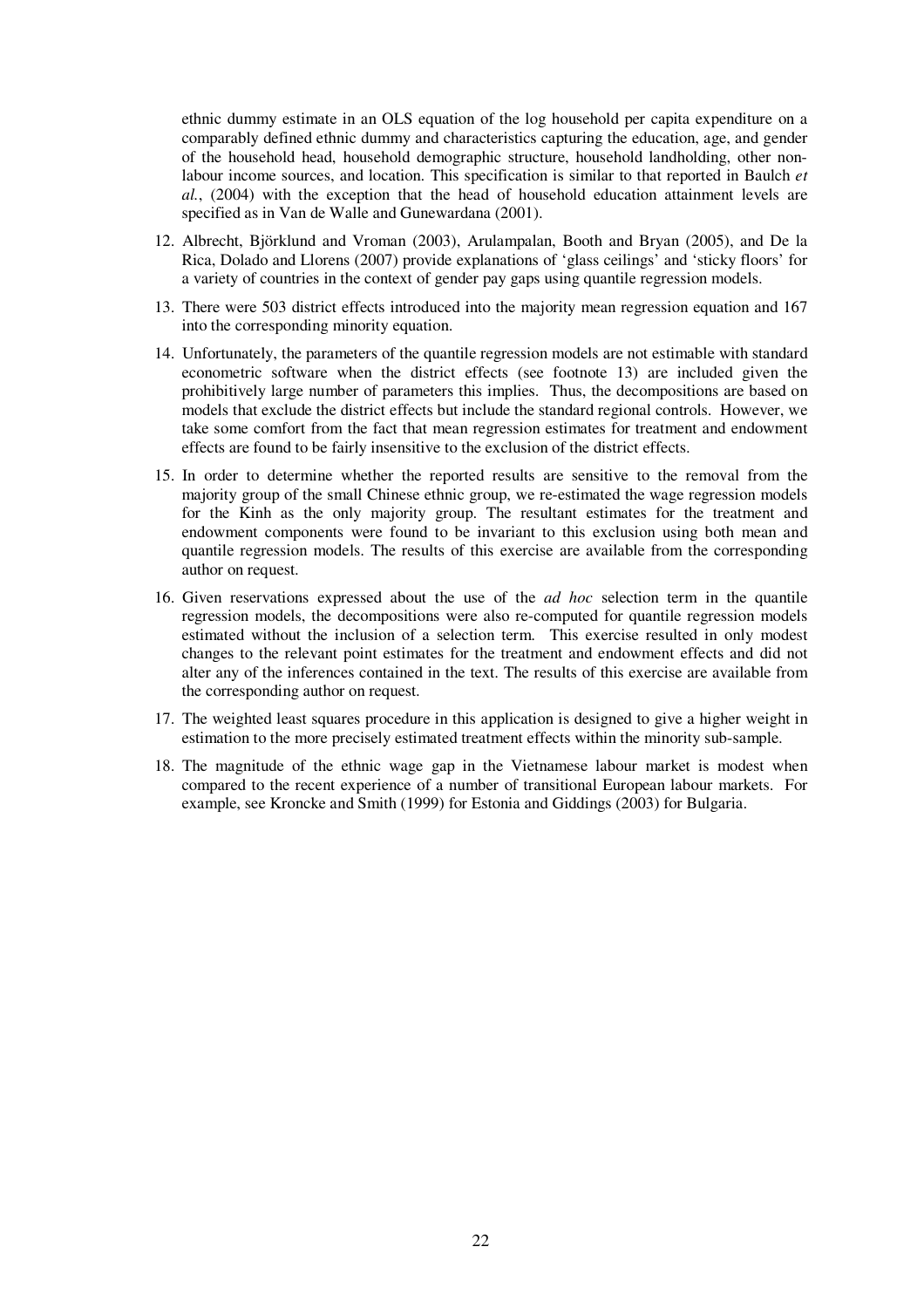# *References*

ADB (Asian Development Bank) (2004), "The Factor Markets in Vietnam", Discussion Paper No. 5, Making Markets Work Better for the Poor, Asia Development Bank, Vietnam Resident Mission, Hanoi.

Albrecht, J., Björklund, A, and Vroman, S. (2003), Is there a Glass Ceiling in Sweden, *Journal of Labor Economics*, Vol. 21, pp.145 –177.

Arcand, J.L. and D'Hombres, B. (2004), "Racial Discrimination in the Brazilian Labour Market: Wage Employment and Segregation Effects", Journal of International Development, Vol. 16 No. 8, pp. 1053- 1066.

Arias, O., Yamada, G. and Tejerina, L. (2004), "Education, Family Background and Racial Earnings Inequality in Brazil", International Journal of Manpower, Vol. 25, pp. 355-374.

Arulampalam, W., Booth, A. and. Bryan, M. (2005), "Is there a Glass Ceiling over Europe? An Exploration of Asymmetries in the Gender Pay Gap across the Wages Distribution", Institute for Social and Economic Research (ISER) Working Paper # 2005-25, Essex University.

Baulch, B., Truong, K.T.C., Haughton, H. and Haughton, J. (2004), "Ethnic Minority Development in Vietnam: A Socioeconomic Perspective", in Glewwe, P., Agrawal, N. and Dollar, D. (Ed.), Economic Growth, Poverty, and Household Welfare in Vietnam, World Bank Regional and Sectoral Studies, World Bank, Washington D.C., pp. 273-310

Brassard, C. (2004), "Wage and Labour Regulation in Vietnam within the Poverty Reduction Agenda", mimeo, Public Policy Programme, National University of Singapore.

Buchinsky, M. (1999), "The Dynamics of Changes in the Female Wage Distribution in the USA: A Quantile Regression Approach", Journal of Applied Econometrics, Vol. 13, pp. 1-30.

Chamberlain, G. (1994), "Quantile regression, censoring and the structure of wages", in Sims, C. and Laffont, J.J. (Ed.), Proceedings of the sixth world congress of the Econometrics Society, Cambridge University Press, New York, pp. 171-209.

Dang, N.V., Chu, T.S. and Luu, H. (2000), Ethnic Minorities in Vietnam, The Gioi Publisher, Hanoi.

Deaton, A. (1997), The Analysis of Household Surveys: A Microeconometric Approach to Development Policy, John Hopkins University Press.

De la Rica, S., Dolado J.J. and Llorens, V. (2007), "Ceilings or Floors ?: Gender Wage Gaps by Education in Spain", *Journal of Population Economics*, forthcoming.

Gallup, J.L. (2004), "The Wage Labor Market and Inequality in Vietnam", in Glewwe, P., Agrawal, N. and Dollar, D. (Ed.), Economic Growth, Poverty, and Household Welfare in Vietnam, World Bank Regional and Sectoral Studies, World Bank, Washington D.C., pp. 53-94.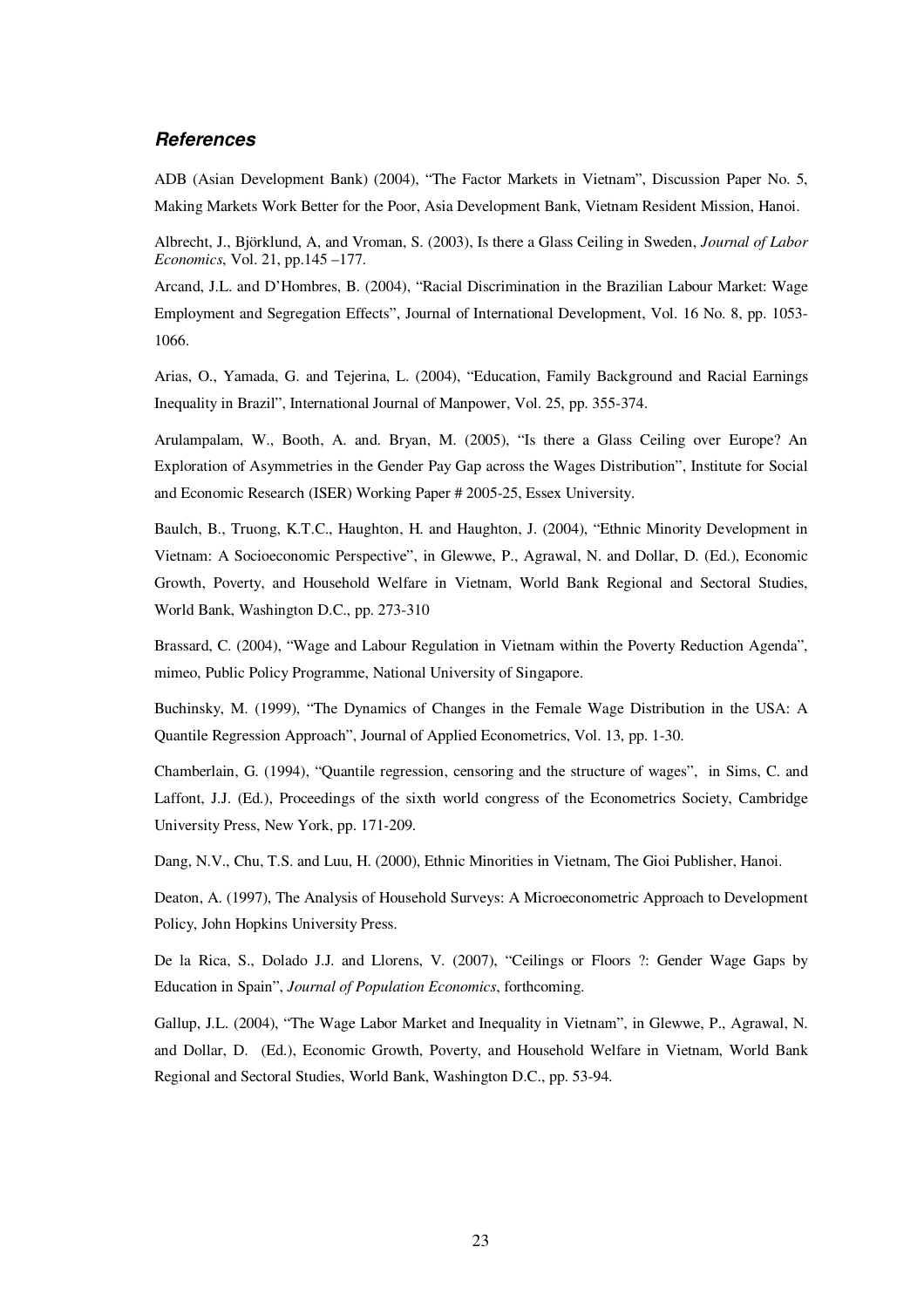Giddings, L. (2003), "Continued Decline for Ethnic Minorities in the Transition?: Changes in Ethnic Earnings Differentials in Bulgaria, 1986, 1993 and 1997", Economics of Transition, Vol. 11, No.4, pp. 621-648.

Gyourko, J. and Tracy, J. (1988), "An Analysis of Public- and Private-Sector Wages Allowing for Both Endogenous Choice of Government and Unions", Journal of Labor Economics, Vol. 6, pp. 229-253.

Heckman, J. (1979), "Sample Selection Bias as a Specification Error", Econometrica, Vol. 47, pp.153- 161.

Huber, P.J. (1967), "The behaviour of maximum likelihood estimates under non-standard conditions", in Proceedings of the Fifth Berkeley Symposium on Mathematical Statistics and Probability, University of California Press, Berkeley, CA, Vol. 1, pp. 221-223.

Koenker, R. (2005), Quantile Regression, Econometric Society Monograph Series, Cambridge University Press, Cambridge.

Koenker, R. and Bassett, G. (1978), "Regression Quantiles", Econometrica, Vol. 46 No. 1, pp. 33-50.

Kroncke, C. and Smith, K. (1999), "The wage Effects of Ethnicity in Estonia", Economics of Transition, Vol. 7, No.1, pp. 179-199.

Lee, L.F. (1983), "Generalized Econometric Models with Selectivity", Econometrica, Vol. 51 No. 2, pp. 507-512.

Liu, A.Y.C. (2004), "Gender Pay Gap in Vietnam: 1993-1998", Journal of Comparative Economics, Vol. 32 No. 3, pp. 586-596.

Machado, J. and Mata, J. (2005), "Counterfactual Decomposition of Changes in Wage Distributions Using Quantile Regression Models", Journal of Applied Econometrics, Vol. 20, pp. 445-465.

Mincer, J. (1974), Schooling, Experience, and Earnings, Columbia University, New York.

MoET (Ministry of Education and Training) (2006), "Education and Training for Ethnic Minorities at Universities and Colleges", report by the University Department, MoET (in Vietnamese).

MOLISA (Ministry of Labour, War Invalids, and Social Affairs) and UNDP (United Nations Development Program) (2004), "Taking stock, planning ahead: Evaluation of the national targeted programme on hunger eradication and poverty reduction and programme 135", mimeo, UNDP Country Office, Hanoi.

Moock, P., Patrinos, H.A. and Venkataraman, M. (1998), "Education and Earnings in a Transition Economy The Case of Vietnam", mimeo, Development Research Group, World Bank, Washington D.C.

Neuman, S. and Oaxaca, R.L. (2004), "Wage Decompositions with Selectivity-Corrected Wage Equations: A Methodological Note", Journal of Economic Inequality, Vol. 2, pp.3-10.

Newey, W.K. (1999), "Two Step Series Estimation of Sample Selection Models", mimeo, Department of Economics, Massachusetts Institute of Technology.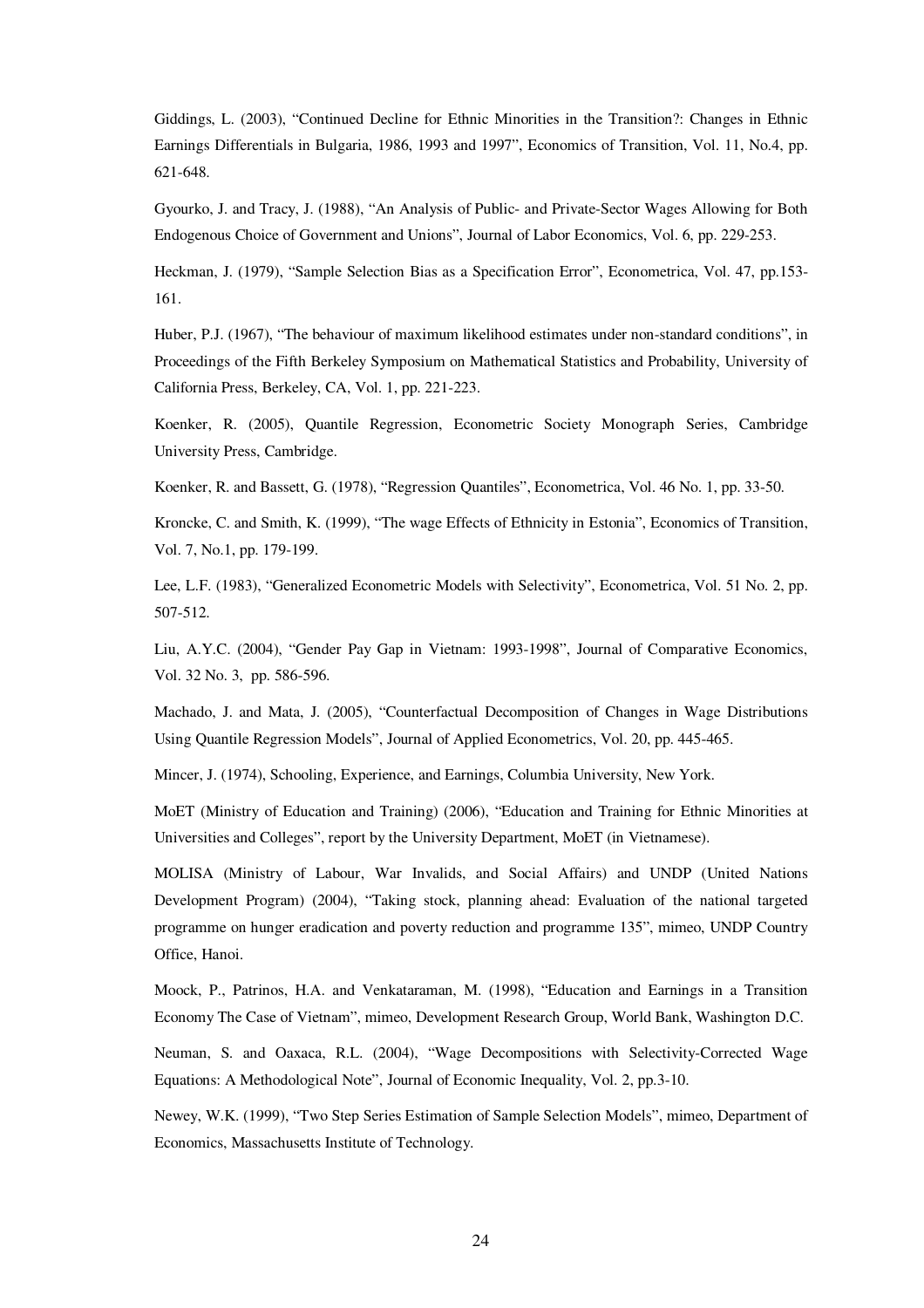Oaxaca, R.L. (1973), "Male-Female Wage Differentials in Urban Labour Markets", International Economic Review, Vol. 14, pp. 693-709.

Pham, T.H. and Reilly, R. (2007), "Gender Pay Gap in Vietnam in 1993-2002: A Quantile Regression Approach", Journal of Asian Economics, Vol. 18, No.5, pp.775-806.

Phung, D.T. and Nguyen, P. (2006), "Vietnam Household Living Standard Survey (VHLSS), 2002 and 2004: Basic Information", mimeo, General Statistics Office, Hanoi.

PTF (Poverty Task Force) (2002), "Localizing MDGs for Poverty Reduction in Vietnam: Promoting Ethnic Minority Development", report by Poverty Task Force, World Bank Vietnam Office, Hanoi.

Reilly, B. (1991), "Occupational Segregation and Selectivity Bias in Occupational Wage Equations: An Empirical Analysis Using Irish Data", Applied Economics, Vol.23, No.1, pp.1–7.

Small, K.A. and Hsiao, C. (1985), "Multinomial Logit Specification Tests", International Economic Review, Vol. 26 No. 3, pp. 619-627.

SRV (Socialist Republic of Vietnam) (2001), "National Target Programme on HEPR and Employment for the Period 2001-2005", Ministry of Labour, Invalids and Social Affairs, Socialist Republic of Viet Nam, Hanoi.

Swinkels, R. and Turk, C. (2006), "Explaining Ethnic Minority Poverty in Vietnam: a summary of recent trends and current challenges", background paper for Ministry of Planning and Investment meeting on Ethnic Minority Poverty, Sept 2006, Hanoi.

Van de Walle, D. and Gunewardena, D. (2001), "Sources of Ethnic Inequality in Viet Nam", Journal of Development Economics, Vol. 65, pp. 177-207.

Winrock International (1996), "Ethnic Minorities in Vietnam: A Country Profile", report prepared for the World Bank, Winrock International, Hanoi.

World Bank (2000), Vietnam Living Standard Survey (VLSS), 1992-93: Basic Information, Poverty and Human Resources Division, World Bank, Washington, D.C.

World Bank (2001), Vietnam Living Standard Survey (VLSS), 1997-98: Basic Information, Poverty and Human Resources Division, World Bank, Washington, D.C.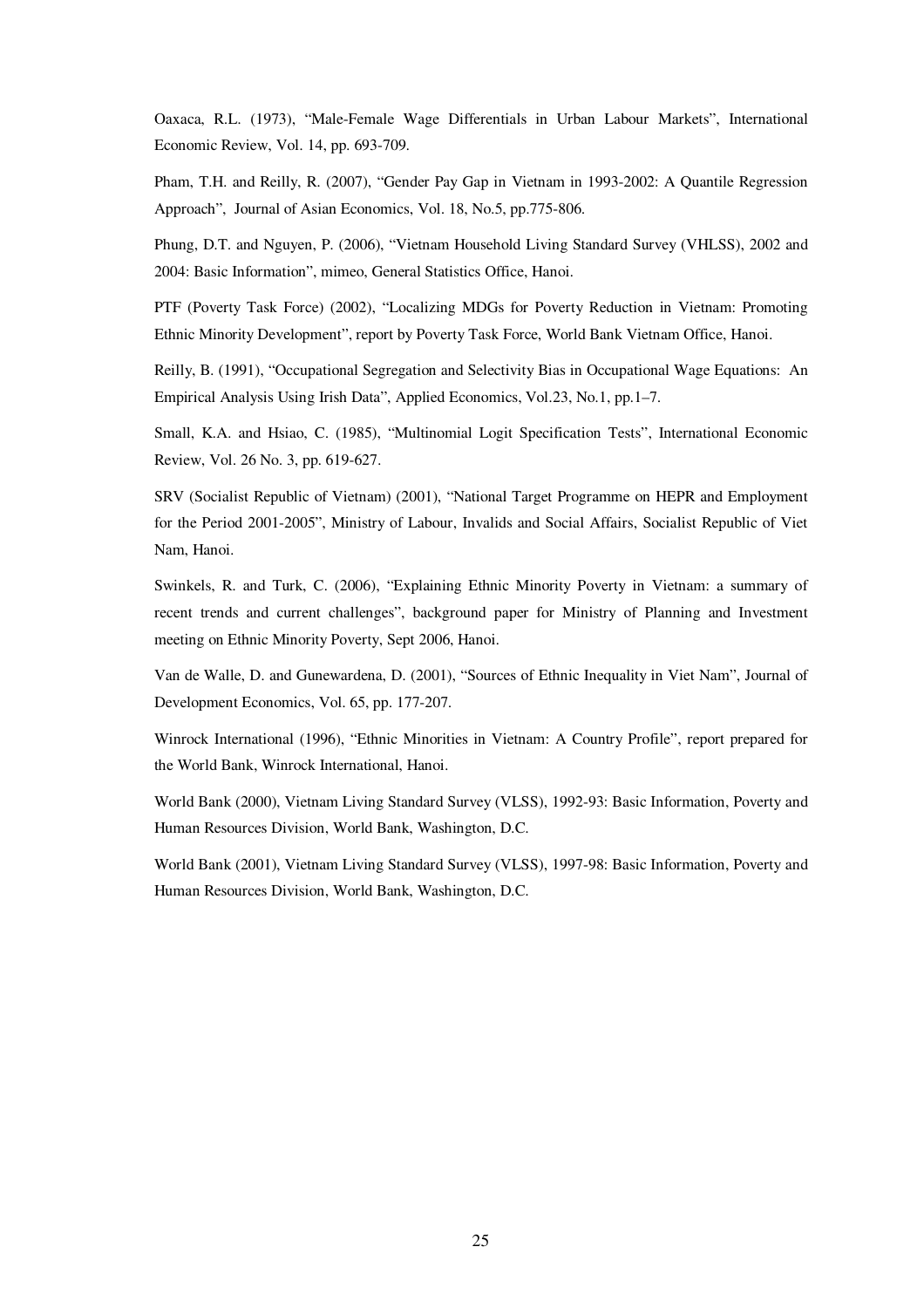|                                           | <b>Majority</b><br>(1) | <b>Minority</b><br>(2) | z-score or<br>t-statistics<br>$(2) - (1)$ | <b>Wage</b><br>majority $(3)$ | Wage<br>Minority (4) | z-score or<br>t-statistics<br>$(4) - (3)$ |
|-------------------------------------------|------------------------|------------------------|-------------------------------------------|-------------------------------|----------------------|-------------------------------------------|
| Household Living standards                |                        |                        |                                           |                               |                      |                                           |
| Poverty headcount $(\%)$                  | 23.81                  | 65.40                  | 52.28***                                  | 17.24                         | 43.53                | $14.15***$                                |
| Poverty gap $(\% )$                       | 5.00                   | 21.02                  | $35.81***$                                | 5.00                          | 19.02                | $10.62***$                                |
| Mean expenditure p.c (VND 1000)           | 3,697                  | 1,911                  | $35.11***$                                | 4,361                         | 2,712                | $7.72***$                                 |
| Sample size (no. of households)           | 25.454                 | 4,078                  | $\mathbf f$                               | 10,301                        | 575                  | f                                         |
| Individual educational attainments $(\%)$ |                        |                        |                                           |                               |                      |                                           |
| <b>Illiteracy</b>                         | 19.66                  | 49.39                  | 40.88***                                  | 13.69                         | 18.70                | $12.21***$                                |
| Primary education                         | 27.98                  | 28.16                  | 1.02                                      | 22.66                         | 24.79                | $1.81*$                                   |
| Lower secondary education                 | 31.75                  | 15.86                  | $21.55***$                                | 24.46                         | 21.32                | $5.93***$                                 |
| Upper secondary education                 | 12.56                  | 4.23                   | $11.35***$                                | 15.01                         | 17.40                | $2.87***$                                 |
| Technical/vocational training             | 4.46                   | 1.71                   | $5.48***$                                 | 11.81                         | 11.17                | $3.49***$                                 |
| College/university                        | 3.60                   | 0.65                   | $10.71***$                                | 12.37                         | 6.63                 | $3.70***$                                 |

Source: calculations from the VHLSS 2002

Notes to table 1:

a. (1) represents the Kinh (or Chinese) headed households; (2) comprises the ethnic minority households ; (3) refers to the majority households that have at least one member who was wage-employed; and (4) denotes the ethnic minority households that have at least one member who was wage-employed.

b. The poverty headcount and poverty gap index is calculated using the 2002 general poverty line developed by GSO and the World Bank. This general poverty line is based on expenditure on the food basket of the  $3<sup>rd</sup>$  quintile that is equivalent to average consumption of 2,052 calories per day plus the non-food expenditures of the  $3<sup>rd</sup>$  quintile. The rice equivalence of the general poverty line is 51kg. The real monetary value of the general poverty line in 2002 is VND 1,920 thousand (adjusted by monthly and regional price indices), where VND denotes the Vietnamese Dong. See World Bank (2003) for more details.

c. *f* denotes 'not applicable'.

d. The individual educational attainments are calculated using the sample of individuals aged from 18 to 60 years who were working over the past 12 months.

e. The z-scores and t-tests are computed to test for statistical differences between the majority and minority groups. The test values are reported in absolute terms \*\*\*, \*\*, and \* denotes statistical significance at the 0.01, 0.05 and 0.1 levels respectively.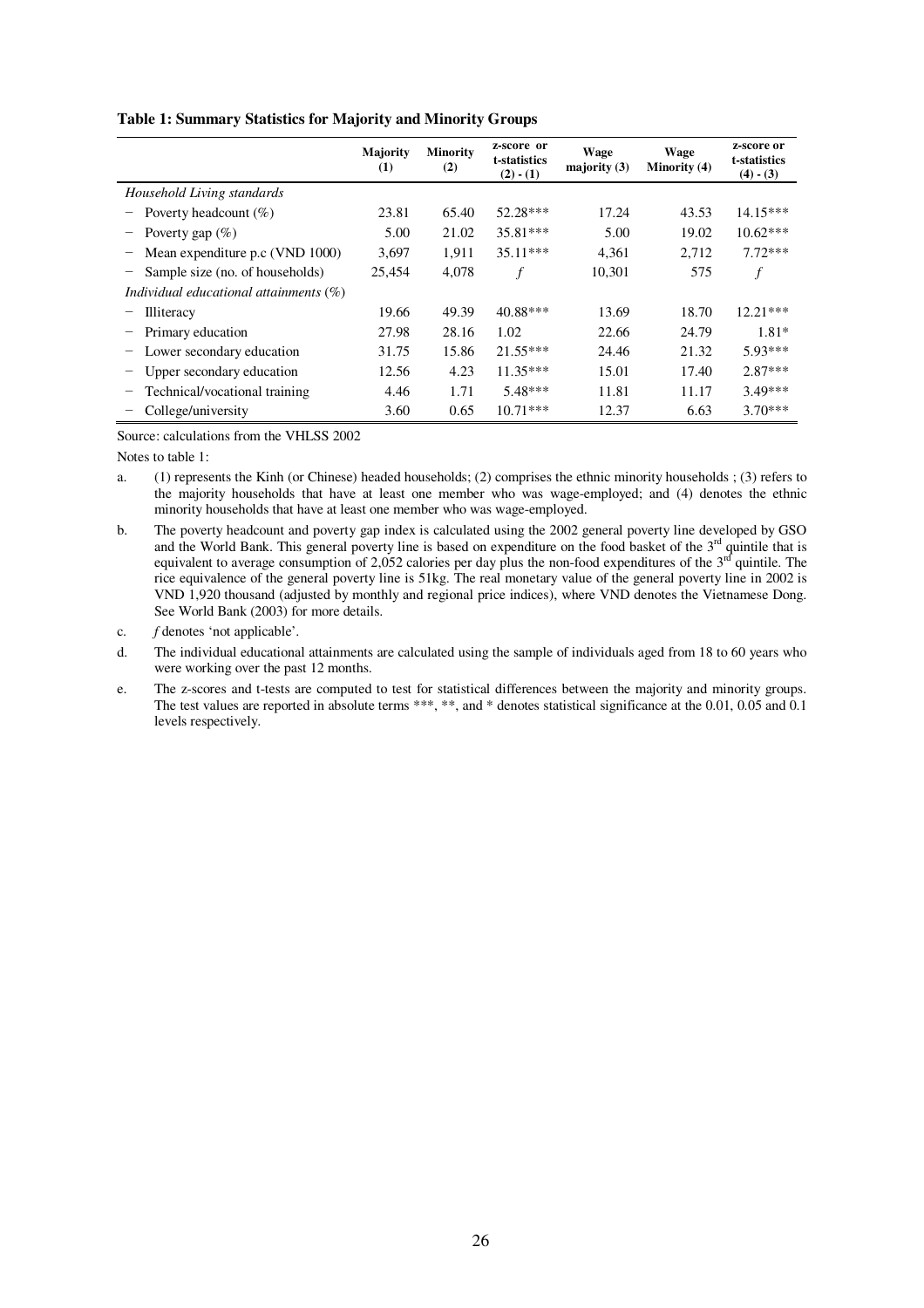|  |  |  |  |  | Table 2: Majority-Minority Differences by Selected Characteristics |
|--|--|--|--|--|--------------------------------------------------------------------|
|--|--|--|--|--|--------------------------------------------------------------------|

|                          |                                           | Majority<br><b>Minority</b> |       | z-score or   | $\%$     |
|--------------------------|-------------------------------------------|-----------------------------|-------|--------------|----------|
|                          |                                           |                             |       | t-statistics | Change   |
|                          | Labour force participation rate $(\%)$    | 81.54                       | 89.70 | $14.27***$   | $-9.10$  |
|                          | Employment structure $(\%)$               |                             |       |              |          |
|                          | Agriculture                               | 48.26                       | 77.40 | 44.13***     | $-37.65$ |
|                          | Wage employment                           | 29.55                       | 15.01 | $24.55***$   | 96.87    |
|                          | Self-employment outside agriculture       | 22.18                       | 7.60  | 27.33***     | 191.84   |
|                          | Wage rates by sector (VND 1000)           |                             |       |              |          |
|                          | Government agencies                       | 4.44                        | 4.41  | $2.72***$    | 0.68     |
| $\qquad \qquad -$        | State-owned enterprises                   | 3.88                        | 2.93  | $1.84*$      | 32.42    |
|                          | Formal private enterprises                | 3.59                        | 2.48  | 0.23         | 44.76    |
|                          | Household or informal businesses          | 3.23                        | 2.64  | 4.98***      | 22.35    |
|                          | Wage rates by education (VND 1000)        |                             |       |              |          |
| $\qquad \qquad -$        | <b>Illiteracy</b>                         | 3.11                        | 2.63  | $3.80***$    | 18.25    |
| $\qquad \qquad -$        | Primary education                         | 3.41                        | 2.97  | $2.71***$    | 14.81    |
| —                        | Lower secondary education                 | 3.78                        | 3.48  | $1.67*$      | 8.62     |
| $\overline{\phantom{0}}$ | Upper secondary education                 | 4.48                        | 4.33  | $2.57***$    | 3.46     |
| $\overline{\phantom{0}}$ | Vocational and technical training         | 5.05                        | 4.98  | 5.29***      | 1.41     |
| —                        | College/University                        | 6.95                        | 5.71  | $2.80***$    | 21.72    |
|                          | Average hourly real wage rates (VND 1000) |                             |       |              |          |
|                          | A11                                       | 4.19                        | 3.76  | $4.46***$    | 11.44    |
|                          | Urban                                     | 5.04                        | 4.44  | $3.35***$    | 13.51    |
|                          | Rural                                     | 3.54                        | 3.24  | $3.14***$    | 9.26     |

Source: calculations from the VHLSS 2002

Notes to table 2:

- a. The labour force participation rate is calculated as percentage of those who were working during the past 12 months in the total labour force aged from 18 to 60 years old.
- b. Wage rate includes salary, and other payments in cash and kind (bonuses, holidays, subsidies *etc.*). The monthly and regional prices indices were used to adjust the nominal rate to the hourly real wage rate (Jan. 2002 prices).

c. Wage and employment outcomes are defined exclusively in terms of the primary job.

- d. The z-scores and t-tests are testing for the statistical differences between majority and minority outcomes. The test results are reported in absolute terms. See notes to table 1 for the starring convention used.
- e. The '% change' column gives the percentage difference between the majority and minority outcomes.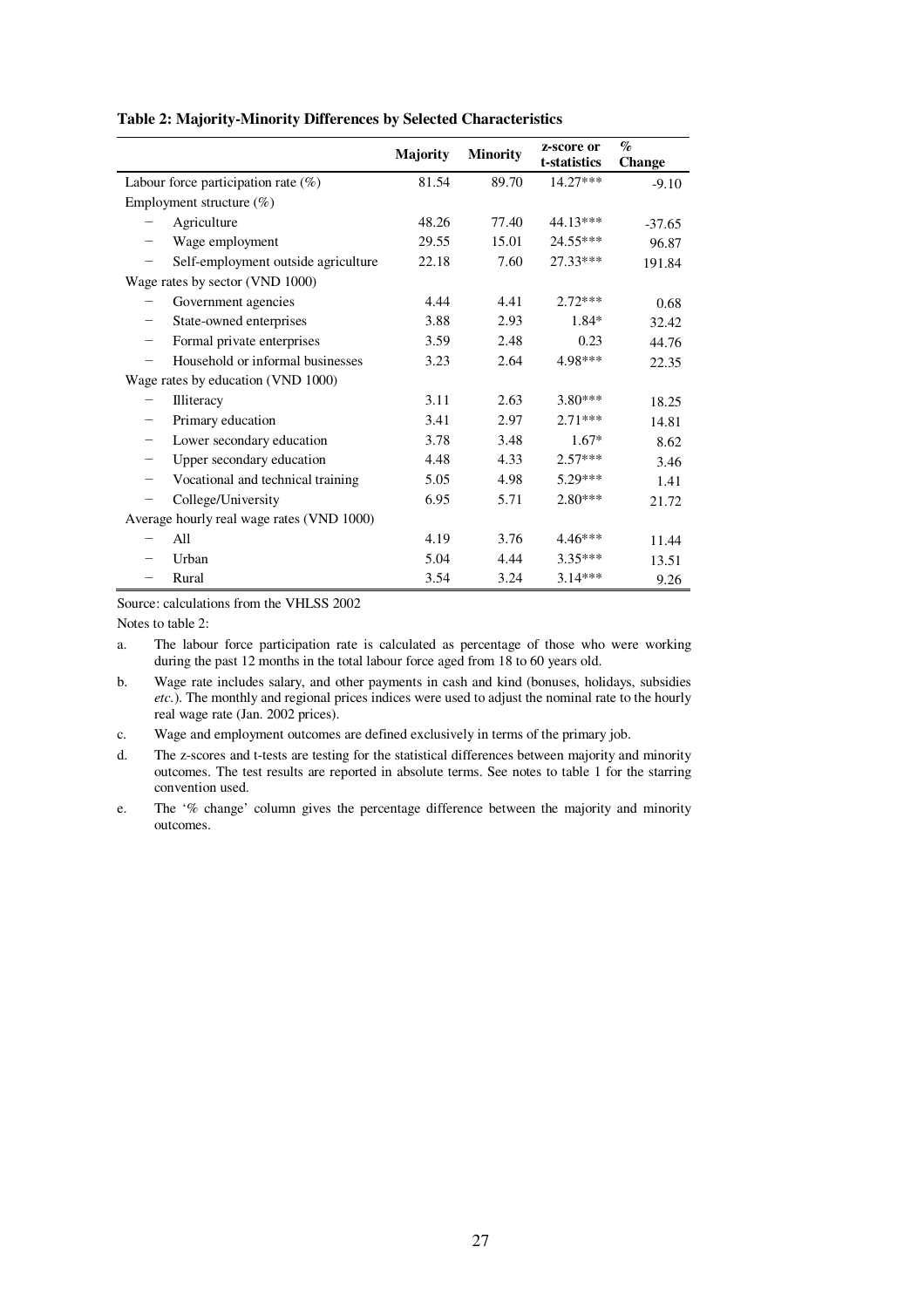**Figure 1: Kernel Densities of Majority and Minority Real Wages** 



Source: VHLSS 2002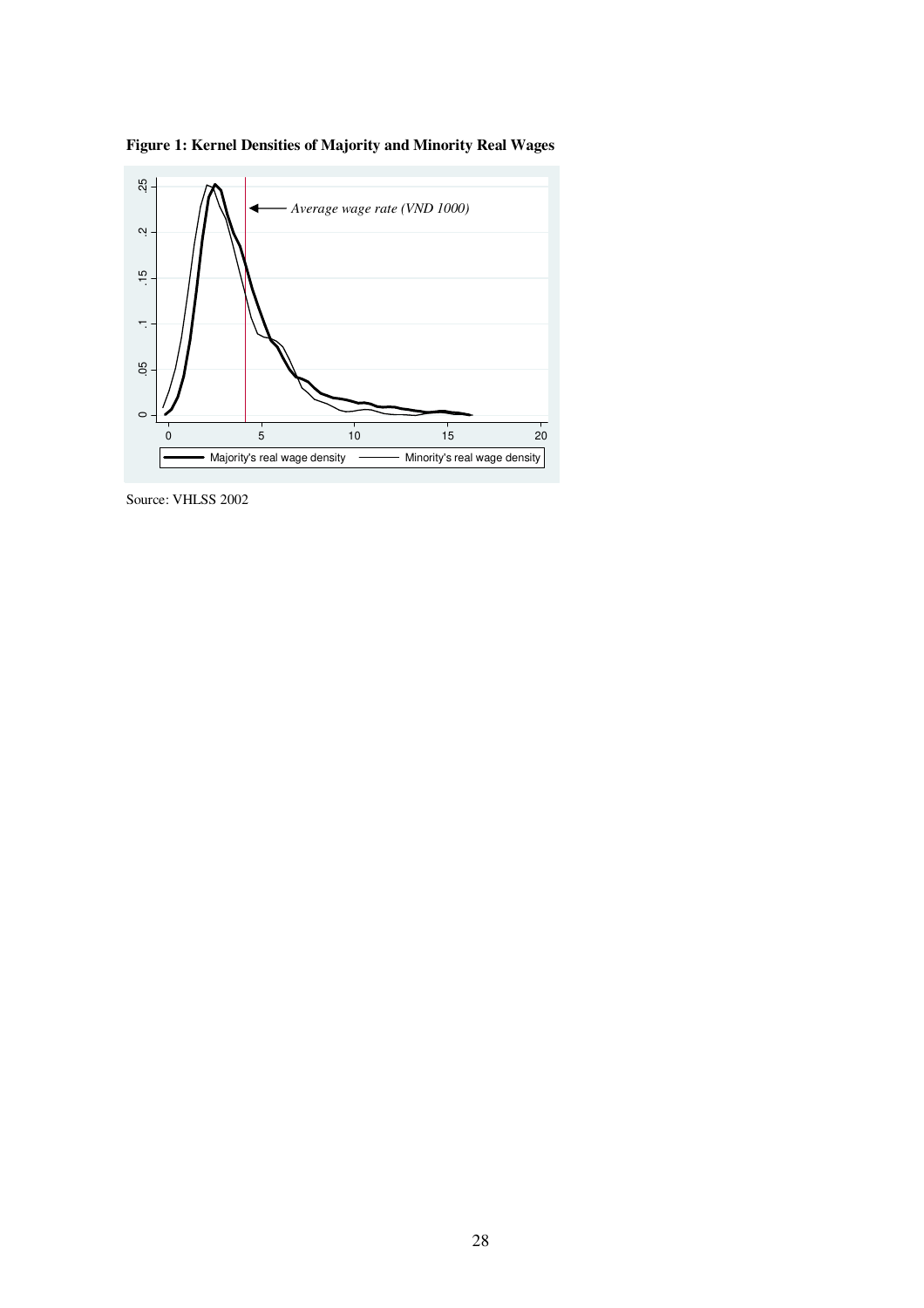|                                | Mean                   | 10 <sup>th</sup>     | $25^{\overline{\text{th}}}$ | 50th                   | 75th         | 90 <sup>th</sup>      |
|--------------------------------|------------------------|----------------------|-----------------------------|------------------------|--------------|-----------------------|
| Kinh (and Chinese) majority    | 0.1099***              | $0.1891***$          | $0.1699***$                 | $0.1077***$            | $0.0682***$  | $0.0416**$            |
|                                | (0.019)                | (0.042)              | (0.025)                     | (0.019)                | (0.022)      | (0.021)               |
| Male worker                    | $0.1303***$            | $0.1278***$          | $0.1121***$                 | $0.0871***$            | $0.097***$   | $0.078***$            |
|                                | (0.009)                | (0.018)              | (0.009)                     | (0.01)                 | (0.011)      | (0.015)               |
| Married                        | $-0.0702***$           | $-0.081***$          | $-0.0733***$                | $-0.0787***$           | $-0.0747***$ | $-0.091***$           |
|                                | (0.011)                | (0.025)              | (0.011)                     | (0.015)                | (0.014)      | (0.019)               |
| Aged from 26 to 35             | $0.1182***$            | $0.172***$           | $0.1263***$                 | $0.1047***$            | $0.0817***$  | $0.0948***$           |
|                                | (0.012)                | (0.028)              | (0.012)                     | (0.014)                | (0.017)      | (0.022)               |
| Aged from 36 to 45             | $0.1557***$            | $0.1831***$          | $0.154***$                  | $0.1424***$            | $0.1353***$  | $0.148***$            |
|                                | (0.014)                | (0.03)               | (0.017)                     | (0.016)                | (0.018)      | (0.024)               |
| Aged from 46 to 55             | $0.1611***$            | $0.1007***$          | $0.1355***$                 | $0.1803***$            | $0.1791***$  | $0.1956***$           |
|                                | (0.016)                | (0.029)              | (0.02)                      | (0.018)                | (0.021)      | (0.027)               |
| Aged from 56 to 60             | $0.1197***$            | 0.0411               | 0.0454                      | $0.1557***$            | $0.1645***$  | $0.235***$            |
|                                | (0.041)                | (0.115)              | (0.057)                     | (0.034)                | (0.053)      | (0.063)               |
| Primary education              | $0.1048***$            | $0.1478***$          | $0.0801***$                 | $0.1065***$            | $0.108***$   | $0.1252***$           |
|                                | (0.015)                | (0.027)              | (0.012)                     | (0.015)                | (0.016)      | (0.028)               |
| Lower secondary education      | $0.1103***$            | $0.1877***$          | $0.1267***$                 | $0.124***$             | 0.0888***    | $0.0798***$           |
|                                | (0.016)                | (0.029)              | (0.017)                     | (0.016)                | (0.018)      | (0.029)               |
| Upper secondary education      | 0.2049***              | $0.2371***$          | $0.1479***$                 | $0.1777***$            | $0.2146***$  | $0.305***$            |
|                                |                        |                      | (0.029)                     |                        | (0.028)      |                       |
| Vocational/Tech. training      | (0.022)<br>$0.4645***$ | (0.041)<br>0.5269*** | $0.4203***$                 | (0.024)<br>$0.4333***$ | 0.4766***    | (0.04)<br>$0.4517***$ |
|                                |                        | (0.039)              | (0.031)                     | (0.03)                 | (0.027)      | (0.046)               |
|                                | (0.024)<br>$0.6749***$ | 0.7659***            | $0.7126***$                 | $0.6516***$            | $0.6307***$  | $0.5769***$           |
| College/University             |                        |                      |                             |                        |              |                       |
|                                | (0.026)                | (0.046)              | (0.034)                     | (0.025)                | (0.028)      | (0.04)                |
| Urban                          | $0.1243**$             | $0.1381***$          | $0.1501***$                 | $0.1308***$            | $0.0942***$  | $0.0871**$            |
|                                | (0.025)                | (0.045)              | (0.032)                     | (0.032)                | (0.029)      | (0.045)               |
| Urban*Primary education        | 0.0145                 | 0.0179               | 0.0154                      | $-0.0411$              | $-0.0601**$  | $-0.0373$             |
|                                | (0.031)                | (0.062)              | (0.033)                     | (0.037)                | (0.028)      | (0.053)               |
| Urban*Lower secondary          | $0.0639**$             | 0.0099               | 0.0123                      | $0.0506*$              | 0.042        | $0.075*$              |
|                                | (0.031)                | (0.048)              | (0.043)                     | (0.028)                | (0.038)      | (0.046)               |
| Urban*Upper secondary          | $0.1543***$            | $0.1373**$           | $0.1513***$                 | $0.108***$             | $0.1081***$  | $0.0958**$            |
|                                | (0.035)                | (0.061)              | (0.039)                     | (0.025)                | (0.038)      | (0.039)               |
| Urban*Vocational or Tech.      | 0.0319                 | $0.1078*$            | $0.1055***$                 | 0.0043                 | $0.066**$    | $0.0818*$             |
|                                | (0.034)                | (0.056)              | (0.041)                     | (0.039)                | (0.03)       | (0.046)               |
| Urban*College or University    | $0.1276***$            | $0.128**$            | $0.0725**$                  | $0.1022**$             | $0.1132**$   | $0.226***$            |
|                                | (0.035)                | (0.059)              | (0.037)                     | (0.043)                | (0.047)      | (0.053)               |
| Government agencies            | $0.053***$             | $0.0824***$          | 0.0306                      | $0.0609***$            | $0.1445***$  | $0.1261***$           |
|                                | (0.015)                | (0.018)              | (0.022)                     | (0.017)                | (0.023)      | (0.029)               |
| State-owned enterprises        | $0.1537***$            | $0.0636***$          | $0.1356***$                 | $0.1875***$            | $0.1973***$  | $0.1914***$           |
|                                | (0.014)                | (0.023)              | (0.016)                     | (0.018)                | (0.019)      | (0.024)               |
| Formal private enterprises     | $0.2074***$            | $0.1916***$          | $0.1936***$                 | $0.2335***$            | $0.2069***$  | $0.16***$             |
|                                | (0.014)                | (0.024)              | (0.019)                     | (0.017)                | (0.019)      | (0.025)               |
| Medical treatment              | $-0.0315*$             | $-0.0142$            | $-0.0226$                   | $-0.0218$              | $-0.0399*$   | $-0.044$              |
|                                | (0.019)                | (0.043)              | (0.026)                     | (0.024)                | (0.021)      | (0.034)               |
| Northern uplands               | $-0.1295***$           | $-0.1542***$         | $-0.1493***$                | $-0.1596***$           | $-0.1545***$ | $-0.1112***$          |
|                                | (0.018)                | (0.027)              | (0.019)                     | (0.022)                | (0.02)       | (0.027)               |
| Red River Delta                | $-0.1632***$           | $-0.223***$          | $-0.1754***$                | $-0.1796***$           | $-0.1706***$ | $-0.1326***$          |
|                                | (0.015)                | (0.023)              | (0.018)                     | (0.016)                | (0.018)      | (0.024)               |
| North Central Coast            | $-0.1743***$           | $-0.2295***$         | $-0.1939***$                | $-0.2155***$           | $-0.1766***$ | $-0.1349***$          |
|                                | (0.019)                | (0.026)              | (0.019)                     | (0.019)                | (0.028)      | (0.033)               |
| South Central Coast            | $-0.0241*$             | $-0.0195$            | $-0.0208$                   | $-0.047**$             | $-0.0588***$ | $-0.0519**$           |
|                                | (0.015)                | (0.021)              | (0.017)                     | (0.019)                | (0.016)      | (0.027)               |
| Central Highlands              | $0.1766***$            | $0.078**$            | $0.102***$                  | $0.1479***$            | $0.2323***$  | $0.2985***$           |
|                                | (0.02)                 | (0.035)              | (0.025)                     | (0.026)                | (0.024)      | (0.035)               |
| Mekong River Delta             | $0.0272*$              | $-0.0182$            | 0.0029                      | 0.003                  | 0.0169       | $0.0647***$           |
|                                | (0.014)                | (0.024)              | (0.015)                     | (0.014)                | (0.014)      | (0.023)               |
| Selection bias correction term | $-0.2671***$           | $-0.2354**$          | $-0.2729***$                | $-0.3457***$           | $-0.3219**$  | $-0.2672**$           |
|                                | (0.078)                | (0.103)              | (0.097)                     | (0.136)                | (0.155)      | (0.138)               |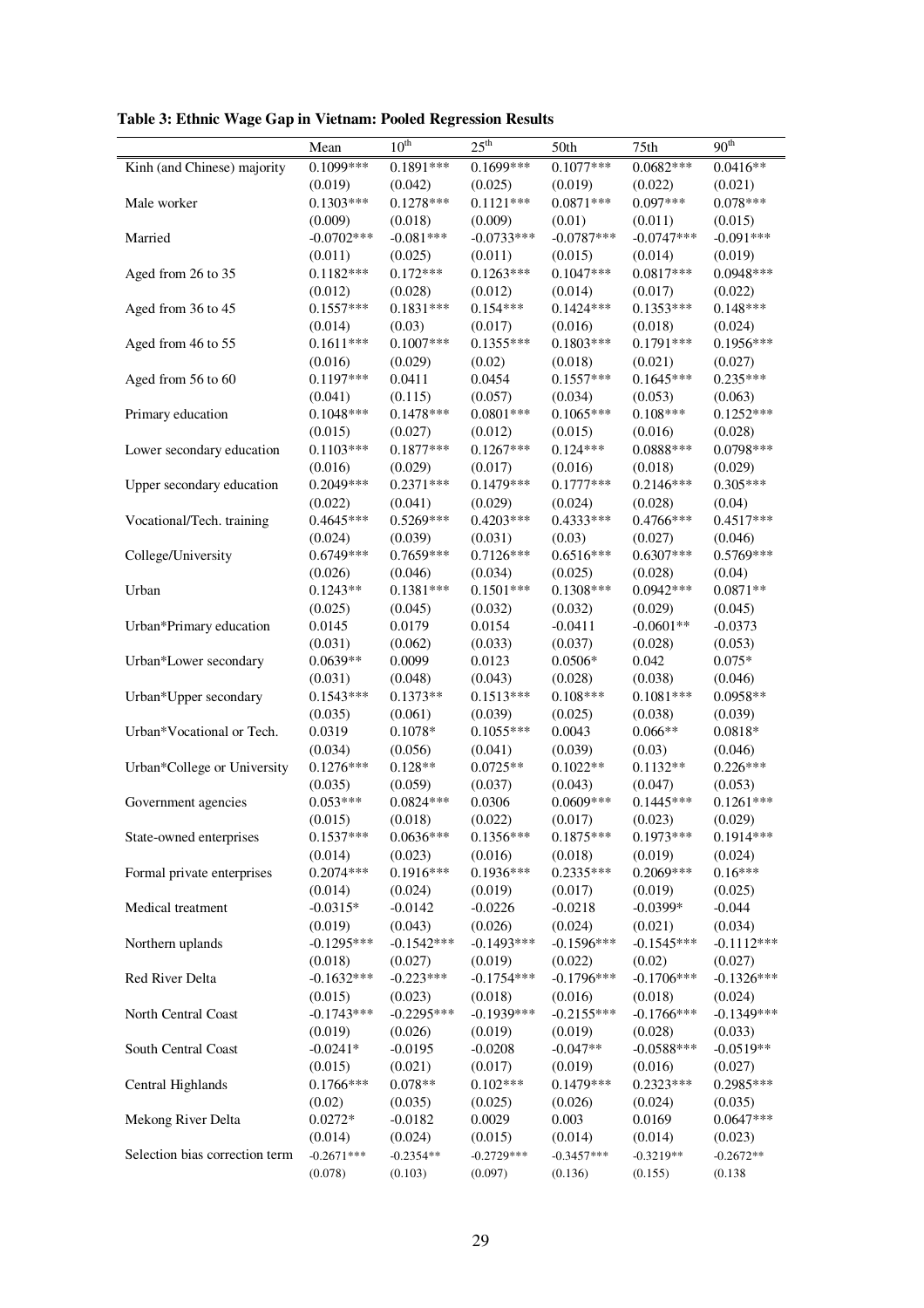| Constant                         | $0.5539***$ | $-0.0387$   | $0.3559***$ | $0.603***$ | $0.9217***$ | $1.1196***$ |
|----------------------------------|-------------|-------------|-------------|------------|-------------|-------------|
|                                  | (0.026)     | (0.048)     | (0.03)      | (0.029)    | (0.027)     | (0.035)     |
| $R^2$ /Psuedo $R^2$              | 0.2918      | 0.1402      | 0.1613      | 0.1901     | 0.2157      | 0.2206      |
| Wald Test (1) $\sim \chi^2_{31}$ | $67.534***$ | 78.901***   | 95.725***   | 71.029***  | $105.67***$ | 86.205***   |
| Wald Test (2) $\sim \chi_{32}^2$ | $71.105***$ | $102.56***$ | 69.744***   | 98.601***  | $85.611***$ | 78.529***   |
| Number of observations           | 16.170      | 16.170      | 16.170      | 16.170     | 16.170      | 16.170      |

Notes to table 3:<br>a.  $***$ ,  $**$ , a

a. \*\*\*, \*\*, and \* denotes statistical significance at 0.01, 0.05 and 0.1 levels respectively.<br>b. Standard errors are reported in parentheses. The OLS standard errors are based on H

Standard errors are reported in parentheses. The OLS standard errors are based on Huber (1967) and the quantile regression estimates are based on bootstrapping with 200 replications.

c. The specifications also include three controls for the quarters within which the interview was conducted.<br>d. The Wald statistics test for common parameters across the two ethnic groups. Wald Test (1) provides an

d. The Wald statistics test for common parameters across the two ethnic groups. Wald Test (1) provides an overall test for ethnic differences across all parameters other than the constant term. Wald Test (2) provides an overall test for ethnic differences for all parameters including the constant term.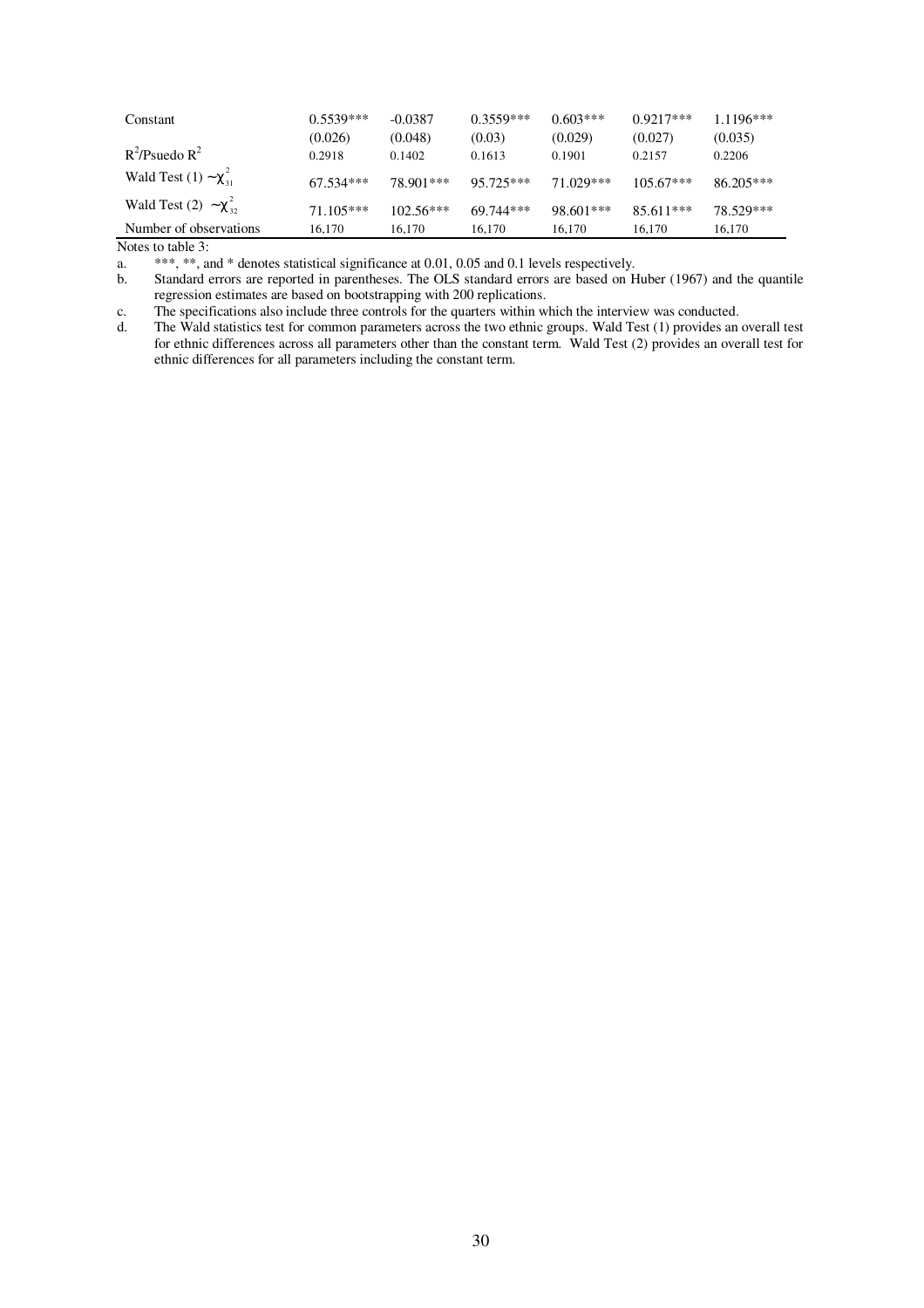|  | Table 4: Ethnic Wage Decomposition Analysis at the Mean |  |
|--|---------------------------------------------------------|--|
|--|---------------------------------------------------------|--|

|                                 | Due to<br><b>Endowment</b><br><b>Differences</b> | Due to<br><b>Treatment</b><br><b>Differences</b> | Due to<br><b>Selection</b><br><b>Differences</b> | Due to<br><b>District</b><br><b>Differences</b> | Total<br><b>Difference</b> |
|---------------------------------|--------------------------------------------------|--------------------------------------------------|--------------------------------------------------|-------------------------------------------------|----------------------------|
| Using equation $(11)$           |                                                  |                                                  |                                                  |                                                 |                            |
| <b>Without District Effects</b> | $0.0355***$                                      | $0.0712**$                                       | $0.0019*$                                        | Not applicable                                  | $0.1087$ ***               |
|                                 | (0.0139)                                         | (0.0301)                                         | (0.0012)                                         |                                                 | (0.0202)                   |
| With District Effects           | $0.0323**$                                       | $0.0652***$                                      | $0.0018*$                                        | 0.0094                                          | $0.1087$ ***               |
|                                 | (0.0162)                                         | (0.0258)                                         | (0.0011)                                         | (0.0069)                                        | (0.0211)                   |
| Using equation $(12)$           |                                                  |                                                  |                                                  |                                                 |                            |
| <b>Without District Effects</b> | $0.0387**$                                       | $0.0681***$                                      | $0.0019*$                                        | Not applicable                                  | $0.1087$ ***               |
|                                 | (0.0179)                                         | (0.0251)                                         | (0.0012)                                         |                                                 | (0.0202)                   |
| With District Effects           | $0.0298**$                                       | $0.0677**$                                       | $0.0018*$                                        | 0.0094                                          | $0.1087$ ***               |
|                                 | (0.0126)                                         | (0.0275)                                         | (0.0011)                                         | (0.0069)                                        | (0.0211)                   |

Notes to table 4:

a. \*\*\*, \*\*, and \* denotes statistical significance at the 0.01, 0.05 and 0.1 levels respectively;<br>b. Standard errors are reported in parentheses;

Standard errors are reported in parentheses;

|  |  |  |  | Table 5: Ethnic Wage Decomposition Analysis at Selected Quantiles |
|--|--|--|--|-------------------------------------------------------------------|
|  |  |  |  |                                                                   |

|                         | Due to<br><b>Endowment</b><br><b>Differences</b> | Due to<br><b>Treatment</b><br><b>Differences</b> | Due to<br><b>Selection</b><br><b>Differences</b> | Due to<br>Unobservable<br><b>Differences</b> | <b>Total</b><br><b>Difference</b> |
|-------------------------|--------------------------------------------------|--------------------------------------------------|--------------------------------------------------|----------------------------------------------|-----------------------------------|
| Using equation $(13)$   |                                                  |                                                  |                                                  |                                              |                                   |
| Ethnic wage gap at 10th | $0.0198**$                                       | $0.1316***$                                      | 0.0213                                           | 0.0509                                       | 0.2236                            |
|                         | (0.0103)                                         | (0.0482)                                         | (0.0149)                                         |                                              |                                   |
| Ethnic wage gap at 25th | $0.0328**$                                       | $0.1072***$                                      | 0.0215                                           | 0.0179                                       | 0.1794                            |
|                         | (0.0149)                                         | (0.0357)                                         | (0.0159)                                         |                                              |                                   |
| Ethnic wage gap at 50th | $0.0338***$                                      | $0.0749***$                                      | $0.0042*$                                        | $-0.0009$                                    | 0.1121                            |
|                         | (0.0135)                                         | (0.0266)                                         | (0.0024)                                         |                                              |                                   |
| Ethnic wage gap at 75th | $0.0279**$                                       | $0.0495**$                                       | 0.0069                                           | $-0.0085$                                    | 0.0758                            |
|                         | (0.0142)                                         | (0.0223)                                         | (0.0051)                                         |                                              |                                   |
| Ethnic wage gap at 90th | $0.0139**$                                       | $0.0156**$                                       | 0.0087                                           | $-0.0055$                                    | 0.0327                            |
|                         | (0.0068)                                         | (0.0075)                                         | (0.0062)                                         |                                              |                                   |
| Using equation $(14)$   |                                                  |                                                  |                                                  |                                              |                                   |
| Ethnic wage gap at 10th | $0.0402***$                                      | $0.1112***$                                      | 0.0213                                           | 0.0509                                       | 0.2236                            |
|                         | (0.0147)                                         | (0.0442)                                         | (0.0149)                                         |                                              |                                   |
| Ethnic wage gap at 25th | $0.0441**$                                       | $0.0959**$                                       | 0.0215                                           | 0.0179                                       | 0.1794                            |
|                         | (0.0225)                                         | (0.0461)                                         | (0.0159)                                         |                                              |                                   |
| Ethnic wage gap at 50th | $0.0397***$                                      | $0.069***$                                       | $0.0042*$                                        | $-0.0009$                                    | 0.1121                            |
|                         | (0.0135)                                         | (0.0257)                                         | (0.0024)                                         |                                              |                                   |
| Ethnic wage gap at 75th | $0.0357**$                                       | $0.0417**$                                       | 0.0069                                           | $-0.0085$                                    | 0.0758                            |
|                         | (0.0169)                                         | (0.0187)                                         | (0.0051)                                         |                                              |                                   |
| Ethnic wage gap at 90th | $0.0097*$                                        | $0.0198***$                                      | 0.0087                                           | $-0.0055$                                    | 0.0327                            |
|                         | (0.0058)                                         | (0.0077)                                         | (0.0062)                                         |                                              |                                   |
| Notes to table 5:       |                                                  |                                                  |                                                  |                                              |                                   |

a. \*\*\*, \*\*, and \* denotes statistical significance at the 0.01, 0.05 and 0.1 levels respectively.<br>b. Standard errors are reported in parentheses;

Standard errors are reported in parentheses;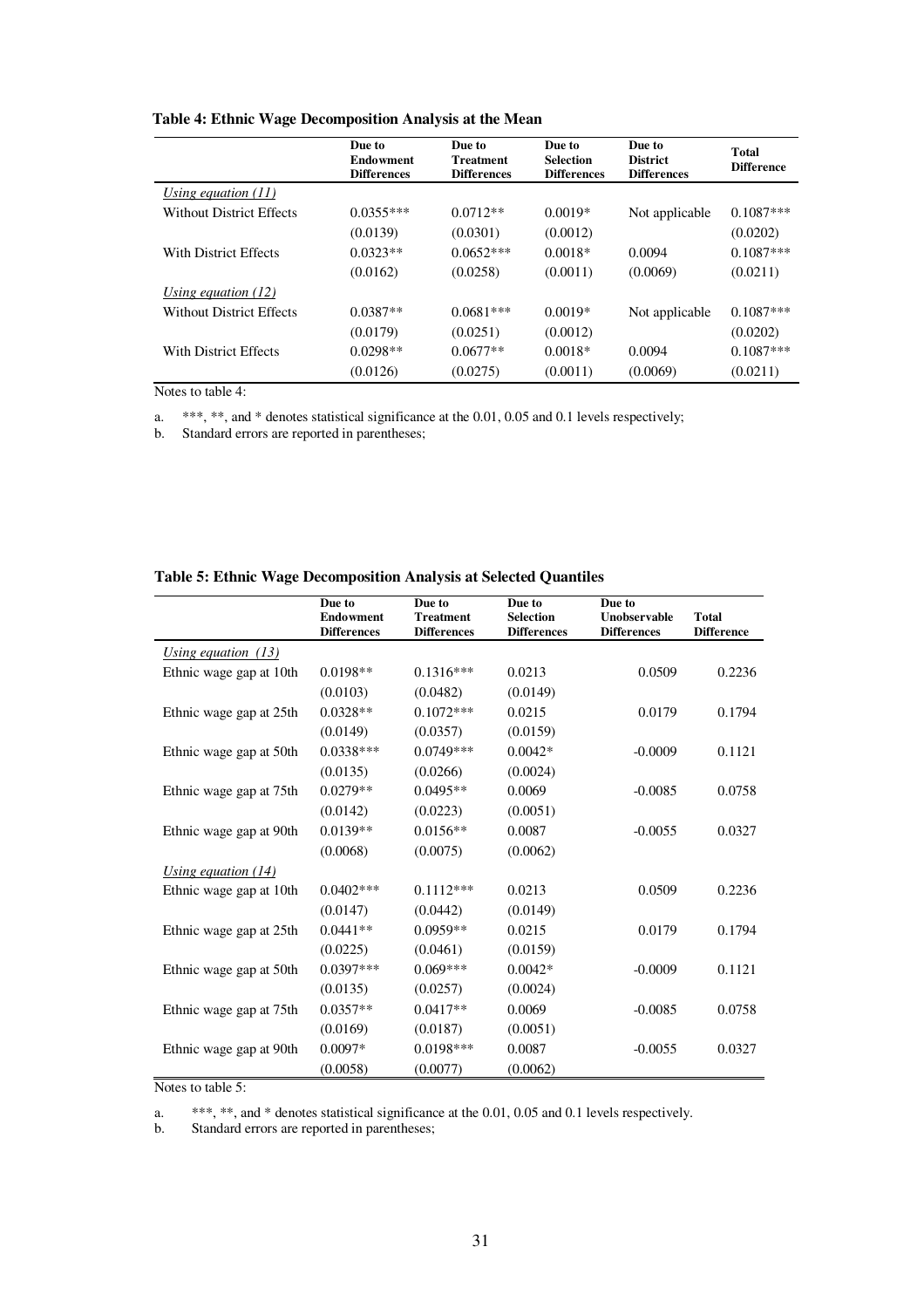|                                    | Mean         | 10 <sub>th</sub> | $25^{\text{th}}$ | <b>Median</b> | 75 <sub>th</sub> | 90th         |
|------------------------------------|--------------|------------------|------------------|---------------|------------------|--------------|
| Tay, Thai, Muong, Nung             | $-0.1062***$ | $-0.0984***$     | $-0.1842***$     | $-0.149***$   | $-0.0739***$     | $-0.1076***$ |
|                                    | (0.023)      | (0.03)           | (0.03)           | (0.014)       | (0.016)          | (0.024)      |
| Other Northern Uplands             | $-0.0399*$   | $-0.0788$        | $-0.1481**$      | $-0.0817***$  | $-0.0204$        | $-0.0778*$   |
|                                    | (0.022)      | (0.063)          | (0.06)           | (0.029)       | (0.035)          | (0.048)      |
| <b>Central Highland Minorities</b> | $0.3422***$  | $0.725***$       | $0.4005***$      | $0.2034***$   | $0.2236***$      | $0.1568***$  |
|                                    | (0.027)      | (0.042)          | (0.039)          | (0.019)       | (0.023)          | (0.033)      |
| Other Minority groups              | 0.0683       | 0.0944           | 0.1747           | 0.0068        | 0.0459           | 0.023        |
|                                    | (0.079)      | (0.16)           | (0.153)          | (0.073)       | (0.085)          | (0.134)      |
| Constant                           | $0.1143***$  | $0.1006$ ***     | $0.1298***$      | $0.1223***$   | $0.103***$       | $0.1481***$  |
|                                    | (0.02)       | (0.018)          | (0.018)          | (0.008)       | (0.01)           | (0.014)      |
| Unadjusted $R^2$                   | 0.2693       | 0.2248           | 0.2979           | 0.2666        | 0.1782           | 0.1008       |
| Number of observations             | 968          | 968              | 968              | 968           | 968              | 968          |

**Table 6: WLS Regression of Treatment Effects on Ethnic Groups** 

Notes to table 6:

a. The weighted least square regressions are estimated using as weights the square root of the sampling variances of the treatment effects estimated for each ethnic minority-headed household.

b. The unadjusted  $R^2$  is computed as the squared correlation coefficient between the actual treatment effects and their predicted values from the relevant regression model.

c. Standard errors are reported in parentheses.

d. \*\*\*, \*\*, and \* denotes statistical significance at the 0.01, 0.05 and 0.1 levels respectively.

e. The sample proportions for the following five ethnic groups are in parentheses: the Khmer and Cham (0.39); the Tay, Thai, Muong, Nung (0.38); Other Northern Uplands (0.07); Central Highlands minorities (0.13); Other Minority Groups (0.03).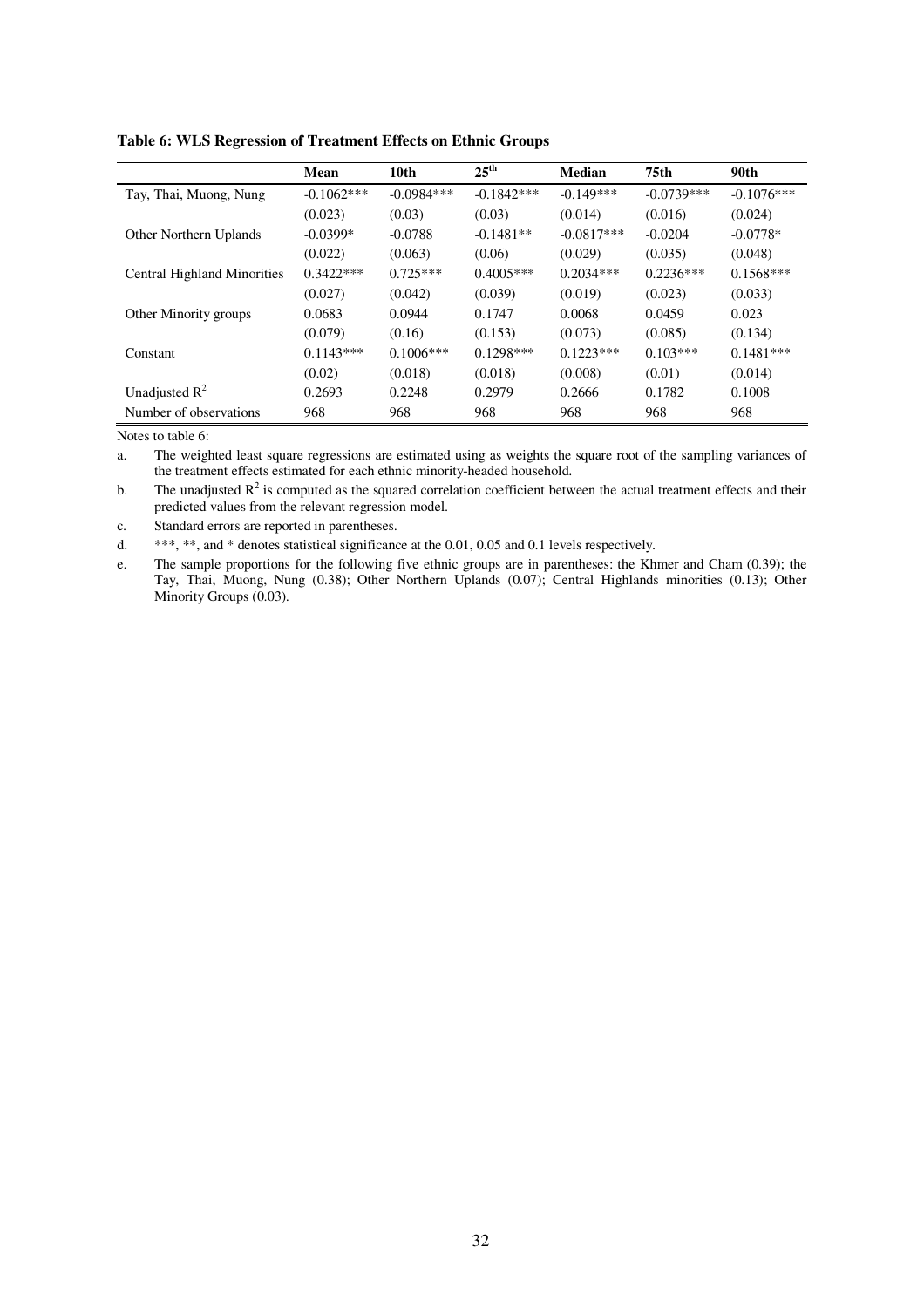# *Appendix*

| <b>Variables</b>                           | <b>Variable Description</b>                                      | Majority | <b>Minority</b> |
|--------------------------------------------|------------------------------------------------------------------|----------|-----------------|
| Hourly real wage rate                      | Hourly real wage rate including all payment in cash and kind,    | 4.1923   | 3.7587          |
|                                            | given in Vietnamese Dong (VND) thousand (Jan 2002 price)         | (2.958)  | (2.446)         |
| Male worker                                | $= 1$ if male worker, $= 0$ if female                            | 0.6244   | 0.5702          |
| Married                                    | $= 1$ if married, $= 0$ otherwise                                | 0.6470   | 0.6736          |
| Aged from 18 to 25                         | $= 1$ if aged less than 25, $= 0$ otherwise                      | 0.2785   | 0.2769          |
| Aged from 26 to 35                         | $= 1$ if aged from 26 to 35, $= 0$ otherwise                     | 0.3063   | 0.2707          |
| Aged from 36 to 45                         | $= 1$ if aged from 36 to 45, $= 0$ otherwise                     | 0.2733   | 0.2965          |
| Aged from 46 to 55                         | $= 1$ if aged from 46 to 55, $= 0$ otherwise                     | 0.1271   | 0.1426          |
| Aged from 56 to 60                         | $= 1$ if aged from 56 and over, $= 0$ otherwise                  | 0.0149   | 0.0134          |
| Illiteracy                                 | $= 1$ if no schooling, $= 0$ otherwise                           | 0.1364   | 0.2789          |
| Primary education                          | $= 1$ if having primary education, $= 0$ otherwise               | 0.2179   | 0.1932          |
| Lower secondary education                  | $= 1$ if having lower secondary education, $= 0$ otherwise       | 0.2440   | 0.1601          |
| Upper secondary education                  | $= 1$ if having upper secondary education, $= 0$ otherwise       | 0.1370   | 0.1043          |
| Vocational/Tech. training                  | $= 1$ if having vocational/technical training, $= 0$ otherwise   | 0.1339   | 0.1736          |
| College/University                         | $= 1$ if having college/university education, $= 0$ otherwise    | 0.1310   | 0.0899          |
| Government agencies                        | $= 1$ if working for government agencies, $= 0$ otherwise        | 0.1058   | 0.1973          |
| State-owned enterprises                    | $= 1$ if working for state-owned enterprises, $= 0$ otherwise    | 0.0644   | 0.0341          |
| Formal private enterprises                 | $= 1$ if working for formal private enterprises, $= 0$ otherwise | 0.0557   | 0.0279          |
| Household enterprises                      | $= 1$ if working for other household enterprises                 | 0.7741   | 0.7407          |
| Medical treatment                          | $= 1$ if treated in hospital recently, $= 0$ otherwise           | 0.0470   | 0.0589          |
| Urban                                      | $= 1$ if residing in urban areas, $= 0$ otherwise                | 0.4359   | 0.4318          |
| Northern Uplands                           | $=1$ if Northern Uplands, $= 0$ otherwise                        | 0.0992   | 0.4628          |
| Red River Delta                            | $= 1$ if Red River Delta, $= 0$ otherwise                        | 0.2475   | 0.0238          |
| North Central Coast                        | $= 1$ if North Central Coast, $= 0$ otherwise                    | 0.0857   | 0.0176          |
| South Central Coast                        | $= 1$ if South Central Coast, $= 0$ otherwise                    | 0.1535   | 0.0196          |
| Central Highlands                          | $= 1$ if Central Highlands, $= 0$ otherwise                      | 0.0811   | 0.1250          |
| Southeast                                  | $= 1$ if Southeast, $= 0$ otherwise                              | 0.1222   | 0.0558          |
| Mekong River Delta                         | $=1$ if Mekong River Delta, $= 0$ otherwise                      | 0.2108   | 0.2955          |
| Interviewed in the 1 <sup>st</sup> quarter | $= 1$ if being interviewed in quarter 1, $= 0$ otherwise         | 0.2404   | 0.2851          |
| Interviewed in the 2 <sup>nd</sup> quarter | $= 1$ if being interviewed in quarter 2, $= 0$ otherwise         | 0.2698   | 0.2459          |
| Interviewed in the $3rd$ quarter           | $= 1$ if being interviewed in quarter 3, $= 0$ otherwise         | 0.2544   | 0.2531          |
| Interviewed in the 4 <sup>th</sup> quarter | $= 1$ if being interviewed in quarter 4, $= 0$ otherwise         | 0.2354   | 0.2159          |
| Number of observations                     |                                                                  | 15202    | 968             |

|  |  | <b>Table A1: Variables and Summary Statistics</b> |  |
|--|--|---------------------------------------------------|--|
|--|--|---------------------------------------------------|--|

Source: calculations from the VHLSS 2002

Notes to table A1:

a. The standard deviations for continuous variables only are reported in parentheses**.**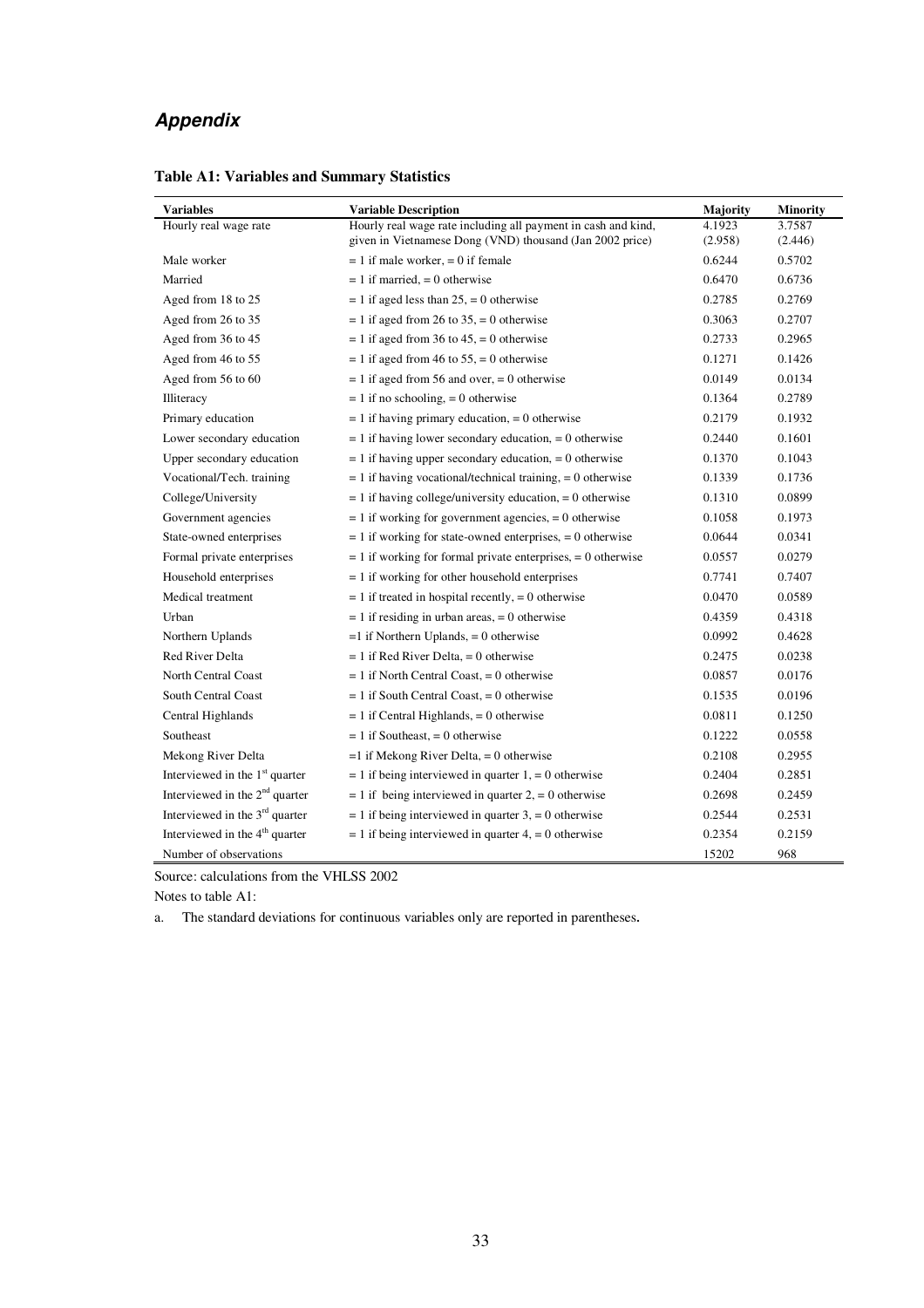**Table A2: Kinh (and Chinese) Majority Wage Equation** 

| $0.1485***$<br>$0.123***$<br>$0.1024***$<br>$0.1093***$<br>$0.0908***$<br>$0.1087***$<br>Male worker<br>(0.02)<br>(0.011)<br>(0.018)<br>(0.01)<br>(0.013)<br>(0.012)<br>$-0.0737***$<br>$-0.0841***$<br>$-0.0655***$<br>$-0.082***$<br>$-0.0787***$<br>$-0.0921***$<br>Married<br>(0.016)<br>(0.012)<br>(0.021)<br>(0.011)<br>(0.025)<br>(0.015)<br>$0.1603***$<br>$0.0981***$<br>$0.0821***$<br>$0.086***$<br>Aged from 26 to 35<br>$0.1129***$<br>$0.1162***$<br>(0.025)<br>(0.013)<br>(0.013)<br>(0.017)<br>(0.021)<br>(0.012)<br>$0.1453***$<br>$0.1564***$<br>$0.1372***$<br>$0.1354***$<br>$0.1417***$<br>$0.1456***$<br>Aged from 36 to 45<br>(0.026)<br>(0.016)<br>(0.015)<br>(0.018)<br>(0.03)<br>(0.014)<br>$0.1505***$<br>$0.0671**$<br>$0.105***$<br>$0.1807***$<br>$0.1904***$<br>0.2088***<br>Aged from 46 to 55<br>(0.032)<br>(0.018)<br>(0.023)<br>(0.025)<br>(0.022)<br>(0.033)<br>0.0925<br>$0.1426***$<br>$0.1942***$<br>$0.2297***$<br>Aged from 56 to 60<br>0.0814*<br>0.0238<br>(0.124)<br>(0.056)<br>(0.049)<br>(0.044)<br>(0.057)<br>(0.064)<br>$0.1033***$<br>$0.1391***$<br>$0.0828***$<br>$0.1024***$<br>0.1089***<br>$0.1259***$<br>Primary education<br>(0.015)<br>(0.027)<br>(0.015)<br>(0.017)<br>(0.017)<br>(0.029)<br>0.0997***<br>$0.1761***$<br>$0.1174***$<br>$0.1102***$<br>$0.083***$<br>$0.0652**$<br>Lower secondary education<br>(0.016)<br>(0.024)<br>(0.017)<br>(0.017)<br>(0.015)<br>(0.034)<br>$0.1597***$<br>$0.297***$<br>$0.1964***$<br>$0.2268***$<br>$0.1659***$<br>$0.1921***$<br>Upper secondary education<br>(0.03)<br>(0.052)<br>(0.023)<br>(0.026)<br>(0.021)<br>(0.029)<br>$0.4551***$<br>$0.5453***$<br>$0.446***$<br>0.4396***<br>$0.4177***$<br>Vocational/Tech. training<br>$0.4117***$<br>(0.047)<br>(0.04)<br>(0.032)<br>(0.052)<br>(0.026)<br>(0.03)<br>$0.5559***$<br>$0.6746***$<br>$0.7724***$<br>0.7288***<br>$0.6404***$<br>$0.6084***$<br>College/University<br>(0.051)<br>(0.029)<br>(0.06)<br>(0.044)<br>(0.03)<br>(0.041)<br>$0.1208***$<br>$0.1349***$<br>$0.0675**$<br>$0.0701**$<br>Urban<br>$0.1024**$<br>$0.1163***$<br>(0.047)<br>(0.037)<br>(0.032)<br>(0.033)<br>(0.035)<br>(0.027)<br>Urban*Primary education<br>$-0.0356$<br>$-0.0215$<br>$-0.0084$<br>$-0.0338$<br>$-0.0599*$<br>$-0.0336$<br>(0.032)<br>(0.058)<br>(0.04)<br>(0.034)<br>(0.056)<br>(0.036)<br>0.0608<br>0.0206<br>0.0242<br>0.0801<br>0.0372<br>0.053<br>Urban*Lower secondary<br>(0.032)<br>(0.058)<br>(0.042)<br>(0.041)<br>(0.035)<br>(0.059)<br>$0.1317***$<br>$0.0676**$<br>$0.0996**$<br>$0.1186**$<br>$0.1459***$<br>0.0973<br>Urban*Upper secondary<br>(0.037)<br>(0.035)<br>(0.046)<br>(0.048)<br>(0.047)<br>(0.081)<br>$0.0833**$<br>$0.0674*$<br>$0.0727**$<br>Urban*Vocational or Tech.<br>0.0459<br>0.0137<br>$0.0643*$<br>(0.037)<br>(0.062)<br>(0.039)<br>(0.038)<br>(0.044)<br>(0.037)<br>$0.1168***$<br>$0.0916**$<br>$0.0977**$<br>$0.1584***$<br>0.2586***<br>Urban*College or University<br>$0.0836**$<br>(0.046)<br>(0.045)<br>(0.067)<br>(0.037)<br>(0.042)<br>(0.051)<br>$0.0429**$<br>0.0353<br>$0.0974***$<br>$0.075***$<br>$0.0925***$<br>$0.0875***$<br>Government agencies<br>(0.036)<br>(0.021)<br>(0.021)<br>(0.028)<br>(0.03)<br>(0.02)<br>$0.1576***$<br>$0.1166***$<br>$0.1748***$<br>$0.1793***$<br>$0.1675***$<br>$0.1633***$<br>State-owned enterprises<br>(0.018)<br>(0.031)<br>(0.021)<br>(0.02)<br>(0.02)<br>(0.032)<br>$0.2015***$<br>$0.2375***$<br>$0.2282***$<br>$0.1723***$<br>$0.1204***$<br>$0.2155***$<br>Formal private enterprises<br>(0.019)<br>(0.032)<br>(0.026)<br>(0.02)<br>(0.022)<br>(0.031)<br>$-0.034*$<br>0.0031<br>$-0.0182$<br>$-0.0304$<br>$-0.044**$<br>Medical treatment<br>$-0.0581$<br>(0.037)<br>(0.021)<br>(0.023)<br>(0.021)<br>(0.019)<br>(0.049)<br>$-0.2099***$<br>$-0.211***$<br>$-0.1899$ ***<br>$-0.1513***$<br>$-0.1309***$<br>Northern Uplands<br>$-0.1716***$<br>(0.018)<br>(0.027)<br>(0.024)<br>(0.02)<br>(0.022)<br>(0.034)<br>$-0.1803***$<br>$-0.2355***$<br>$-0.1917***$<br>$-0.1924***$<br>$-0.1684***$<br>$-0.1519***$<br>Red River Delta<br>(0.015)<br>(0.028)<br>(0.018)<br>(0.018)<br>(0.017)<br>(0.023)<br>$-0.1935***$<br>$-0.2626***$<br>$-0.2251***$<br>$-0.2201***$<br>$-0.1713***$<br>$-0.1247***$<br>North Central Coast<br>(0.019)<br>(0.042)<br>(0.023)<br>(0.024)<br>(0.024)<br>(0.033)<br>$-0.057***$<br>$-0.0404***$<br>$-0.0329$<br>$-0.0409$ ***<br>$-0.058***$<br>$-0.0674***$<br>South Central Coast<br>(0.027)<br>(0.016)<br>(0.015)<br>(0.017)<br>(0.019)<br>(0.025)<br>$0.1783***$<br>$0.0745**$<br>$0.0968***$<br>$0.1634***$<br>0.2419***<br>$0.3169***$<br>Central Highlands<br>(0.034)<br>(0.036)<br>(0.02)<br>(0.024)<br>(0.027)<br>(0.026)<br>$-0.0687***$<br>$-0.0283$<br>0.0262<br>$0.0605**$<br>Mekong River Delta<br>$-0.0015$<br>$-0.0148$<br>(0.014)<br>(0.025)<br>(0.018)<br>(0.017)<br>(0.017)<br>(0.024)<br>$0.0716***$<br>$0.052**$<br>$-0.0482***$<br>$-0.0433**$<br>Selection bias correction term<br>0.0098<br>$-0.0275$<br>(0.015)<br>(0.027)<br>(0.021)<br>(0.018)<br>(0.021)<br>(0.026)<br>$0.6902***$<br>0.0128<br>$0.3927***$<br>$0.7203***$<br>$1.053***$<br>1.2699***<br>Constant<br>(0.026)<br>(0.055)<br>(0.036)<br>(0.033)<br>(0.035)<br>(0.045)<br>$R^2$ /Psuedo $R^2$<br>0.2967<br>0.1354<br>0.1507<br>0.1913<br>0.2085<br>0.1989<br>Number of observations<br>15,202<br>15,202<br>15,202<br>15,202<br>15,202<br>15,202 | Mean | 10 <sub>th</sub> | 25 <sub>th</sub> | 50th | 75th | 90th |
|------------------------------------------------------------------------------------------------------------------------------------------------------------------------------------------------------------------------------------------------------------------------------------------------------------------------------------------------------------------------------------------------------------------------------------------------------------------------------------------------------------------------------------------------------------------------------------------------------------------------------------------------------------------------------------------------------------------------------------------------------------------------------------------------------------------------------------------------------------------------------------------------------------------------------------------------------------------------------------------------------------------------------------------------------------------------------------------------------------------------------------------------------------------------------------------------------------------------------------------------------------------------------------------------------------------------------------------------------------------------------------------------------------------------------------------------------------------------------------------------------------------------------------------------------------------------------------------------------------------------------------------------------------------------------------------------------------------------------------------------------------------------------------------------------------------------------------------------------------------------------------------------------------------------------------------------------------------------------------------------------------------------------------------------------------------------------------------------------------------------------------------------------------------------------------------------------------------------------------------------------------------------------------------------------------------------------------------------------------------------------------------------------------------------------------------------------------------------------------------------------------------------------------------------------------------------------------------------------------------------------------------------------------------------------------------------------------------------------------------------------------------------------------------------------------------------------------------------------------------------------------------------------------------------------------------------------------------------------------------------------------------------------------------------------------------------------------------------------------------------------------------------------------------------------------------------------------------------------------------------------------------------------------------------------------------------------------------------------------------------------------------------------------------------------------------------------------------------------------------------------------------------------------------------------------------------------------------------------------------------------------------------------------------------------------------------------------------------------------------------------------------------------------------------------------------------------------------------------------------------------------------------------------------------------------------------------------------------------------------------------------------------------------------------------------------------------------------------------------------------------------------------------------------------------------------------------------------------------------------------------------------------------------------------------------------------------------------------------------------------------------------------------------------------------------------------------------------------------------------------------------------------------------------------------------------------------------------------------------------------------------------------------------------------------------------------------------------------------------------------------------------------------------------------------------------------------------------------------------------------------------------------------------------------------------------------------------------------------------------------------------------------------------------------------------------------------------------------------------------------------------------------------------------------------------------------------------------------------------------------------------------------------------------------------------------------------------------------------------------------------------------------------------------------|------|------------------|------------------|------|------|------|
|                                                                                                                                                                                                                                                                                                                                                                                                                                                                                                                                                                                                                                                                                                                                                                                                                                                                                                                                                                                                                                                                                                                                                                                                                                                                                                                                                                                                                                                                                                                                                                                                                                                                                                                                                                                                                                                                                                                                                                                                                                                                                                                                                                                                                                                                                                                                                                                                                                                                                                                                                                                                                                                                                                                                                                                                                                                                                                                                                                                                                                                                                                                                                                                                                                                                                                                                                                                                                                                                                                                                                                                                                                                                                                                                                                                                                                                                                                                                                                                                                                                                                                                                                                                                                                                                                                                                                                                                                                                                                                                                                                                                                                                                                                                                                                                                                                                                                                                                                                                                                                                                                                                                                                                                                                                                                                                                                                                                                        |      |                  |                  |      |      |      |
|                                                                                                                                                                                                                                                                                                                                                                                                                                                                                                                                                                                                                                                                                                                                                                                                                                                                                                                                                                                                                                                                                                                                                                                                                                                                                                                                                                                                                                                                                                                                                                                                                                                                                                                                                                                                                                                                                                                                                                                                                                                                                                                                                                                                                                                                                                                                                                                                                                                                                                                                                                                                                                                                                                                                                                                                                                                                                                                                                                                                                                                                                                                                                                                                                                                                                                                                                                                                                                                                                                                                                                                                                                                                                                                                                                                                                                                                                                                                                                                                                                                                                                                                                                                                                                                                                                                                                                                                                                                                                                                                                                                                                                                                                                                                                                                                                                                                                                                                                                                                                                                                                                                                                                                                                                                                                                                                                                                                                        |      |                  |                  |      |      |      |
|                                                                                                                                                                                                                                                                                                                                                                                                                                                                                                                                                                                                                                                                                                                                                                                                                                                                                                                                                                                                                                                                                                                                                                                                                                                                                                                                                                                                                                                                                                                                                                                                                                                                                                                                                                                                                                                                                                                                                                                                                                                                                                                                                                                                                                                                                                                                                                                                                                                                                                                                                                                                                                                                                                                                                                                                                                                                                                                                                                                                                                                                                                                                                                                                                                                                                                                                                                                                                                                                                                                                                                                                                                                                                                                                                                                                                                                                                                                                                                                                                                                                                                                                                                                                                                                                                                                                                                                                                                                                                                                                                                                                                                                                                                                                                                                                                                                                                                                                                                                                                                                                                                                                                                                                                                                                                                                                                                                                                        |      |                  |                  |      |      |      |
|                                                                                                                                                                                                                                                                                                                                                                                                                                                                                                                                                                                                                                                                                                                                                                                                                                                                                                                                                                                                                                                                                                                                                                                                                                                                                                                                                                                                                                                                                                                                                                                                                                                                                                                                                                                                                                                                                                                                                                                                                                                                                                                                                                                                                                                                                                                                                                                                                                                                                                                                                                                                                                                                                                                                                                                                                                                                                                                                                                                                                                                                                                                                                                                                                                                                                                                                                                                                                                                                                                                                                                                                                                                                                                                                                                                                                                                                                                                                                                                                                                                                                                                                                                                                                                                                                                                                                                                                                                                                                                                                                                                                                                                                                                                                                                                                                                                                                                                                                                                                                                                                                                                                                                                                                                                                                                                                                                                                                        |      |                  |                  |      |      |      |
|                                                                                                                                                                                                                                                                                                                                                                                                                                                                                                                                                                                                                                                                                                                                                                                                                                                                                                                                                                                                                                                                                                                                                                                                                                                                                                                                                                                                                                                                                                                                                                                                                                                                                                                                                                                                                                                                                                                                                                                                                                                                                                                                                                                                                                                                                                                                                                                                                                                                                                                                                                                                                                                                                                                                                                                                                                                                                                                                                                                                                                                                                                                                                                                                                                                                                                                                                                                                                                                                                                                                                                                                                                                                                                                                                                                                                                                                                                                                                                                                                                                                                                                                                                                                                                                                                                                                                                                                                                                                                                                                                                                                                                                                                                                                                                                                                                                                                                                                                                                                                                                                                                                                                                                                                                                                                                                                                                                                                        |      |                  |                  |      |      |      |
|                                                                                                                                                                                                                                                                                                                                                                                                                                                                                                                                                                                                                                                                                                                                                                                                                                                                                                                                                                                                                                                                                                                                                                                                                                                                                                                                                                                                                                                                                                                                                                                                                                                                                                                                                                                                                                                                                                                                                                                                                                                                                                                                                                                                                                                                                                                                                                                                                                                                                                                                                                                                                                                                                                                                                                                                                                                                                                                                                                                                                                                                                                                                                                                                                                                                                                                                                                                                                                                                                                                                                                                                                                                                                                                                                                                                                                                                                                                                                                                                                                                                                                                                                                                                                                                                                                                                                                                                                                                                                                                                                                                                                                                                                                                                                                                                                                                                                                                                                                                                                                                                                                                                                                                                                                                                                                                                                                                                                        |      |                  |                  |      |      |      |
|                                                                                                                                                                                                                                                                                                                                                                                                                                                                                                                                                                                                                                                                                                                                                                                                                                                                                                                                                                                                                                                                                                                                                                                                                                                                                                                                                                                                                                                                                                                                                                                                                                                                                                                                                                                                                                                                                                                                                                                                                                                                                                                                                                                                                                                                                                                                                                                                                                                                                                                                                                                                                                                                                                                                                                                                                                                                                                                                                                                                                                                                                                                                                                                                                                                                                                                                                                                                                                                                                                                                                                                                                                                                                                                                                                                                                                                                                                                                                                                                                                                                                                                                                                                                                                                                                                                                                                                                                                                                                                                                                                                                                                                                                                                                                                                                                                                                                                                                                                                                                                                                                                                                                                                                                                                                                                                                                                                                                        |      |                  |                  |      |      |      |
|                                                                                                                                                                                                                                                                                                                                                                                                                                                                                                                                                                                                                                                                                                                                                                                                                                                                                                                                                                                                                                                                                                                                                                                                                                                                                                                                                                                                                                                                                                                                                                                                                                                                                                                                                                                                                                                                                                                                                                                                                                                                                                                                                                                                                                                                                                                                                                                                                                                                                                                                                                                                                                                                                                                                                                                                                                                                                                                                                                                                                                                                                                                                                                                                                                                                                                                                                                                                                                                                                                                                                                                                                                                                                                                                                                                                                                                                                                                                                                                                                                                                                                                                                                                                                                                                                                                                                                                                                                                                                                                                                                                                                                                                                                                                                                                                                                                                                                                                                                                                                                                                                                                                                                                                                                                                                                                                                                                                                        |      |                  |                  |      |      |      |
|                                                                                                                                                                                                                                                                                                                                                                                                                                                                                                                                                                                                                                                                                                                                                                                                                                                                                                                                                                                                                                                                                                                                                                                                                                                                                                                                                                                                                                                                                                                                                                                                                                                                                                                                                                                                                                                                                                                                                                                                                                                                                                                                                                                                                                                                                                                                                                                                                                                                                                                                                                                                                                                                                                                                                                                                                                                                                                                                                                                                                                                                                                                                                                                                                                                                                                                                                                                                                                                                                                                                                                                                                                                                                                                                                                                                                                                                                                                                                                                                                                                                                                                                                                                                                                                                                                                                                                                                                                                                                                                                                                                                                                                                                                                                                                                                                                                                                                                                                                                                                                                                                                                                                                                                                                                                                                                                                                                                                        |      |                  |                  |      |      |      |
|                                                                                                                                                                                                                                                                                                                                                                                                                                                                                                                                                                                                                                                                                                                                                                                                                                                                                                                                                                                                                                                                                                                                                                                                                                                                                                                                                                                                                                                                                                                                                                                                                                                                                                                                                                                                                                                                                                                                                                                                                                                                                                                                                                                                                                                                                                                                                                                                                                                                                                                                                                                                                                                                                                                                                                                                                                                                                                                                                                                                                                                                                                                                                                                                                                                                                                                                                                                                                                                                                                                                                                                                                                                                                                                                                                                                                                                                                                                                                                                                                                                                                                                                                                                                                                                                                                                                                                                                                                                                                                                                                                                                                                                                                                                                                                                                                                                                                                                                                                                                                                                                                                                                                                                                                                                                                                                                                                                                                        |      |                  |                  |      |      |      |
|                                                                                                                                                                                                                                                                                                                                                                                                                                                                                                                                                                                                                                                                                                                                                                                                                                                                                                                                                                                                                                                                                                                                                                                                                                                                                                                                                                                                                                                                                                                                                                                                                                                                                                                                                                                                                                                                                                                                                                                                                                                                                                                                                                                                                                                                                                                                                                                                                                                                                                                                                                                                                                                                                                                                                                                                                                                                                                                                                                                                                                                                                                                                                                                                                                                                                                                                                                                                                                                                                                                                                                                                                                                                                                                                                                                                                                                                                                                                                                                                                                                                                                                                                                                                                                                                                                                                                                                                                                                                                                                                                                                                                                                                                                                                                                                                                                                                                                                                                                                                                                                                                                                                                                                                                                                                                                                                                                                                                        |      |                  |                  |      |      |      |
|                                                                                                                                                                                                                                                                                                                                                                                                                                                                                                                                                                                                                                                                                                                                                                                                                                                                                                                                                                                                                                                                                                                                                                                                                                                                                                                                                                                                                                                                                                                                                                                                                                                                                                                                                                                                                                                                                                                                                                                                                                                                                                                                                                                                                                                                                                                                                                                                                                                                                                                                                                                                                                                                                                                                                                                                                                                                                                                                                                                                                                                                                                                                                                                                                                                                                                                                                                                                                                                                                                                                                                                                                                                                                                                                                                                                                                                                                                                                                                                                                                                                                                                                                                                                                                                                                                                                                                                                                                                                                                                                                                                                                                                                                                                                                                                                                                                                                                                                                                                                                                                                                                                                                                                                                                                                                                                                                                                                                        |      |                  |                  |      |      |      |
|                                                                                                                                                                                                                                                                                                                                                                                                                                                                                                                                                                                                                                                                                                                                                                                                                                                                                                                                                                                                                                                                                                                                                                                                                                                                                                                                                                                                                                                                                                                                                                                                                                                                                                                                                                                                                                                                                                                                                                                                                                                                                                                                                                                                                                                                                                                                                                                                                                                                                                                                                                                                                                                                                                                                                                                                                                                                                                                                                                                                                                                                                                                                                                                                                                                                                                                                                                                                                                                                                                                                                                                                                                                                                                                                                                                                                                                                                                                                                                                                                                                                                                                                                                                                                                                                                                                                                                                                                                                                                                                                                                                                                                                                                                                                                                                                                                                                                                                                                                                                                                                                                                                                                                                                                                                                                                                                                                                                                        |      |                  |                  |      |      |      |
|                                                                                                                                                                                                                                                                                                                                                                                                                                                                                                                                                                                                                                                                                                                                                                                                                                                                                                                                                                                                                                                                                                                                                                                                                                                                                                                                                                                                                                                                                                                                                                                                                                                                                                                                                                                                                                                                                                                                                                                                                                                                                                                                                                                                                                                                                                                                                                                                                                                                                                                                                                                                                                                                                                                                                                                                                                                                                                                                                                                                                                                                                                                                                                                                                                                                                                                                                                                                                                                                                                                                                                                                                                                                                                                                                                                                                                                                                                                                                                                                                                                                                                                                                                                                                                                                                                                                                                                                                                                                                                                                                                                                                                                                                                                                                                                                                                                                                                                                                                                                                                                                                                                                                                                                                                                                                                                                                                                                                        |      |                  |                  |      |      |      |
|                                                                                                                                                                                                                                                                                                                                                                                                                                                                                                                                                                                                                                                                                                                                                                                                                                                                                                                                                                                                                                                                                                                                                                                                                                                                                                                                                                                                                                                                                                                                                                                                                                                                                                                                                                                                                                                                                                                                                                                                                                                                                                                                                                                                                                                                                                                                                                                                                                                                                                                                                                                                                                                                                                                                                                                                                                                                                                                                                                                                                                                                                                                                                                                                                                                                                                                                                                                                                                                                                                                                                                                                                                                                                                                                                                                                                                                                                                                                                                                                                                                                                                                                                                                                                                                                                                                                                                                                                                                                                                                                                                                                                                                                                                                                                                                                                                                                                                                                                                                                                                                                                                                                                                                                                                                                                                                                                                                                                        |      |                  |                  |      |      |      |
|                                                                                                                                                                                                                                                                                                                                                                                                                                                                                                                                                                                                                                                                                                                                                                                                                                                                                                                                                                                                                                                                                                                                                                                                                                                                                                                                                                                                                                                                                                                                                                                                                                                                                                                                                                                                                                                                                                                                                                                                                                                                                                                                                                                                                                                                                                                                                                                                                                                                                                                                                                                                                                                                                                                                                                                                                                                                                                                                                                                                                                                                                                                                                                                                                                                                                                                                                                                                                                                                                                                                                                                                                                                                                                                                                                                                                                                                                                                                                                                                                                                                                                                                                                                                                                                                                                                                                                                                                                                                                                                                                                                                                                                                                                                                                                                                                                                                                                                                                                                                                                                                                                                                                                                                                                                                                                                                                                                                                        |      |                  |                  |      |      |      |
|                                                                                                                                                                                                                                                                                                                                                                                                                                                                                                                                                                                                                                                                                                                                                                                                                                                                                                                                                                                                                                                                                                                                                                                                                                                                                                                                                                                                                                                                                                                                                                                                                                                                                                                                                                                                                                                                                                                                                                                                                                                                                                                                                                                                                                                                                                                                                                                                                                                                                                                                                                                                                                                                                                                                                                                                                                                                                                                                                                                                                                                                                                                                                                                                                                                                                                                                                                                                                                                                                                                                                                                                                                                                                                                                                                                                                                                                                                                                                                                                                                                                                                                                                                                                                                                                                                                                                                                                                                                                                                                                                                                                                                                                                                                                                                                                                                                                                                                                                                                                                                                                                                                                                                                                                                                                                                                                                                                                                        |      |                  |                  |      |      |      |
|                                                                                                                                                                                                                                                                                                                                                                                                                                                                                                                                                                                                                                                                                                                                                                                                                                                                                                                                                                                                                                                                                                                                                                                                                                                                                                                                                                                                                                                                                                                                                                                                                                                                                                                                                                                                                                                                                                                                                                                                                                                                                                                                                                                                                                                                                                                                                                                                                                                                                                                                                                                                                                                                                                                                                                                                                                                                                                                                                                                                                                                                                                                                                                                                                                                                                                                                                                                                                                                                                                                                                                                                                                                                                                                                                                                                                                                                                                                                                                                                                                                                                                                                                                                                                                                                                                                                                                                                                                                                                                                                                                                                                                                                                                                                                                                                                                                                                                                                                                                                                                                                                                                                                                                                                                                                                                                                                                                                                        |      |                  |                  |      |      |      |
|                                                                                                                                                                                                                                                                                                                                                                                                                                                                                                                                                                                                                                                                                                                                                                                                                                                                                                                                                                                                                                                                                                                                                                                                                                                                                                                                                                                                                                                                                                                                                                                                                                                                                                                                                                                                                                                                                                                                                                                                                                                                                                                                                                                                                                                                                                                                                                                                                                                                                                                                                                                                                                                                                                                                                                                                                                                                                                                                                                                                                                                                                                                                                                                                                                                                                                                                                                                                                                                                                                                                                                                                                                                                                                                                                                                                                                                                                                                                                                                                                                                                                                                                                                                                                                                                                                                                                                                                                                                                                                                                                                                                                                                                                                                                                                                                                                                                                                                                                                                                                                                                                                                                                                                                                                                                                                                                                                                                                        |      |                  |                  |      |      |      |
|                                                                                                                                                                                                                                                                                                                                                                                                                                                                                                                                                                                                                                                                                                                                                                                                                                                                                                                                                                                                                                                                                                                                                                                                                                                                                                                                                                                                                                                                                                                                                                                                                                                                                                                                                                                                                                                                                                                                                                                                                                                                                                                                                                                                                                                                                                                                                                                                                                                                                                                                                                                                                                                                                                                                                                                                                                                                                                                                                                                                                                                                                                                                                                                                                                                                                                                                                                                                                                                                                                                                                                                                                                                                                                                                                                                                                                                                                                                                                                                                                                                                                                                                                                                                                                                                                                                                                                                                                                                                                                                                                                                                                                                                                                                                                                                                                                                                                                                                                                                                                                                                                                                                                                                                                                                                                                                                                                                                                        |      |                  |                  |      |      |      |
|                                                                                                                                                                                                                                                                                                                                                                                                                                                                                                                                                                                                                                                                                                                                                                                                                                                                                                                                                                                                                                                                                                                                                                                                                                                                                                                                                                                                                                                                                                                                                                                                                                                                                                                                                                                                                                                                                                                                                                                                                                                                                                                                                                                                                                                                                                                                                                                                                                                                                                                                                                                                                                                                                                                                                                                                                                                                                                                                                                                                                                                                                                                                                                                                                                                                                                                                                                                                                                                                                                                                                                                                                                                                                                                                                                                                                                                                                                                                                                                                                                                                                                                                                                                                                                                                                                                                                                                                                                                                                                                                                                                                                                                                                                                                                                                                                                                                                                                                                                                                                                                                                                                                                                                                                                                                                                                                                                                                                        |      |                  |                  |      |      |      |
|                                                                                                                                                                                                                                                                                                                                                                                                                                                                                                                                                                                                                                                                                                                                                                                                                                                                                                                                                                                                                                                                                                                                                                                                                                                                                                                                                                                                                                                                                                                                                                                                                                                                                                                                                                                                                                                                                                                                                                                                                                                                                                                                                                                                                                                                                                                                                                                                                                                                                                                                                                                                                                                                                                                                                                                                                                                                                                                                                                                                                                                                                                                                                                                                                                                                                                                                                                                                                                                                                                                                                                                                                                                                                                                                                                                                                                                                                                                                                                                                                                                                                                                                                                                                                                                                                                                                                                                                                                                                                                                                                                                                                                                                                                                                                                                                                                                                                                                                                                                                                                                                                                                                                                                                                                                                                                                                                                                                                        |      |                  |                  |      |      |      |
|                                                                                                                                                                                                                                                                                                                                                                                                                                                                                                                                                                                                                                                                                                                                                                                                                                                                                                                                                                                                                                                                                                                                                                                                                                                                                                                                                                                                                                                                                                                                                                                                                                                                                                                                                                                                                                                                                                                                                                                                                                                                                                                                                                                                                                                                                                                                                                                                                                                                                                                                                                                                                                                                                                                                                                                                                                                                                                                                                                                                                                                                                                                                                                                                                                                                                                                                                                                                                                                                                                                                                                                                                                                                                                                                                                                                                                                                                                                                                                                                                                                                                                                                                                                                                                                                                                                                                                                                                                                                                                                                                                                                                                                                                                                                                                                                                                                                                                                                                                                                                                                                                                                                                                                                                                                                                                                                                                                                                        |      |                  |                  |      |      |      |
|                                                                                                                                                                                                                                                                                                                                                                                                                                                                                                                                                                                                                                                                                                                                                                                                                                                                                                                                                                                                                                                                                                                                                                                                                                                                                                                                                                                                                                                                                                                                                                                                                                                                                                                                                                                                                                                                                                                                                                                                                                                                                                                                                                                                                                                                                                                                                                                                                                                                                                                                                                                                                                                                                                                                                                                                                                                                                                                                                                                                                                                                                                                                                                                                                                                                                                                                                                                                                                                                                                                                                                                                                                                                                                                                                                                                                                                                                                                                                                                                                                                                                                                                                                                                                                                                                                                                                                                                                                                                                                                                                                                                                                                                                                                                                                                                                                                                                                                                                                                                                                                                                                                                                                                                                                                                                                                                                                                                                        |      |                  |                  |      |      |      |
|                                                                                                                                                                                                                                                                                                                                                                                                                                                                                                                                                                                                                                                                                                                                                                                                                                                                                                                                                                                                                                                                                                                                                                                                                                                                                                                                                                                                                                                                                                                                                                                                                                                                                                                                                                                                                                                                                                                                                                                                                                                                                                                                                                                                                                                                                                                                                                                                                                                                                                                                                                                                                                                                                                                                                                                                                                                                                                                                                                                                                                                                                                                                                                                                                                                                                                                                                                                                                                                                                                                                                                                                                                                                                                                                                                                                                                                                                                                                                                                                                                                                                                                                                                                                                                                                                                                                                                                                                                                                                                                                                                                                                                                                                                                                                                                                                                                                                                                                                                                                                                                                                                                                                                                                                                                                                                                                                                                                                        |      |                  |                  |      |      |      |
|                                                                                                                                                                                                                                                                                                                                                                                                                                                                                                                                                                                                                                                                                                                                                                                                                                                                                                                                                                                                                                                                                                                                                                                                                                                                                                                                                                                                                                                                                                                                                                                                                                                                                                                                                                                                                                                                                                                                                                                                                                                                                                                                                                                                                                                                                                                                                                                                                                                                                                                                                                                                                                                                                                                                                                                                                                                                                                                                                                                                                                                                                                                                                                                                                                                                                                                                                                                                                                                                                                                                                                                                                                                                                                                                                                                                                                                                                                                                                                                                                                                                                                                                                                                                                                                                                                                                                                                                                                                                                                                                                                                                                                                                                                                                                                                                                                                                                                                                                                                                                                                                                                                                                                                                                                                                                                                                                                                                                        |      |                  |                  |      |      |      |
|                                                                                                                                                                                                                                                                                                                                                                                                                                                                                                                                                                                                                                                                                                                                                                                                                                                                                                                                                                                                                                                                                                                                                                                                                                                                                                                                                                                                                                                                                                                                                                                                                                                                                                                                                                                                                                                                                                                                                                                                                                                                                                                                                                                                                                                                                                                                                                                                                                                                                                                                                                                                                                                                                                                                                                                                                                                                                                                                                                                                                                                                                                                                                                                                                                                                                                                                                                                                                                                                                                                                                                                                                                                                                                                                                                                                                                                                                                                                                                                                                                                                                                                                                                                                                                                                                                                                                                                                                                                                                                                                                                                                                                                                                                                                                                                                                                                                                                                                                                                                                                                                                                                                                                                                                                                                                                                                                                                                                        |      |                  |                  |      |      |      |
|                                                                                                                                                                                                                                                                                                                                                                                                                                                                                                                                                                                                                                                                                                                                                                                                                                                                                                                                                                                                                                                                                                                                                                                                                                                                                                                                                                                                                                                                                                                                                                                                                                                                                                                                                                                                                                                                                                                                                                                                                                                                                                                                                                                                                                                                                                                                                                                                                                                                                                                                                                                                                                                                                                                                                                                                                                                                                                                                                                                                                                                                                                                                                                                                                                                                                                                                                                                                                                                                                                                                                                                                                                                                                                                                                                                                                                                                                                                                                                                                                                                                                                                                                                                                                                                                                                                                                                                                                                                                                                                                                                                                                                                                                                                                                                                                                                                                                                                                                                                                                                                                                                                                                                                                                                                                                                                                                                                                                        |      |                  |                  |      |      |      |
|                                                                                                                                                                                                                                                                                                                                                                                                                                                                                                                                                                                                                                                                                                                                                                                                                                                                                                                                                                                                                                                                                                                                                                                                                                                                                                                                                                                                                                                                                                                                                                                                                                                                                                                                                                                                                                                                                                                                                                                                                                                                                                                                                                                                                                                                                                                                                                                                                                                                                                                                                                                                                                                                                                                                                                                                                                                                                                                                                                                                                                                                                                                                                                                                                                                                                                                                                                                                                                                                                                                                                                                                                                                                                                                                                                                                                                                                                                                                                                                                                                                                                                                                                                                                                                                                                                                                                                                                                                                                                                                                                                                                                                                                                                                                                                                                                                                                                                                                                                                                                                                                                                                                                                                                                                                                                                                                                                                                                        |      |                  |                  |      |      |      |
|                                                                                                                                                                                                                                                                                                                                                                                                                                                                                                                                                                                                                                                                                                                                                                                                                                                                                                                                                                                                                                                                                                                                                                                                                                                                                                                                                                                                                                                                                                                                                                                                                                                                                                                                                                                                                                                                                                                                                                                                                                                                                                                                                                                                                                                                                                                                                                                                                                                                                                                                                                                                                                                                                                                                                                                                                                                                                                                                                                                                                                                                                                                                                                                                                                                                                                                                                                                                                                                                                                                                                                                                                                                                                                                                                                                                                                                                                                                                                                                                                                                                                                                                                                                                                                                                                                                                                                                                                                                                                                                                                                                                                                                                                                                                                                                                                                                                                                                                                                                                                                                                                                                                                                                                                                                                                                                                                                                                                        |      |                  |                  |      |      |      |
|                                                                                                                                                                                                                                                                                                                                                                                                                                                                                                                                                                                                                                                                                                                                                                                                                                                                                                                                                                                                                                                                                                                                                                                                                                                                                                                                                                                                                                                                                                                                                                                                                                                                                                                                                                                                                                                                                                                                                                                                                                                                                                                                                                                                                                                                                                                                                                                                                                                                                                                                                                                                                                                                                                                                                                                                                                                                                                                                                                                                                                                                                                                                                                                                                                                                                                                                                                                                                                                                                                                                                                                                                                                                                                                                                                                                                                                                                                                                                                                                                                                                                                                                                                                                                                                                                                                                                                                                                                                                                                                                                                                                                                                                                                                                                                                                                                                                                                                                                                                                                                                                                                                                                                                                                                                                                                                                                                                                                        |      |                  |                  |      |      |      |
|                                                                                                                                                                                                                                                                                                                                                                                                                                                                                                                                                                                                                                                                                                                                                                                                                                                                                                                                                                                                                                                                                                                                                                                                                                                                                                                                                                                                                                                                                                                                                                                                                                                                                                                                                                                                                                                                                                                                                                                                                                                                                                                                                                                                                                                                                                                                                                                                                                                                                                                                                                                                                                                                                                                                                                                                                                                                                                                                                                                                                                                                                                                                                                                                                                                                                                                                                                                                                                                                                                                                                                                                                                                                                                                                                                                                                                                                                                                                                                                                                                                                                                                                                                                                                                                                                                                                                                                                                                                                                                                                                                                                                                                                                                                                                                                                                                                                                                                                                                                                                                                                                                                                                                                                                                                                                                                                                                                                                        |      |                  |                  |      |      |      |
|                                                                                                                                                                                                                                                                                                                                                                                                                                                                                                                                                                                                                                                                                                                                                                                                                                                                                                                                                                                                                                                                                                                                                                                                                                                                                                                                                                                                                                                                                                                                                                                                                                                                                                                                                                                                                                                                                                                                                                                                                                                                                                                                                                                                                                                                                                                                                                                                                                                                                                                                                                                                                                                                                                                                                                                                                                                                                                                                                                                                                                                                                                                                                                                                                                                                                                                                                                                                                                                                                                                                                                                                                                                                                                                                                                                                                                                                                                                                                                                                                                                                                                                                                                                                                                                                                                                                                                                                                                                                                                                                                                                                                                                                                                                                                                                                                                                                                                                                                                                                                                                                                                                                                                                                                                                                                                                                                                                                                        |      |                  |                  |      |      |      |
|                                                                                                                                                                                                                                                                                                                                                                                                                                                                                                                                                                                                                                                                                                                                                                                                                                                                                                                                                                                                                                                                                                                                                                                                                                                                                                                                                                                                                                                                                                                                                                                                                                                                                                                                                                                                                                                                                                                                                                                                                                                                                                                                                                                                                                                                                                                                                                                                                                                                                                                                                                                                                                                                                                                                                                                                                                                                                                                                                                                                                                                                                                                                                                                                                                                                                                                                                                                                                                                                                                                                                                                                                                                                                                                                                                                                                                                                                                                                                                                                                                                                                                                                                                                                                                                                                                                                                                                                                                                                                                                                                                                                                                                                                                                                                                                                                                                                                                                                                                                                                                                                                                                                                                                                                                                                                                                                                                                                                        |      |                  |                  |      |      |      |
|                                                                                                                                                                                                                                                                                                                                                                                                                                                                                                                                                                                                                                                                                                                                                                                                                                                                                                                                                                                                                                                                                                                                                                                                                                                                                                                                                                                                                                                                                                                                                                                                                                                                                                                                                                                                                                                                                                                                                                                                                                                                                                                                                                                                                                                                                                                                                                                                                                                                                                                                                                                                                                                                                                                                                                                                                                                                                                                                                                                                                                                                                                                                                                                                                                                                                                                                                                                                                                                                                                                                                                                                                                                                                                                                                                                                                                                                                                                                                                                                                                                                                                                                                                                                                                                                                                                                                                                                                                                                                                                                                                                                                                                                                                                                                                                                                                                                                                                                                                                                                                                                                                                                                                                                                                                                                                                                                                                                                        |      |                  |                  |      |      |      |
|                                                                                                                                                                                                                                                                                                                                                                                                                                                                                                                                                                                                                                                                                                                                                                                                                                                                                                                                                                                                                                                                                                                                                                                                                                                                                                                                                                                                                                                                                                                                                                                                                                                                                                                                                                                                                                                                                                                                                                                                                                                                                                                                                                                                                                                                                                                                                                                                                                                                                                                                                                                                                                                                                                                                                                                                                                                                                                                                                                                                                                                                                                                                                                                                                                                                                                                                                                                                                                                                                                                                                                                                                                                                                                                                                                                                                                                                                                                                                                                                                                                                                                                                                                                                                                                                                                                                                                                                                                                                                                                                                                                                                                                                                                                                                                                                                                                                                                                                                                                                                                                                                                                                                                                                                                                                                                                                                                                                                        |      |                  |                  |      |      |      |
|                                                                                                                                                                                                                                                                                                                                                                                                                                                                                                                                                                                                                                                                                                                                                                                                                                                                                                                                                                                                                                                                                                                                                                                                                                                                                                                                                                                                                                                                                                                                                                                                                                                                                                                                                                                                                                                                                                                                                                                                                                                                                                                                                                                                                                                                                                                                                                                                                                                                                                                                                                                                                                                                                                                                                                                                                                                                                                                                                                                                                                                                                                                                                                                                                                                                                                                                                                                                                                                                                                                                                                                                                                                                                                                                                                                                                                                                                                                                                                                                                                                                                                                                                                                                                                                                                                                                                                                                                                                                                                                                                                                                                                                                                                                                                                                                                                                                                                                                                                                                                                                                                                                                                                                                                                                                                                                                                                                                                        |      |                  |                  |      |      |      |
|                                                                                                                                                                                                                                                                                                                                                                                                                                                                                                                                                                                                                                                                                                                                                                                                                                                                                                                                                                                                                                                                                                                                                                                                                                                                                                                                                                                                                                                                                                                                                                                                                                                                                                                                                                                                                                                                                                                                                                                                                                                                                                                                                                                                                                                                                                                                                                                                                                                                                                                                                                                                                                                                                                                                                                                                                                                                                                                                                                                                                                                                                                                                                                                                                                                                                                                                                                                                                                                                                                                                                                                                                                                                                                                                                                                                                                                                                                                                                                                                                                                                                                                                                                                                                                                                                                                                                                                                                                                                                                                                                                                                                                                                                                                                                                                                                                                                                                                                                                                                                                                                                                                                                                                                                                                                                                                                                                                                                        |      |                  |                  |      |      |      |
|                                                                                                                                                                                                                                                                                                                                                                                                                                                                                                                                                                                                                                                                                                                                                                                                                                                                                                                                                                                                                                                                                                                                                                                                                                                                                                                                                                                                                                                                                                                                                                                                                                                                                                                                                                                                                                                                                                                                                                                                                                                                                                                                                                                                                                                                                                                                                                                                                                                                                                                                                                                                                                                                                                                                                                                                                                                                                                                                                                                                                                                                                                                                                                                                                                                                                                                                                                                                                                                                                                                                                                                                                                                                                                                                                                                                                                                                                                                                                                                                                                                                                                                                                                                                                                                                                                                                                                                                                                                                                                                                                                                                                                                                                                                                                                                                                                                                                                                                                                                                                                                                                                                                                                                                                                                                                                                                                                                                                        |      |                  |                  |      |      |      |
|                                                                                                                                                                                                                                                                                                                                                                                                                                                                                                                                                                                                                                                                                                                                                                                                                                                                                                                                                                                                                                                                                                                                                                                                                                                                                                                                                                                                                                                                                                                                                                                                                                                                                                                                                                                                                                                                                                                                                                                                                                                                                                                                                                                                                                                                                                                                                                                                                                                                                                                                                                                                                                                                                                                                                                                                                                                                                                                                                                                                                                                                                                                                                                                                                                                                                                                                                                                                                                                                                                                                                                                                                                                                                                                                                                                                                                                                                                                                                                                                                                                                                                                                                                                                                                                                                                                                                                                                                                                                                                                                                                                                                                                                                                                                                                                                                                                                                                                                                                                                                                                                                                                                                                                                                                                                                                                                                                                                                        |      |                  |                  |      |      |      |
|                                                                                                                                                                                                                                                                                                                                                                                                                                                                                                                                                                                                                                                                                                                                                                                                                                                                                                                                                                                                                                                                                                                                                                                                                                                                                                                                                                                                                                                                                                                                                                                                                                                                                                                                                                                                                                                                                                                                                                                                                                                                                                                                                                                                                                                                                                                                                                                                                                                                                                                                                                                                                                                                                                                                                                                                                                                                                                                                                                                                                                                                                                                                                                                                                                                                                                                                                                                                                                                                                                                                                                                                                                                                                                                                                                                                                                                                                                                                                                                                                                                                                                                                                                                                                                                                                                                                                                                                                                                                                                                                                                                                                                                                                                                                                                                                                                                                                                                                                                                                                                                                                                                                                                                                                                                                                                                                                                                                                        |      |                  |                  |      |      |      |
|                                                                                                                                                                                                                                                                                                                                                                                                                                                                                                                                                                                                                                                                                                                                                                                                                                                                                                                                                                                                                                                                                                                                                                                                                                                                                                                                                                                                                                                                                                                                                                                                                                                                                                                                                                                                                                                                                                                                                                                                                                                                                                                                                                                                                                                                                                                                                                                                                                                                                                                                                                                                                                                                                                                                                                                                                                                                                                                                                                                                                                                                                                                                                                                                                                                                                                                                                                                                                                                                                                                                                                                                                                                                                                                                                                                                                                                                                                                                                                                                                                                                                                                                                                                                                                                                                                                                                                                                                                                                                                                                                                                                                                                                                                                                                                                                                                                                                                                                                                                                                                                                                                                                                                                                                                                                                                                                                                                                                        |      |                  |                  |      |      |      |
|                                                                                                                                                                                                                                                                                                                                                                                                                                                                                                                                                                                                                                                                                                                                                                                                                                                                                                                                                                                                                                                                                                                                                                                                                                                                                                                                                                                                                                                                                                                                                                                                                                                                                                                                                                                                                                                                                                                                                                                                                                                                                                                                                                                                                                                                                                                                                                                                                                                                                                                                                                                                                                                                                                                                                                                                                                                                                                                                                                                                                                                                                                                                                                                                                                                                                                                                                                                                                                                                                                                                                                                                                                                                                                                                                                                                                                                                                                                                                                                                                                                                                                                                                                                                                                                                                                                                                                                                                                                                                                                                                                                                                                                                                                                                                                                                                                                                                                                                                                                                                                                                                                                                                                                                                                                                                                                                                                                                                        |      |                  |                  |      |      |      |
|                                                                                                                                                                                                                                                                                                                                                                                                                                                                                                                                                                                                                                                                                                                                                                                                                                                                                                                                                                                                                                                                                                                                                                                                                                                                                                                                                                                                                                                                                                                                                                                                                                                                                                                                                                                                                                                                                                                                                                                                                                                                                                                                                                                                                                                                                                                                                                                                                                                                                                                                                                                                                                                                                                                                                                                                                                                                                                                                                                                                                                                                                                                                                                                                                                                                                                                                                                                                                                                                                                                                                                                                                                                                                                                                                                                                                                                                                                                                                                                                                                                                                                                                                                                                                                                                                                                                                                                                                                                                                                                                                                                                                                                                                                                                                                                                                                                                                                                                                                                                                                                                                                                                                                                                                                                                                                                                                                                                                        |      |                  |                  |      |      |      |
|                                                                                                                                                                                                                                                                                                                                                                                                                                                                                                                                                                                                                                                                                                                                                                                                                                                                                                                                                                                                                                                                                                                                                                                                                                                                                                                                                                                                                                                                                                                                                                                                                                                                                                                                                                                                                                                                                                                                                                                                                                                                                                                                                                                                                                                                                                                                                                                                                                                                                                                                                                                                                                                                                                                                                                                                                                                                                                                                                                                                                                                                                                                                                                                                                                                                                                                                                                                                                                                                                                                                                                                                                                                                                                                                                                                                                                                                                                                                                                                                                                                                                                                                                                                                                                                                                                                                                                                                                                                                                                                                                                                                                                                                                                                                                                                                                                                                                                                                                                                                                                                                                                                                                                                                                                                                                                                                                                                                                        |      |                  |                  |      |      |      |
|                                                                                                                                                                                                                                                                                                                                                                                                                                                                                                                                                                                                                                                                                                                                                                                                                                                                                                                                                                                                                                                                                                                                                                                                                                                                                                                                                                                                                                                                                                                                                                                                                                                                                                                                                                                                                                                                                                                                                                                                                                                                                                                                                                                                                                                                                                                                                                                                                                                                                                                                                                                                                                                                                                                                                                                                                                                                                                                                                                                                                                                                                                                                                                                                                                                                                                                                                                                                                                                                                                                                                                                                                                                                                                                                                                                                                                                                                                                                                                                                                                                                                                                                                                                                                                                                                                                                                                                                                                                                                                                                                                                                                                                                                                                                                                                                                                                                                                                                                                                                                                                                                                                                                                                                                                                                                                                                                                                                                        |      |                  |                  |      |      |      |
|                                                                                                                                                                                                                                                                                                                                                                                                                                                                                                                                                                                                                                                                                                                                                                                                                                                                                                                                                                                                                                                                                                                                                                                                                                                                                                                                                                                                                                                                                                                                                                                                                                                                                                                                                                                                                                                                                                                                                                                                                                                                                                                                                                                                                                                                                                                                                                                                                                                                                                                                                                                                                                                                                                                                                                                                                                                                                                                                                                                                                                                                                                                                                                                                                                                                                                                                                                                                                                                                                                                                                                                                                                                                                                                                                                                                                                                                                                                                                                                                                                                                                                                                                                                                                                                                                                                                                                                                                                                                                                                                                                                                                                                                                                                                                                                                                                                                                                                                                                                                                                                                                                                                                                                                                                                                                                                                                                                                                        |      |                  |                  |      |      |      |
|                                                                                                                                                                                                                                                                                                                                                                                                                                                                                                                                                                                                                                                                                                                                                                                                                                                                                                                                                                                                                                                                                                                                                                                                                                                                                                                                                                                                                                                                                                                                                                                                                                                                                                                                                                                                                                                                                                                                                                                                                                                                                                                                                                                                                                                                                                                                                                                                                                                                                                                                                                                                                                                                                                                                                                                                                                                                                                                                                                                                                                                                                                                                                                                                                                                                                                                                                                                                                                                                                                                                                                                                                                                                                                                                                                                                                                                                                                                                                                                                                                                                                                                                                                                                                                                                                                                                                                                                                                                                                                                                                                                                                                                                                                                                                                                                                                                                                                                                                                                                                                                                                                                                                                                                                                                                                                                                                                                                                        |      |                  |                  |      |      |      |
|                                                                                                                                                                                                                                                                                                                                                                                                                                                                                                                                                                                                                                                                                                                                                                                                                                                                                                                                                                                                                                                                                                                                                                                                                                                                                                                                                                                                                                                                                                                                                                                                                                                                                                                                                                                                                                                                                                                                                                                                                                                                                                                                                                                                                                                                                                                                                                                                                                                                                                                                                                                                                                                                                                                                                                                                                                                                                                                                                                                                                                                                                                                                                                                                                                                                                                                                                                                                                                                                                                                                                                                                                                                                                                                                                                                                                                                                                                                                                                                                                                                                                                                                                                                                                                                                                                                                                                                                                                                                                                                                                                                                                                                                                                                                                                                                                                                                                                                                                                                                                                                                                                                                                                                                                                                                                                                                                                                                                        |      |                  |                  |      |      |      |
|                                                                                                                                                                                                                                                                                                                                                                                                                                                                                                                                                                                                                                                                                                                                                                                                                                                                                                                                                                                                                                                                                                                                                                                                                                                                                                                                                                                                                                                                                                                                                                                                                                                                                                                                                                                                                                                                                                                                                                                                                                                                                                                                                                                                                                                                                                                                                                                                                                                                                                                                                                                                                                                                                                                                                                                                                                                                                                                                                                                                                                                                                                                                                                                                                                                                                                                                                                                                                                                                                                                                                                                                                                                                                                                                                                                                                                                                                                                                                                                                                                                                                                                                                                                                                                                                                                                                                                                                                                                                                                                                                                                                                                                                                                                                                                                                                                                                                                                                                                                                                                                                                                                                                                                                                                                                                                                                                                                                                        |      |                  |                  |      |      |      |
|                                                                                                                                                                                                                                                                                                                                                                                                                                                                                                                                                                                                                                                                                                                                                                                                                                                                                                                                                                                                                                                                                                                                                                                                                                                                                                                                                                                                                                                                                                                                                                                                                                                                                                                                                                                                                                                                                                                                                                                                                                                                                                                                                                                                                                                                                                                                                                                                                                                                                                                                                                                                                                                                                                                                                                                                                                                                                                                                                                                                                                                                                                                                                                                                                                                                                                                                                                                                                                                                                                                                                                                                                                                                                                                                                                                                                                                                                                                                                                                                                                                                                                                                                                                                                                                                                                                                                                                                                                                                                                                                                                                                                                                                                                                                                                                                                                                                                                                                                                                                                                                                                                                                                                                                                                                                                                                                                                                                                        |      |                  |                  |      |      |      |
|                                                                                                                                                                                                                                                                                                                                                                                                                                                                                                                                                                                                                                                                                                                                                                                                                                                                                                                                                                                                                                                                                                                                                                                                                                                                                                                                                                                                                                                                                                                                                                                                                                                                                                                                                                                                                                                                                                                                                                                                                                                                                                                                                                                                                                                                                                                                                                                                                                                                                                                                                                                                                                                                                                                                                                                                                                                                                                                                                                                                                                                                                                                                                                                                                                                                                                                                                                                                                                                                                                                                                                                                                                                                                                                                                                                                                                                                                                                                                                                                                                                                                                                                                                                                                                                                                                                                                                                                                                                                                                                                                                                                                                                                                                                                                                                                                                                                                                                                                                                                                                                                                                                                                                                                                                                                                                                                                                                                                        |      |                  |                  |      |      |      |
|                                                                                                                                                                                                                                                                                                                                                                                                                                                                                                                                                                                                                                                                                                                                                                                                                                                                                                                                                                                                                                                                                                                                                                                                                                                                                                                                                                                                                                                                                                                                                                                                                                                                                                                                                                                                                                                                                                                                                                                                                                                                                                                                                                                                                                                                                                                                                                                                                                                                                                                                                                                                                                                                                                                                                                                                                                                                                                                                                                                                                                                                                                                                                                                                                                                                                                                                                                                                                                                                                                                                                                                                                                                                                                                                                                                                                                                                                                                                                                                                                                                                                                                                                                                                                                                                                                                                                                                                                                                                                                                                                                                                                                                                                                                                                                                                                                                                                                                                                                                                                                                                                                                                                                                                                                                                                                                                                                                                                        |      |                  |                  |      |      |      |
|                                                                                                                                                                                                                                                                                                                                                                                                                                                                                                                                                                                                                                                                                                                                                                                                                                                                                                                                                                                                                                                                                                                                                                                                                                                                                                                                                                                                                                                                                                                                                                                                                                                                                                                                                                                                                                                                                                                                                                                                                                                                                                                                                                                                                                                                                                                                                                                                                                                                                                                                                                                                                                                                                                                                                                                                                                                                                                                                                                                                                                                                                                                                                                                                                                                                                                                                                                                                                                                                                                                                                                                                                                                                                                                                                                                                                                                                                                                                                                                                                                                                                                                                                                                                                                                                                                                                                                                                                                                                                                                                                                                                                                                                                                                                                                                                                                                                                                                                                                                                                                                                                                                                                                                                                                                                                                                                                                                                                        |      |                  |                  |      |      |      |
|                                                                                                                                                                                                                                                                                                                                                                                                                                                                                                                                                                                                                                                                                                                                                                                                                                                                                                                                                                                                                                                                                                                                                                                                                                                                                                                                                                                                                                                                                                                                                                                                                                                                                                                                                                                                                                                                                                                                                                                                                                                                                                                                                                                                                                                                                                                                                                                                                                                                                                                                                                                                                                                                                                                                                                                                                                                                                                                                                                                                                                                                                                                                                                                                                                                                                                                                                                                                                                                                                                                                                                                                                                                                                                                                                                                                                                                                                                                                                                                                                                                                                                                                                                                                                                                                                                                                                                                                                                                                                                                                                                                                                                                                                                                                                                                                                                                                                                                                                                                                                                                                                                                                                                                                                                                                                                                                                                                                                        |      |                  |                  |      |      |      |
|                                                                                                                                                                                                                                                                                                                                                                                                                                                                                                                                                                                                                                                                                                                                                                                                                                                                                                                                                                                                                                                                                                                                                                                                                                                                                                                                                                                                                                                                                                                                                                                                                                                                                                                                                                                                                                                                                                                                                                                                                                                                                                                                                                                                                                                                                                                                                                                                                                                                                                                                                                                                                                                                                                                                                                                                                                                                                                                                                                                                                                                                                                                                                                                                                                                                                                                                                                                                                                                                                                                                                                                                                                                                                                                                                                                                                                                                                                                                                                                                                                                                                                                                                                                                                                                                                                                                                                                                                                                                                                                                                                                                                                                                                                                                                                                                                                                                                                                                                                                                                                                                                                                                                                                                                                                                                                                                                                                                                        |      |                  |                  |      |      |      |
|                                                                                                                                                                                                                                                                                                                                                                                                                                                                                                                                                                                                                                                                                                                                                                                                                                                                                                                                                                                                                                                                                                                                                                                                                                                                                                                                                                                                                                                                                                                                                                                                                                                                                                                                                                                                                                                                                                                                                                                                                                                                                                                                                                                                                                                                                                                                                                                                                                                                                                                                                                                                                                                                                                                                                                                                                                                                                                                                                                                                                                                                                                                                                                                                                                                                                                                                                                                                                                                                                                                                                                                                                                                                                                                                                                                                                                                                                                                                                                                                                                                                                                                                                                                                                                                                                                                                                                                                                                                                                                                                                                                                                                                                                                                                                                                                                                                                                                                                                                                                                                                                                                                                                                                                                                                                                                                                                                                                                        |      |                  |                  |      |      |      |
|                                                                                                                                                                                                                                                                                                                                                                                                                                                                                                                                                                                                                                                                                                                                                                                                                                                                                                                                                                                                                                                                                                                                                                                                                                                                                                                                                                                                                                                                                                                                                                                                                                                                                                                                                                                                                                                                                                                                                                                                                                                                                                                                                                                                                                                                                                                                                                                                                                                                                                                                                                                                                                                                                                                                                                                                                                                                                                                                                                                                                                                                                                                                                                                                                                                                                                                                                                                                                                                                                                                                                                                                                                                                                                                                                                                                                                                                                                                                                                                                                                                                                                                                                                                                                                                                                                                                                                                                                                                                                                                                                                                                                                                                                                                                                                                                                                                                                                                                                                                                                                                                                                                                                                                                                                                                                                                                                                                                                        |      |                  |                  |      |      |      |
|                                                                                                                                                                                                                                                                                                                                                                                                                                                                                                                                                                                                                                                                                                                                                                                                                                                                                                                                                                                                                                                                                                                                                                                                                                                                                                                                                                                                                                                                                                                                                                                                                                                                                                                                                                                                                                                                                                                                                                                                                                                                                                                                                                                                                                                                                                                                                                                                                                                                                                                                                                                                                                                                                                                                                                                                                                                                                                                                                                                                                                                                                                                                                                                                                                                                                                                                                                                                                                                                                                                                                                                                                                                                                                                                                                                                                                                                                                                                                                                                                                                                                                                                                                                                                                                                                                                                                                                                                                                                                                                                                                                                                                                                                                                                                                                                                                                                                                                                                                                                                                                                                                                                                                                                                                                                                                                                                                                                                        |      |                  |                  |      |      |      |
|                                                                                                                                                                                                                                                                                                                                                                                                                                                                                                                                                                                                                                                                                                                                                                                                                                                                                                                                                                                                                                                                                                                                                                                                                                                                                                                                                                                                                                                                                                                                                                                                                                                                                                                                                                                                                                                                                                                                                                                                                                                                                                                                                                                                                                                                                                                                                                                                                                                                                                                                                                                                                                                                                                                                                                                                                                                                                                                                                                                                                                                                                                                                                                                                                                                                                                                                                                                                                                                                                                                                                                                                                                                                                                                                                                                                                                                                                                                                                                                                                                                                                                                                                                                                                                                                                                                                                                                                                                                                                                                                                                                                                                                                                                                                                                                                                                                                                                                                                                                                                                                                                                                                                                                                                                                                                                                                                                                                                        |      |                  |                  |      |      |      |
|                                                                                                                                                                                                                                                                                                                                                                                                                                                                                                                                                                                                                                                                                                                                                                                                                                                                                                                                                                                                                                                                                                                                                                                                                                                                                                                                                                                                                                                                                                                                                                                                                                                                                                                                                                                                                                                                                                                                                                                                                                                                                                                                                                                                                                                                                                                                                                                                                                                                                                                                                                                                                                                                                                                                                                                                                                                                                                                                                                                                                                                                                                                                                                                                                                                                                                                                                                                                                                                                                                                                                                                                                                                                                                                                                                                                                                                                                                                                                                                                                                                                                                                                                                                                                                                                                                                                                                                                                                                                                                                                                                                                                                                                                                                                                                                                                                                                                                                                                                                                                                                                                                                                                                                                                                                                                                                                                                                                                        |      |                  |                  |      |      |      |

Notes to table A2:

a. \*\*\*, \*\*, and \* refers to the variables of which the estimated coefficients are statistically significant at level of 0.01; 0.05; and 0.1 respectively.

b. Standard errors are in parentheses. The OLS standard errors are based on Huber (1967) and the quantile regression model estimates are based on bootstrapping with 200 replications.

c. The specifications also include three controls for the quarters within which the interview was conducted.